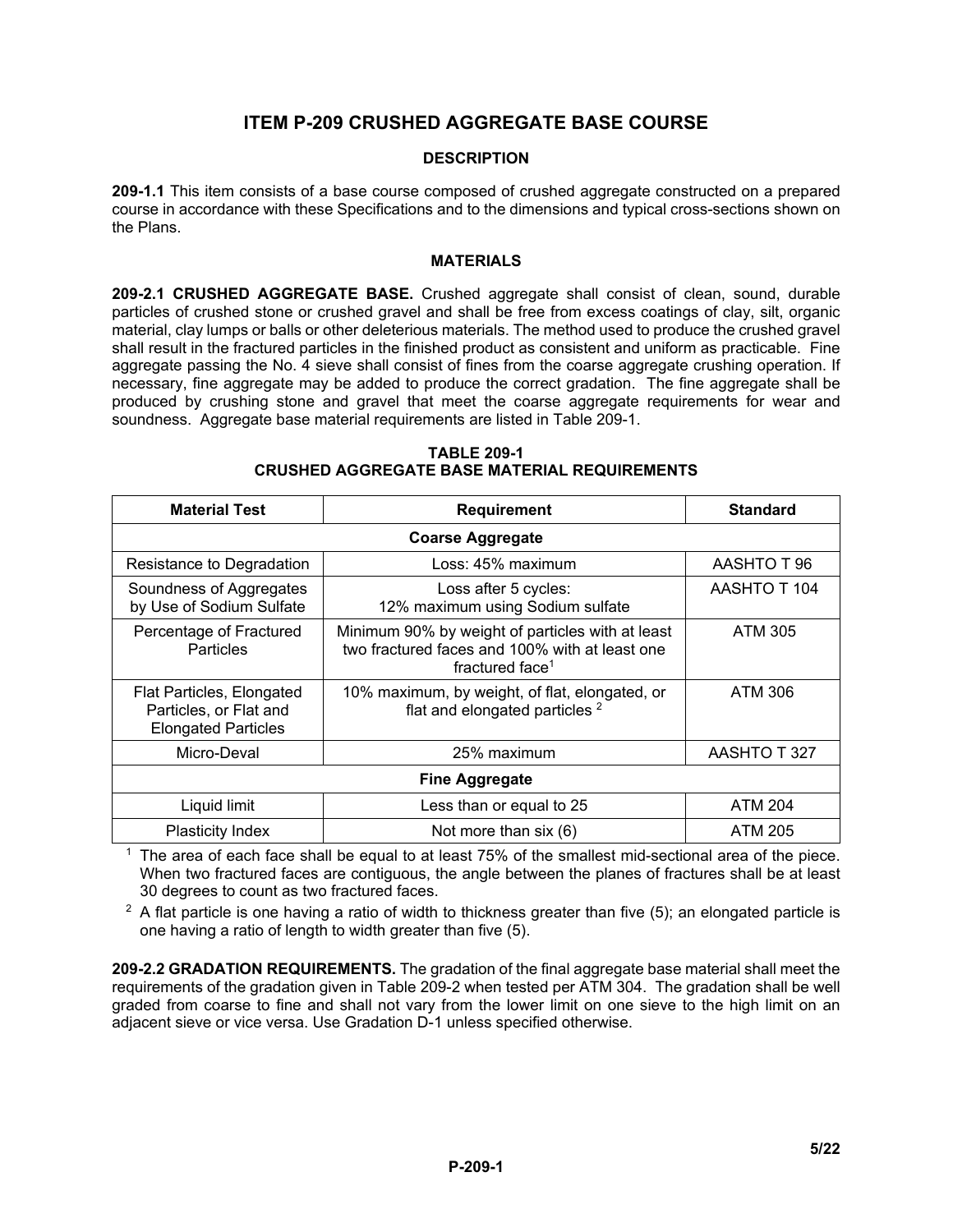| <b>Sieve Size</b>    | <b>Design Range</b><br>Percentage by Weight passing |          | <b>Contractor's Final</b><br><b>Gradation</b> | <b>Job Control Grading Band</b><br>Tolerances <sup>1</sup><br>(Percent) |
|----------------------|-----------------------------------------------------|----------|-----------------------------------------------|-------------------------------------------------------------------------|
|                      | $C-1$                                               | $D-1$    |                                               |                                                                         |
| $1-1/2$ inch         | 100                                                 |          |                                               | 0                                                                       |
| 1 inch               | 70-100                                              | 100      |                                               | ±5                                                                      |
| $3/4$ inch           | 60-90                                               | 70-100   |                                               | ±8                                                                      |
| $3/8$ inch           | 45-75                                               | 50-80    |                                               | ±8                                                                      |
| No. 4                | 30-60                                               | 35-65    |                                               | ±8                                                                      |
| No. 8                | 22-52                                               | 20-50    |                                               | ±8                                                                      |
| No. $50^2$           | $6 - 30$                                            | $6 - 30$ |                                               | ±5                                                                      |
| No. 200 <sup>2</sup> | $0-5$<br>$0-5$                                      |          |                                               | ±3                                                                      |

# **TABLE 209-2 REQUIREMENTS FOR GRADATION OF AGGREGATE**

<sup>1</sup> The "Job Control Grading Band Tolerances for Contractor's Final Gradation" in the table shall be applied to "Contractor's Final Gradation" to establish a job control grading band. The full tolerance still applies if application of the tolerances results in a job control grading band outside the design range.

 $2$  The fraction of material passing the No. 200 sieve shall not exceed two-thirds the fraction passing the No. 50 sieve.

#### **209-2.3 SAMPLING AND TESTING.**

- **a. Aggregate base materials.** The Contractor shall take samples of the aggregate base in accordance with ATM 301 to verify initial aggregate base requirements and gradation. Material shall meet the requirements in Subsection 209-2.1. This sampling and testing will be the basis for approval of the aggregate base quality requirements.
- **b. Gradation requirements.** The Contractor shall take at least two aggregate base samples per day in the presence of the Engineer to check the final gradation. Sampling shall be per ATM 301. Material shall meet the requirements in Subsection 209-2.2. The samples shall be taken from the in-place, un-compacted material at sampling points and intervals designated by the Engineer.

# **209-2.4 SEPARATION GEOTEXTILE.** Not Used.

# **CONSTRUCTION METHODS**

**209-3.1 CONTROL STRIP.** The first half-day of construction shall be considered the control strip. The Contractor shall demonstrate, in the presence of the Engineer, that the materials, equipment, and construction processes meet the requirements of the Specification. The sequence and manner of rolling necessary to obtain specified density requirements shall be determined.

Control strips that do not meet Specification requirements shall be reworked, re-compacted or removed and replaced at the Contractor's expense. Full operations shall not continue until the control strip has been accepted by the Engineer. The Contractor shall use the same equipment, materials, construction methods, and sequence and manner of rolling for the remainder of base course construction, unless adjustments made by the Contractor are approved by the Engineer.

**209-3.2 PREPARING UNDERLYING COURSE**. The underlying subgrade and/or subbase shall be checked and accepted, in writing, by the Engineer before base course placing and spreading operations begin. Any ruts or soft, yielding areas shall be corrected and compacted to the required density before the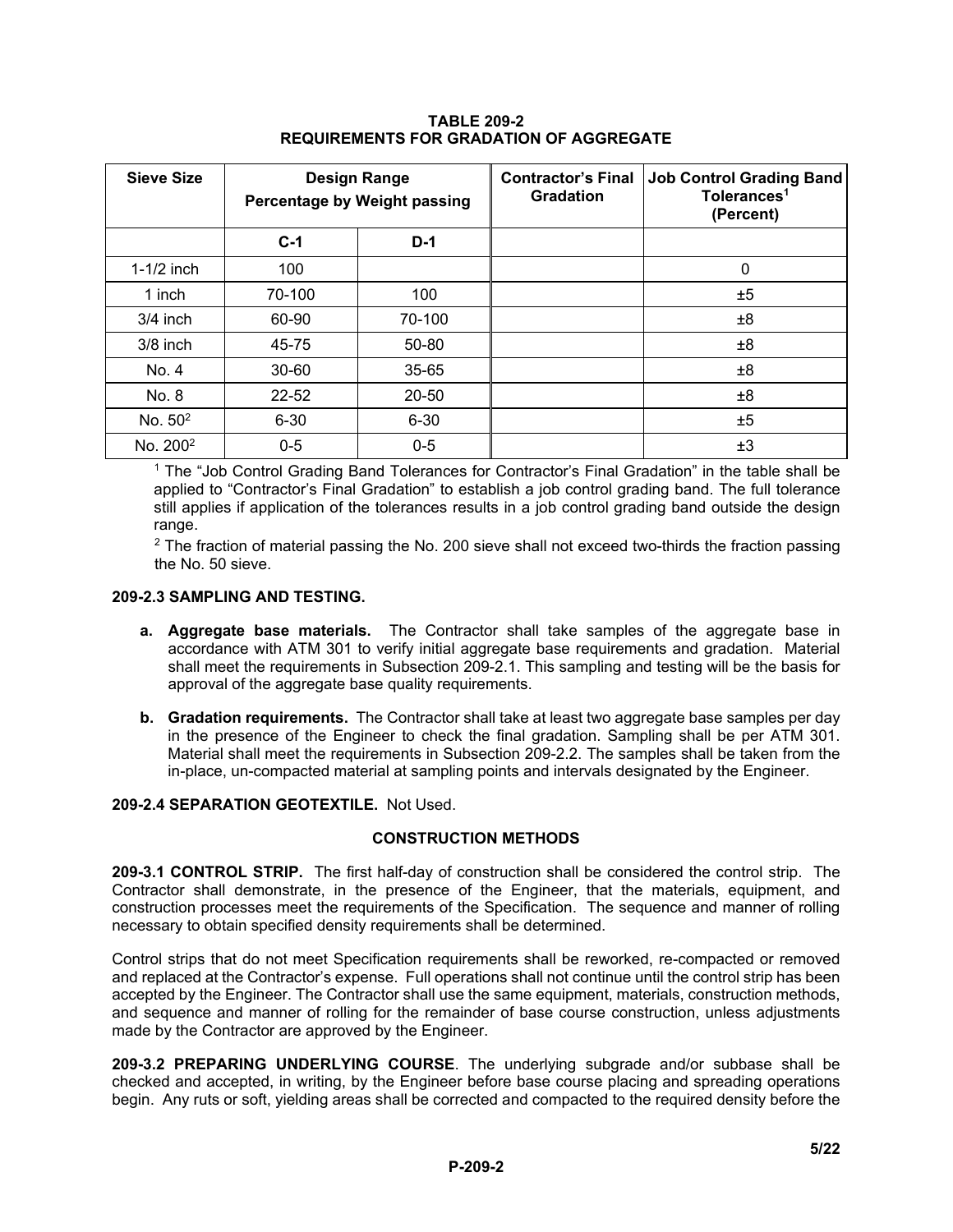base course is placed. To ensure proper drainage, the spreading of the base shall begin along the centerline of the pavement on a crowned section or on the high side of the pavement with a one-way slope, or as directed by the Engineer.

**209-3.3 PRODUCTION**. The aggregate shall be uniformly blended and, when at a satisfactory moisture content according to Subsection 209-3.5, the approved material may be transported directly to the spreading equipment. The plant shall blend and mix the materials to meet the Specifications.

#### **209-3.4 PLACEMENT**.

The crushed aggregate base material shall be placed on the approved subgrade in uniform, equal-depth layers, each not exceeding 6 inches of compacted depth. The aggregate shall meet gradation and moisture requirements prior to compaction. . Crushed aggregate base course shall not be placed on frozen material.

When more than one lift is required to establish the layer thickness shown on the plans, the construction procedure described here shall apply to each lift. No lift shall be covered by subsequent lifts until tests verify that compaction requirements have been met. The Contractor shall rework, re-compact and retest any material placed which does not meet the Specifications at the Contractor's expense.

**209-3.5 COMPACTION**. Immediately after completion of the spreading operations, and within the same day that the aggregate is placed, compact each layer of the base course to the required density.

The field density of each compacted lift of material shall be at least 98% of the maximum density of laboratory specimens prepared from samples of the crushed aggregate base material delivered to the jobsite. The laboratory specimens shall be compacted and tested in accordance with ATM 207 or ATM 212. The moisture content of the material during placing operations shall be within  $\pm 2$  percentage points of the optimum moisture content as determined by ATM 207 or ATM 212. Maximum density refers to maximum dry density at optimum moisture content unless otherwise specified.

**209-3.6 WEATHER LIMITATIONS.** Material shall not be placed unless the ambient air temperature is at least 40°F and rising. Work on base course shall not be conducted when the subgrade or subbase is wet or frozen or the base material contains frozen material.

**209-3.7 MAINTENANCE.** The base course shall be maintained in a condition that will meet all Specification requirements until the work is accepted. Equipment may be routed over completed sections of base course, provided that no damage results and the equipment is routed over the full width of the completed base course to avoid rutting or uneven compaction. Any damage resulting to the base course from routing equipment over the base course shall be repaired by the Contractor at the Contractor's expense.

**209-3.8 SURFACE TOLERANCES.** After the course has been compacted, the surface will be tested by the Engineer for smoothness and accuracy of grade and crown. Any portion lacking the required smoothness or failing in accuracy of grade or crown shall be scarified to a depth of at least 3 inches, reshaped and recompacted to grade until the required smoothness and accuracy are obtained and approved by the Engineer. Any deviation in surface tolerances shall be corrected by the Contractor at the Contractor's expense.

- **a. Smoothness.** The finished surface shall not vary more than 3/8-inch when tested with a 12-foot straightedge applied parallel with and at right angles to the centerline. The straightedge shall be moved continuously forward at half the length of the 12-foot straightedge for the full length of each line on a 50-foot grid.
- **b. Grade.** The grade and crown shall be measured on a 50-foot grid and shall be within +0 and -1/2 inch of the specified grade.

**209-3.9 ACCEPTANCE SAMPLING AND TESTING.** Crushed aggregate base course shall be accepted for density and thickness on an area basis. Two tests shall be made for density and thickness for each 1200 square yards. Sampling locations will be determined on a random basis according to ATM SP 4.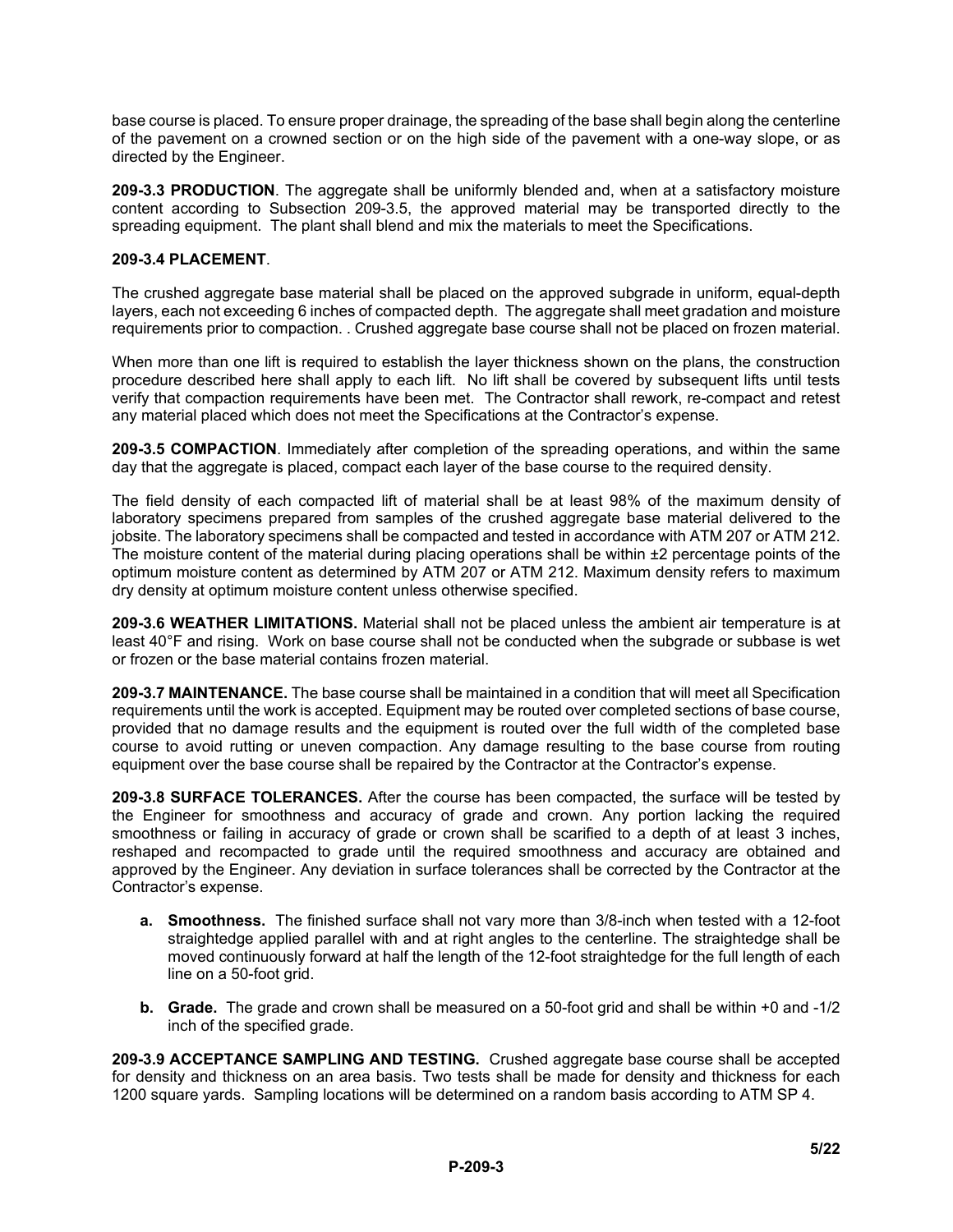- **a. Density.** The Engineer will perform all density tests. Base course will be accepted for density when the field density is not less than 98% of the maximum density, as determined according to ATM 207 or ATM 212. The in-place field density and moisture content will be determined according to ATM 213. If the specified density is not attained, the material shall be reworked and/or recompacted until the specified density is reached.
- **b. Thickness.** The thickness of the finished base course will be determined by the Engineer by taking before and after elevation measurements, or by depth tests, at random locations. The completed thickness of the base course shall be within 1/2 inch of the design thickness. Where the thickness is deficient by more than 1/2 inch, the Contractor shall correct such areas at no additional cost by scarifying to a depth of at least 3 inches, adding new material of proper gradation, and the material shall be blended and recompacted to grade. The Contractor shall replace, at his expense, base material where depth tests have been taken.

# **METHOD OF MEASUREMENT**

**209-4.1** The quantity of crushed aggregate base course will be determined by the ton or measured by the cubic yard of material in final position according to Subsection 90-02.

#### **BASIS OF PAYMENT**

**209-5.1** Payment shall be made at the contract unit price per unit of measurement, accepted in place.

Payment will be made under:

| Item P209.070.0000 | Base Course Reconditioning - per square yard      |
|--------------------|---------------------------------------------------|
| Item P209.030.0000 | Crushed Aggregate Base Course Stockpile – per ton |
| Item P209.020.0000 | Crushed Aggregate Base Course - per ton           |
| Item P209.010.0000 | Crushed Aggregate Base Course - per cubic yard    |

#### **REFERENCES**

The publications listed below form a part of this specification to the extent referenced. The publications are referred to within the text by the basic designation only.

| AASHTO T 96    | Resistance to Degradation of Small-Size Coarse Aggregate by Abrasion<br>and Impact in the Los Angeles Machine                      |
|----------------|------------------------------------------------------------------------------------------------------------------------------------|
| AASHTO T 104   | Soundness of Aggregate by Use of Sodium Sulfate or Magnesium Sulfate                                                               |
| ATM 204        | WAQTC FOP for AASHTO T 89 Determining the Liquid Limit of Soils                                                                    |
| ATM 205        | WAQTC FOP for AASHTO T 90 Determining the Plastic Limit and<br><b>Plasticity Index of Soils</b>                                    |
| ATM 207        | WAQTC FOP for AASHTO T 99/T 180 Moisture-Density Relations of Soils                                                                |
| <b>ATM 212</b> | Determining the Standard Density of Coarse Granular Materials Using the<br><b>Vibratory Compactor</b>                              |
| <b>ATM 213</b> | WAQTC FOP for AASHTO T 310 In-Place Density and Moisture Content<br>of Soil and Soil-Aggregate by Nuclear Methods (Shallow Depth)* |
| ATM 301        | WAQTC FOP for AASHTO T 2 Sampling of Aggregates                                                                                    |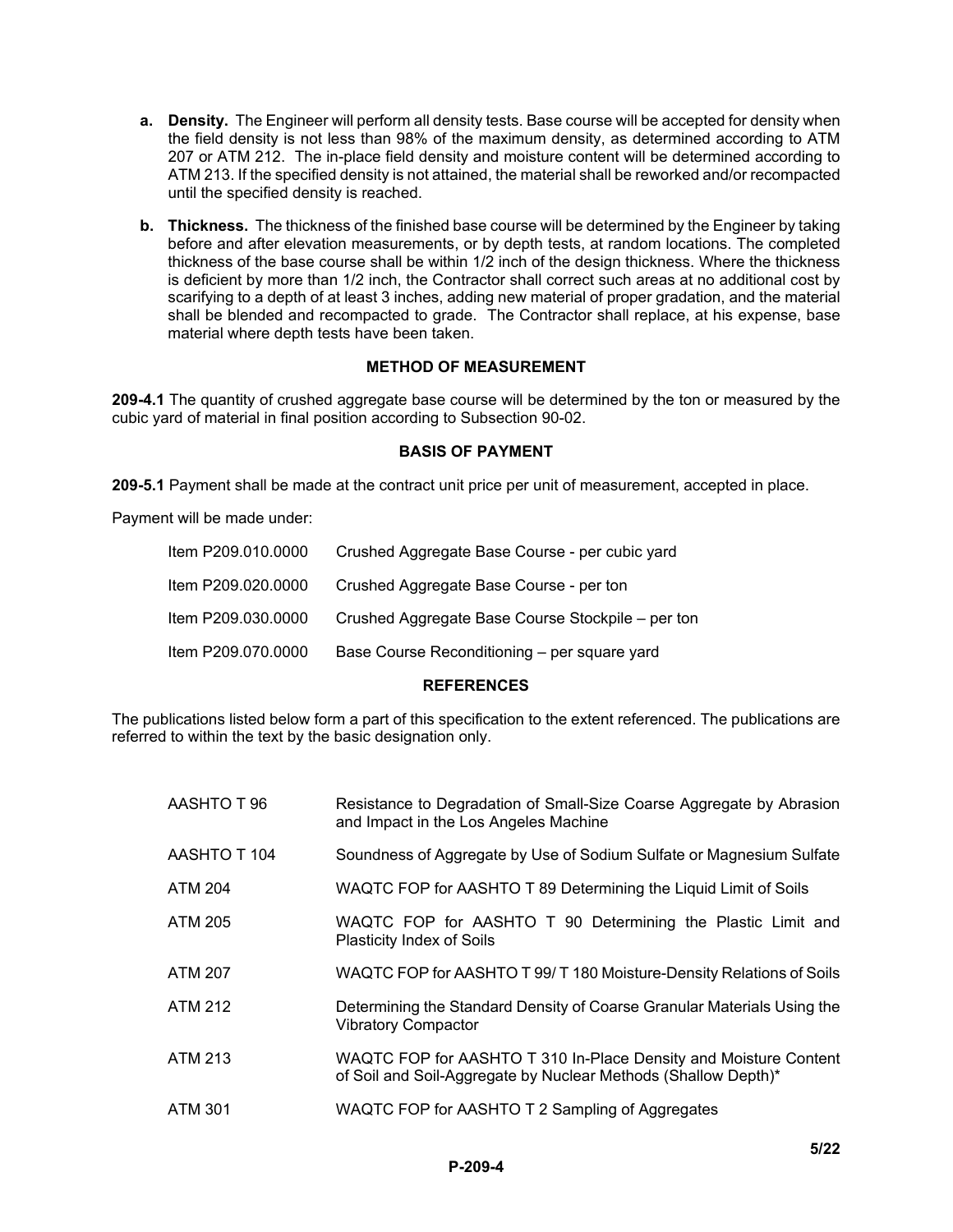| ATM 304  | WAQTC FOP for AASHTO T 27/T 11 Sieve Analysis of Fine and Coarse<br>Aggregates *           |
|----------|--------------------------------------------------------------------------------------------|
| ATM 305  | WAQTC FOP for AASHTO T 335 Determining the Percentage of Fracture<br>in Coarse Aggregate*  |
| ATM 306  | Determining the Percentage of Flat and Elongated Particles in Coarse<br>Aggregate          |
| ATM 317  | Resistance of Coarse Aggregate to Degradation by Abrasion in the Micro-<br>Deval Apparatus |
| ATM SP 4 | Random Sampling                                                                            |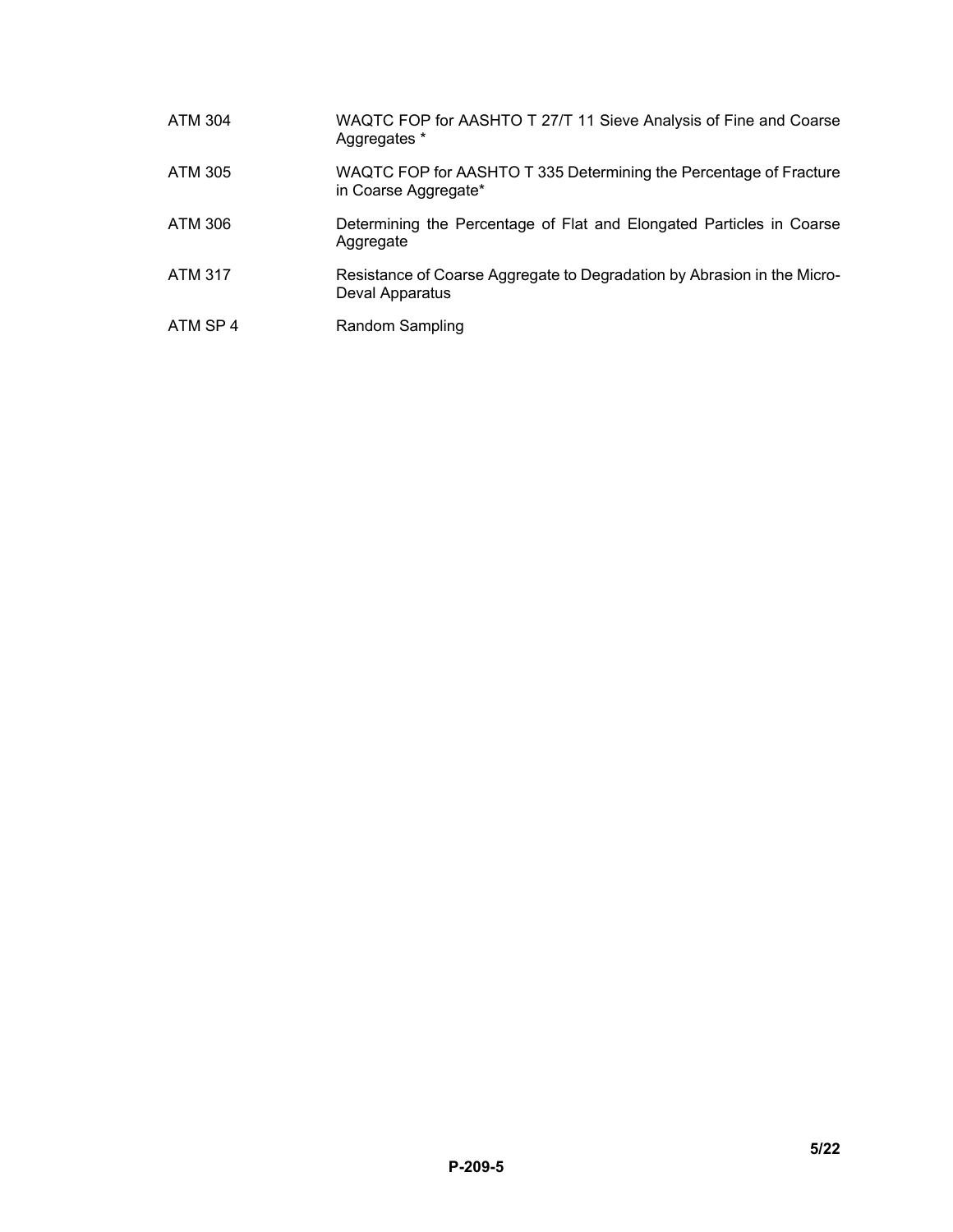#### **ITEM P-299 AGGREGATE SURFACE COURSE**

#### **DESCRIPTION**

**299-1.1** This item consists of an aggregate surface course composed of crushed or uncrushed coarse aggregate bonded with either soil or fine aggregate or both. It shall be constructed on a prepared course according to these Specifications and to the dimensions and typical cross section shown on the Plans.

#### **MATERIALS**

**299-2.1 GENERAL.** Aggregates shall consist of hard, durable particles or fragments of stone or gravel mixed or blended with sand, stone dust, or other similar binding or filler materials produced from approved sources. The aggregate shall be free from vegetation, lumps, or excessive amounts of clay and other objectionable substances. The coarse aggregate shall have a maximum Micro-Deval value of \extings when tested according to AASHTO T 327. The aggregate shall have a percent of wear not more than 50 at 500 revolutions as determined by AASHTO T 96 and shall not show evidence of disintegration nor show loss greater than 12% when subjected to 5 cycles of sodium sulfate accelerated soundness test using AASHTO T 104.

**a. Crushed Aggregate Surface Course.** The aggregates shall consist of both fine and coarse fragments of crushed stone or crushed gravel mixed or blended with sand, screenings, or other similar approved materials. The material shall consist of hard, durable particles or fragments of stone and shall be free from excess soft or disintegrated pieces, dirt, or other objectionable matter.

The fractured particles in the finished product shall be as uniform as practicable. At least 75% by weight of material retained on the No. 4 sieve shall have one or more fractured faces, when tested according to ATM 305.

If necessary to meet this requirement, or to eliminate an excess of fine, uncrushed particles, the gravel shall be screened before crushing.

The fine, aggregate portion, defined as the portion passing the No. 4 sieve, produced in crushing operations, shall be incorporated in the base material to the extent permitted by the gradation requirements.

**b. Uncrushed Aggregate Surface Course.** This material may consist of natural pit-run aggregate. However, screening, blending, ripping, washing, and/or necessary mixing of the material or other processing may be necessary to meet the gradation and performance requirements of this specification.

**299-2.2 GRADATION.** The gradation of the uncrushed or crushed material shall meet the requirements of the gradations indicated in Table 1, when tested according to ATM 304.

| <b>Sieve Designation (Square Openings)</b> | Percentage by weight passing sieves For E-1 |
|--------------------------------------------|---------------------------------------------|
| $1.0$ in.                                  | 100                                         |
| $3/4$ in.                                  | 70-100                                      |
| $3/8$ in.                                  | 50-85                                       |
| No. 4                                      | 35-65                                       |
| No. 8                                      | 20-50                                       |
| No. 50                                     | 15-30                                       |
| No. 200                                    | $8 - 15$                                    |

**TABLE 1 AGGREGATE GRADATION REQUIREMENTS**

**Commented [JMW1]:** Note to designer: Use 15% for airports with Maximum Gross Takeoff Weight >12,500 pounds. Use 21% for airports with Maximum Gross Takeoff Weight ≤12,500 pounds.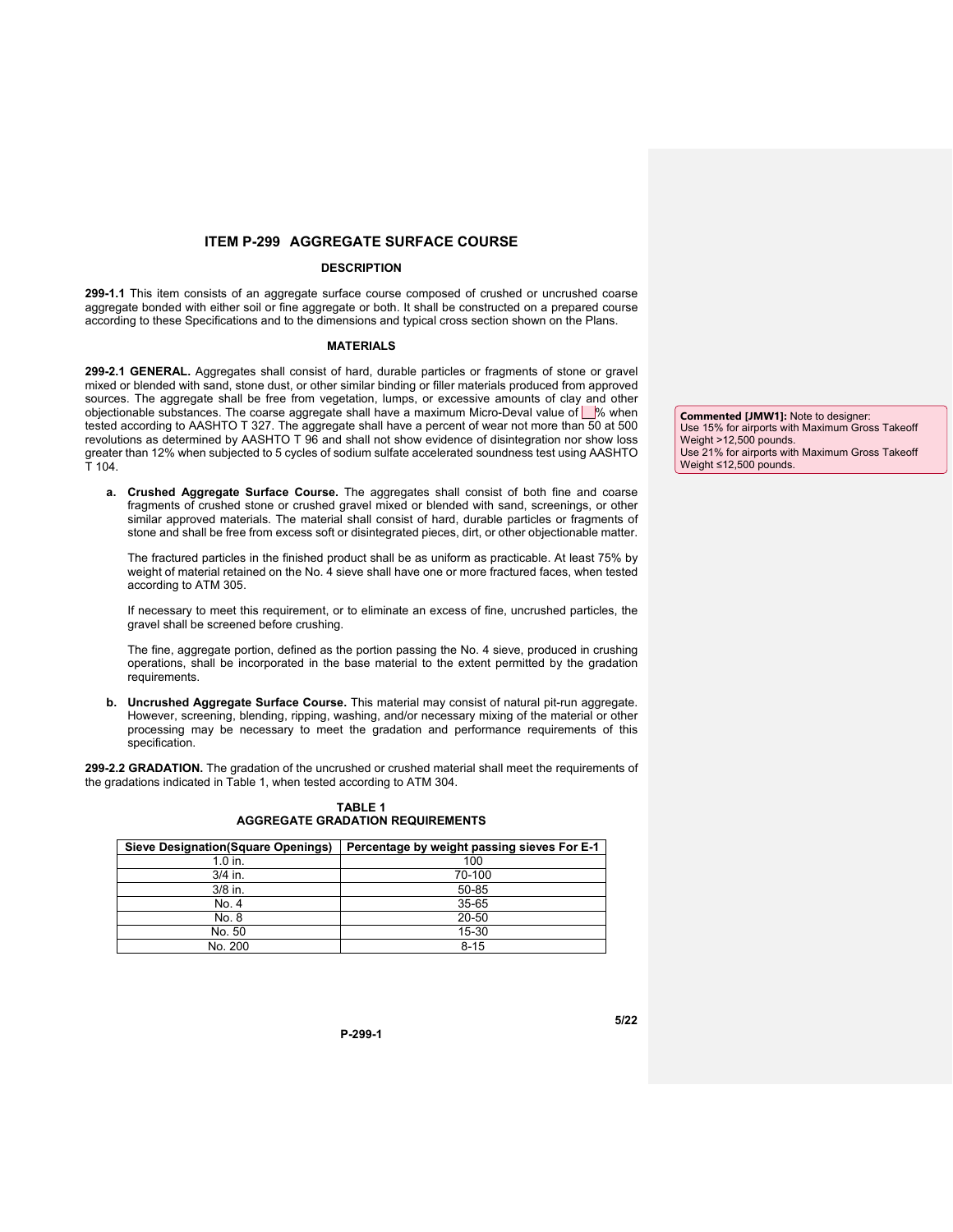The specified gradations represent the limits of suitability of aggregate for use from the sources of supply. The final gradations decided on, within the specified limits, shall be well graded from coarse to fine and shall not vary from the low limit on one sieve to the high limit on the adjacent sieves, or vice versa.

The portion of the material passing the No. 40 sieve shall have a liquid limit not more than 35 and a plasticity index not more than 10, when tested according to ATM 204 and ATM 205.

**299-2.3 FINES FOR BLENDING.** If additional fine material is necessary, it shall be obtained from approved sources and uniformly blended with the aggregate at the crushing plant, the mixing plant, or as approved by the Engineer. Silt, stone dust, or other similar fine material may be used as binder.

## **CONSTRUCTION METHODS**

#### **299-3.1 (RESERVED).**

**299-3.2 PREPARING UNDERLYING COURSE.** The underlying course will be checked and accepted by the Engineer before placing and spreading operations are started. Any ruts or soft areas shall be corrected and compacted to the required density before placing aggregate surface course.

To protect the underlying course and to ensure proper drainage, the spreading of the aggregate surface course shall begin along the centerline on a crowned section or on the high side of sections with a one-way slope.

**299-3.3 METHODS OF PRODUCTION.** The aggregate shall be uniformly blended and when at the satisfactory moisture content per paragraph 299-3.5, the approved material may be transported directly to the spreading equipment.

**299-3.4 PLACING.** The surface course shall be constructed without segregation of the aggregate. The material shall be placed in uniform, equal-depth layers, each not exceeding 6 inches of compacted depth. No material shall be placed in snow or on a soft uncompacted, muddy, or frozen course.

During the mixing and spreading process, sufficient caution shall be exercised to prevent the incorporation of subgrade, subbase, or shoulder material in the surface course mixture.

**299-3.5 COMPACTION.** Immediately upon completion of the spreading operations, the aggregate shall be thoroughly compacted to the required density. The moisture content of the material shall be  $\pm 2$  percentage points of the optimum moisture content.

**299-3.6 ACCEPTANCE SAMPLING AND TESTING FOR DENSITY.** The surface course will be accepted for density when the field density is not less than 95% of the maximum density, as determined according to ATM 207, ATM 212, or ATM 309. The control strip for ATM 309 shall be compacted by a vibratory compactor with a minimum operating weight of 22,000 pounds. The in-place field density and moisture content will be determined according to ATM 213. If the specified density is not attained, the material shall be reworked and/or recompacted until the specified density is reached.

**299-3.7 FINISHING.** The surface of the aggregate surface course shall be finished by blading or with automated equipment specifically designed for this purpose.

In no case shall thin layers of material be added to the top of surface course to meet grade. If the compacted elevation of the top layer is 0.05 foot or more below grade, it shall be scarified to a depth of at least 3 inches, new material added, and the layer shall be blended and compacted to bring it to grade. If the finished surface is above plan grade, it shall be cut back to grade and recompacted.

**299-3.8 SURFACE TEST.** After the course has been completely compacted, the surface will be tested by the Engineer for smoothness and accuracy of grade and crown. The finished grade elevation shall not vary more than 0.05 foot from the design elevation. The finished surface shall not vary more than 3/8 inch from a 12-foot straightedge when applied to the surface parallel with, and at right angles to, the centerline. Any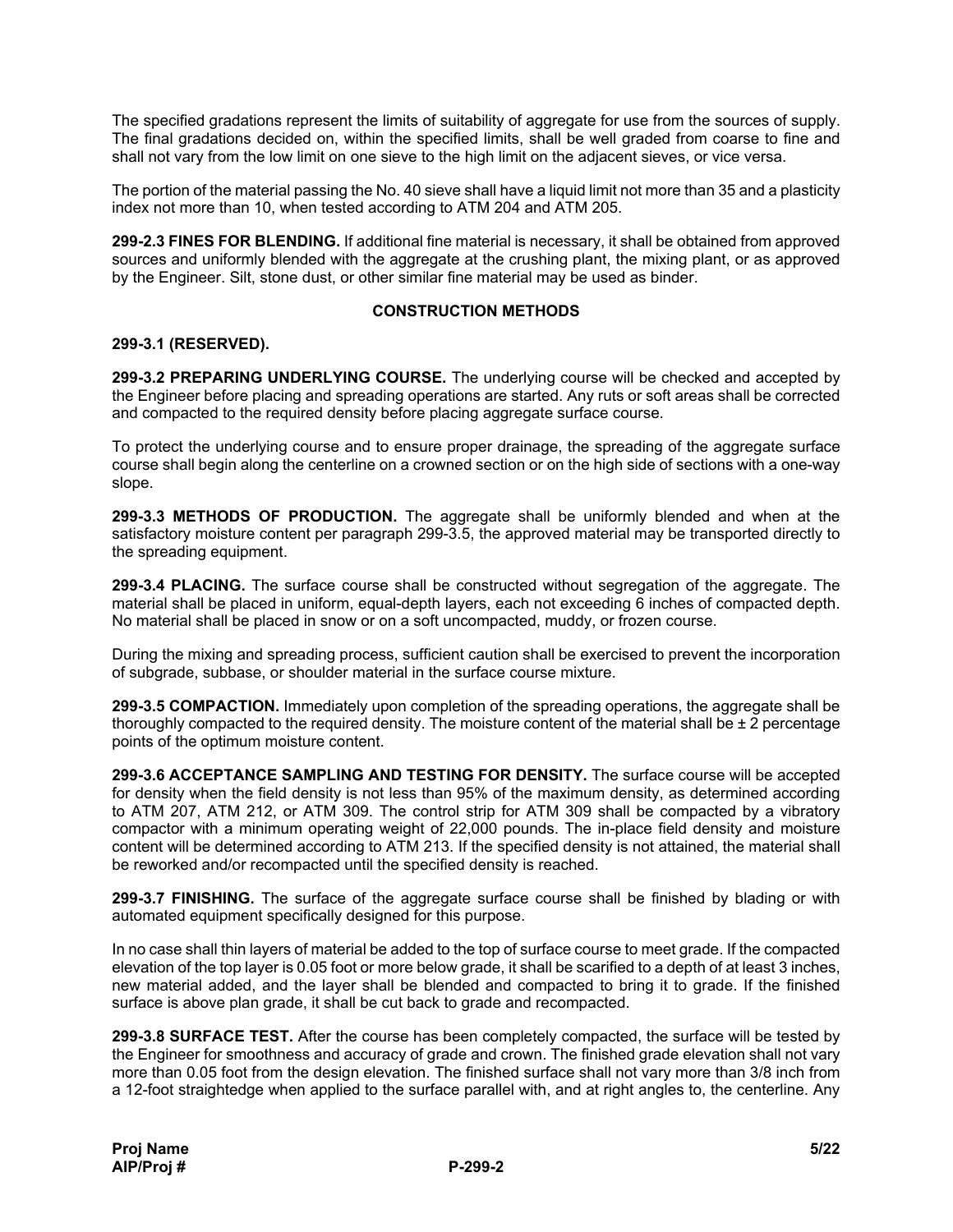portion lacking the required smoothness or failing in accuracy of grade or crown shall be corrected to within the specified tolerances and approved by the Engineer.

**299-3.9 PROTECTION.** Work on the surface course shall not be accomplished during freezing temperatures or when the subgrade is wet. When the aggregates contain frozen materials or when the underlying course is frozen, the construction shall be stopped.

Hauling equipment may be routed over completed portions of the surface course, provided no damage results and provided that such equipment is routed over the full width of the surface course to avoid rutting or uneven compaction. However, the Engineer in charge will have full and specific authority to stop all hauling over completed or partially completed surface course when, in their opinion, such hauling is causing damage. Any damage resulting to the surface course from routing equipment over the surface course shall be repaired by the Contractor at their own expense.

**299-3.10 MAINTENANCE.** Following the completion of the aggregate surface course, the Contractor shall satisfactorily remove all blue tops, fill and compact the voids, and perform all maintenance work on this surface until final acceptance unless otherwise stated in the Specifications. The surface course shall be properly drained at all times.

#### **METHOD OF MEASUREMENT**

**299-4.1** Aggregate Surface Course will be weighed by the ton or measured by the cubic yard in final position according to GCP Subsection 90-02.

# **BASIS OF PAYMENT**

**299-5.1** Aggregate Surface Course will be paid for at the contract price, per unit of measurement, accepted in place.

Payment will be made under:

| Item P299.010.0000<br>Item P299.020.0000<br>Item P299.030.0000<br>Item P299.040.0000 | Crushed Aggregate Surface Course – per cubic yard<br>Crushed Aggregate Surface Course – per ton<br>Crushed Aggregate Surface Course - per contingent sum<br>Uncrushed Aggregate Surface Course - per cubic yard |
|--------------------------------------------------------------------------------------|-----------------------------------------------------------------------------------------------------------------------------------------------------------------------------------------------------------------|
|                                                                                      | <b>TESTING REQUIREMENTS</b>                                                                                                                                                                                     |
| AASHTO T 96                                                                          | Resistance to Degradation of Small-Size Coarse Aggregate by Abrasion<br>and Impact in the Los Angeles Machine                                                                                                   |
| AASHTO T 104                                                                         | Soundness of Aggregate by Use of Sodium Sulfate or Magnesium Sulfate                                                                                                                                            |
| ATM 212                                                                              | WAQTC FOP for AASHTO T 27/T 11 Sieve Analysis of Fine and Coarse<br>Aggregates *                                                                                                                                |
| ATM 304                                                                              | WAQTC FOP for AASHTO T 27/T 11 Sieve Analysis of Fine and Coarse<br>Aggregates *                                                                                                                                |
| ATM 204                                                                              | WAQTC FOP for AASHTO T 89 Determining the Liquid Limit of Soils                                                                                                                                                 |
| ATM 205                                                                              | WAQTC FOP for AASHTO T 90 Determining the Plastic Limit and<br>Plasticity Index of Soils                                                                                                                        |
| ATM 207                                                                              | WAQTC FOP for AASHTO T 99/ T 180 Moisture-Density Relations of<br>Soils*                                                                                                                                        |
| ATM 213                                                                              | WAQTC FOP for AASHTO T 310 In-Place Density and Moisture Content<br>of Soil and Soil-Aggregate by Nuclear Methods (Shallow Depth)*                                                                              |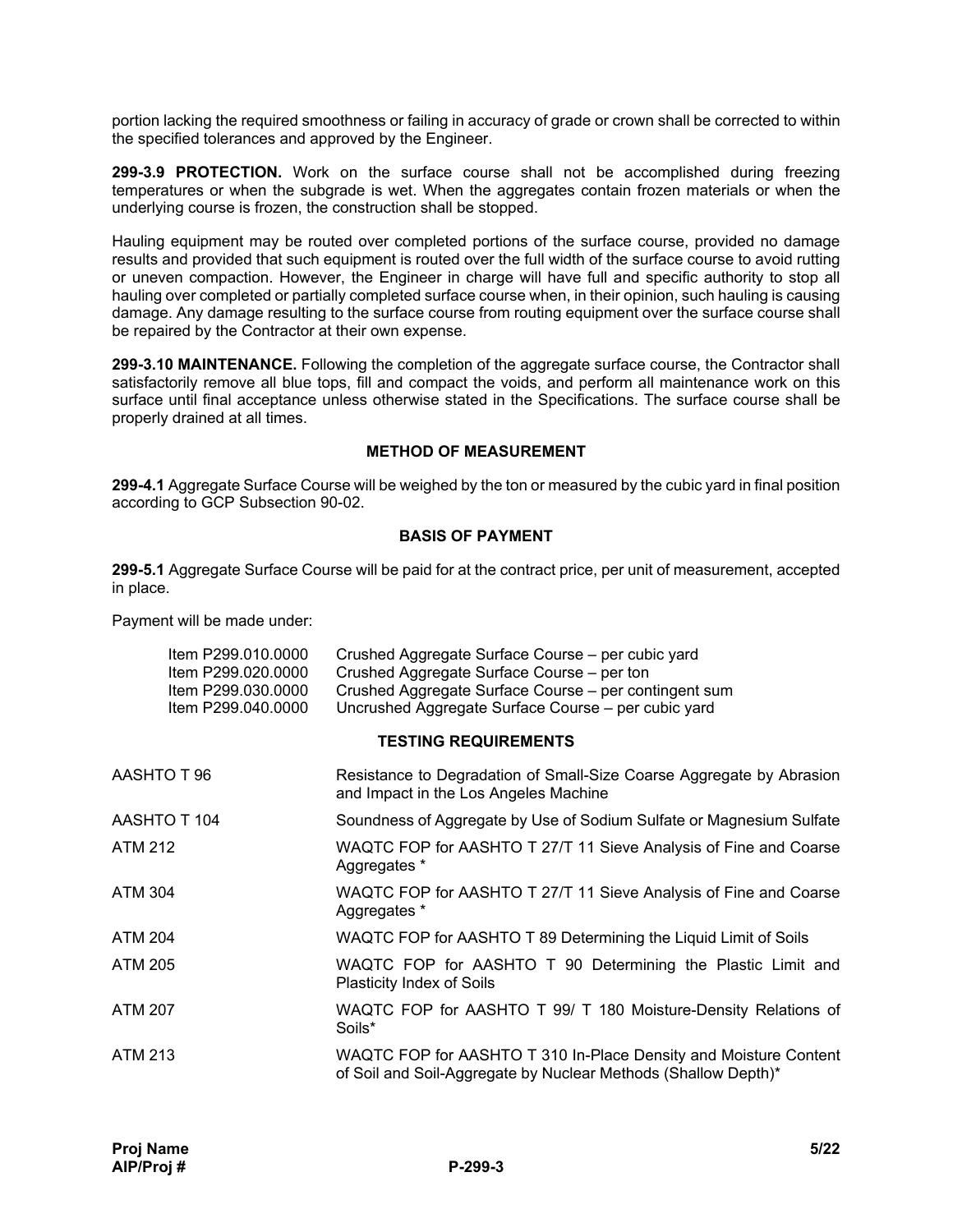| ATM 305 | WAQTC FOP for AASHTO T 335 Determining the Percentage of Fracture<br>in Coarse Aggregate*  |
|---------|--------------------------------------------------------------------------------------------|
| ATM 317 | Resistance of Coarse Aggregate to Degradation by Abrasion in the Micro-<br>Deval Apparatus |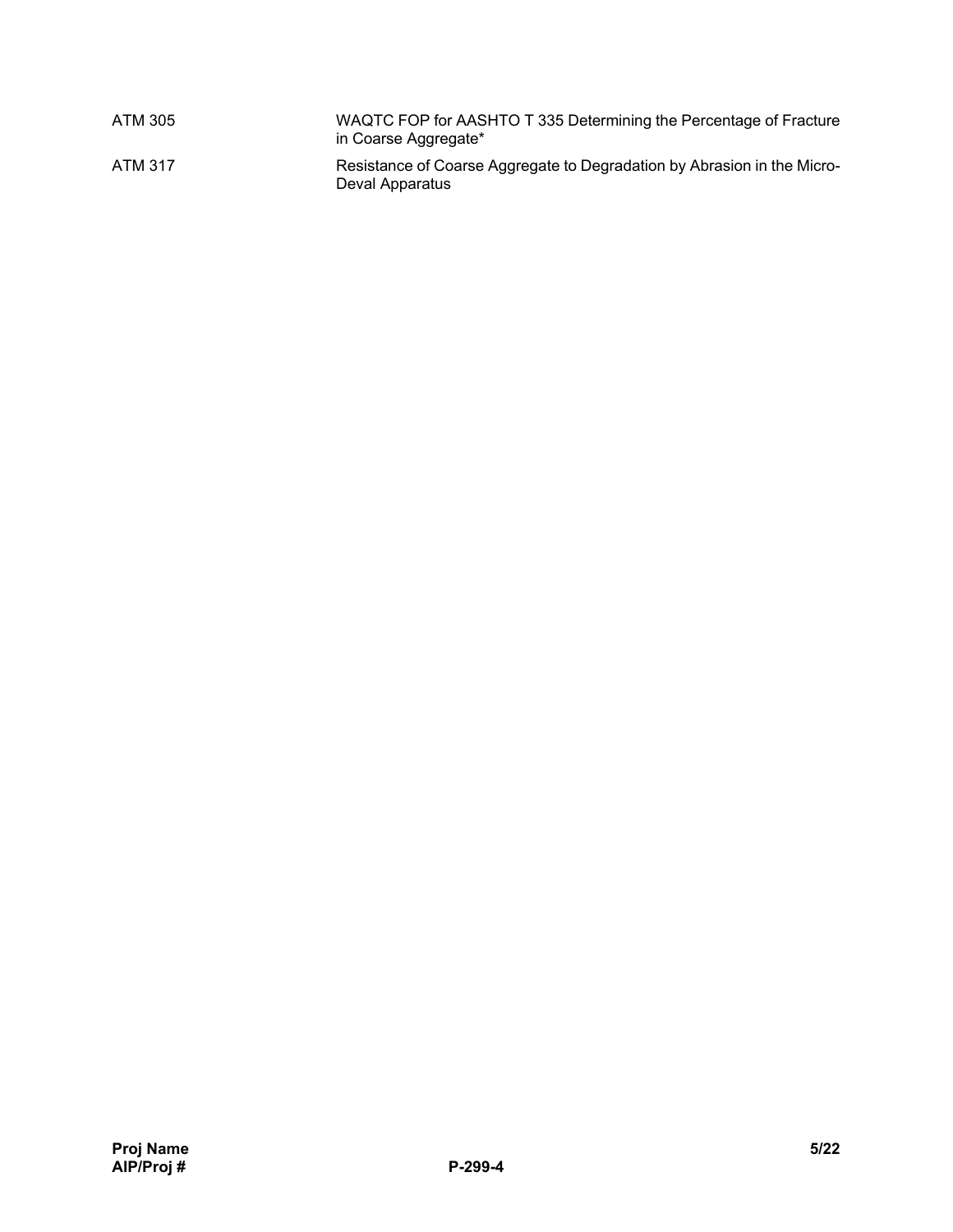# **ITEM P-401 ASPHALT MIX PAVEMENT**

# **DESCRIPTION**

**401-1.1 ASPHALT MIX PAVEMENT.** Hot Mix Asphalt (HMA) shall consist of pavement courses composed of mineral aggregate and asphalt binder mixed in a central mixing plant and placed on a prepared base or stabilized course in accordance with these Specifications and shall conform to the lines, grades, thicknesses, and typical cross-sections shown on the Plans. Each course shall be constructed to the depth, typical section, and elevation required by the Plans and shall be rolled, finished, and approved before the placement of the next course.

#### **MATERIALS**

**401-2.1 AGGREGATE.** Aggregates shall consist of crushed stone, crushed gravel, crushed slag, screenings, natural sand, and mineral filler, as required. The aggregates should have no known history of detrimental pavement staining due to ferrous sulfides, such as pyrite. Coarse aggregate is the material retained on the No. 4 sieve. Fine aggregate is the material passing the No. 4 sieve.

Use a minimum of three stockpiles of crushed aggregate of different gradations. Place blend material, if any, in a fourth pile.

**a. Coarse Aggregate.** Coarse aggregate shall consist of sound, tough, durable particles, free from films of matter that would prevent thorough coating and bonding with the bituminous material and be free from organic matter and other deleterious substances. Coarse aggregate material shall conform to Table 401-1 Coarse Aggregate Material Requirements.

| <b>Material Test</b>                                       | Requirement                                                                                                                                                                                                               | Standard     |
|------------------------------------------------------------|---------------------------------------------------------------------------------------------------------------------------------------------------------------------------------------------------------------------------|--------------|
|                                                            |                                                                                                                                                                                                                           |              |
| Resistance to Degradation                                  | Loss: 40% maximum                                                                                                                                                                                                         | AASHTO T 96  |
| Soundness of Aggregates                                    | Loss after 5 cycles:                                                                                                                                                                                                      | AASHTO T 104 |
| by Use of Sodium Sulfate                                   | 12% maximum using Sodium sulfate                                                                                                                                                                                          |              |
| Clay lumps and friable<br>particles                        | 1.0% maximum                                                                                                                                                                                                              | AASHTO T 112 |
| Micro-Deval                                                | 18% maximum                                                                                                                                                                                                               | AASHTO T 327 |
| Percentage of Fractured<br><b>Particles</b>                | For pavements designed for aircraft gross weights of<br>60,000 pounds or more:                                                                                                                                            | ATM 305      |
|                                                            | Minimum 90% by weight of particles with at least two<br>fractured faces, except Type V shall have a minimum of<br>98% by weight with at least two fractured faces                                                         |              |
|                                                            | For pavements designed for aircraft gross weights less<br>than 60,000 pounds (27200 kg):<br>Minimum 50% by weight of particles with at least two<br>fractured faces and 65% with at least one fractured face <sup>1</sup> |              |
| Flat, Elongated, or Flat and<br><b>Elongated Particles</b> | 8% maximum, by weight, of flat, elongated, or flat and<br>elongated particles at 5:1 <sup>2</sup>                                                                                                                         | ATM 306      |

#### **TABLE 401-1. COARSE AGGREGATE MATERIAL REQUIREMENTS**

<sup>1.</sup> The area of each face shall be equal to at least 75% of the smallest mid-sectional area of the piece. When two fractured faces are contiguous, the angle between the planes of fractures shall be at least 30 degrees to count as two fractured faces.

<sup>2.</sup> A flat particle is one having a ratio of width to thickness greater than five (5); an elongated particle is one having a ratio of length to width greater than five (5).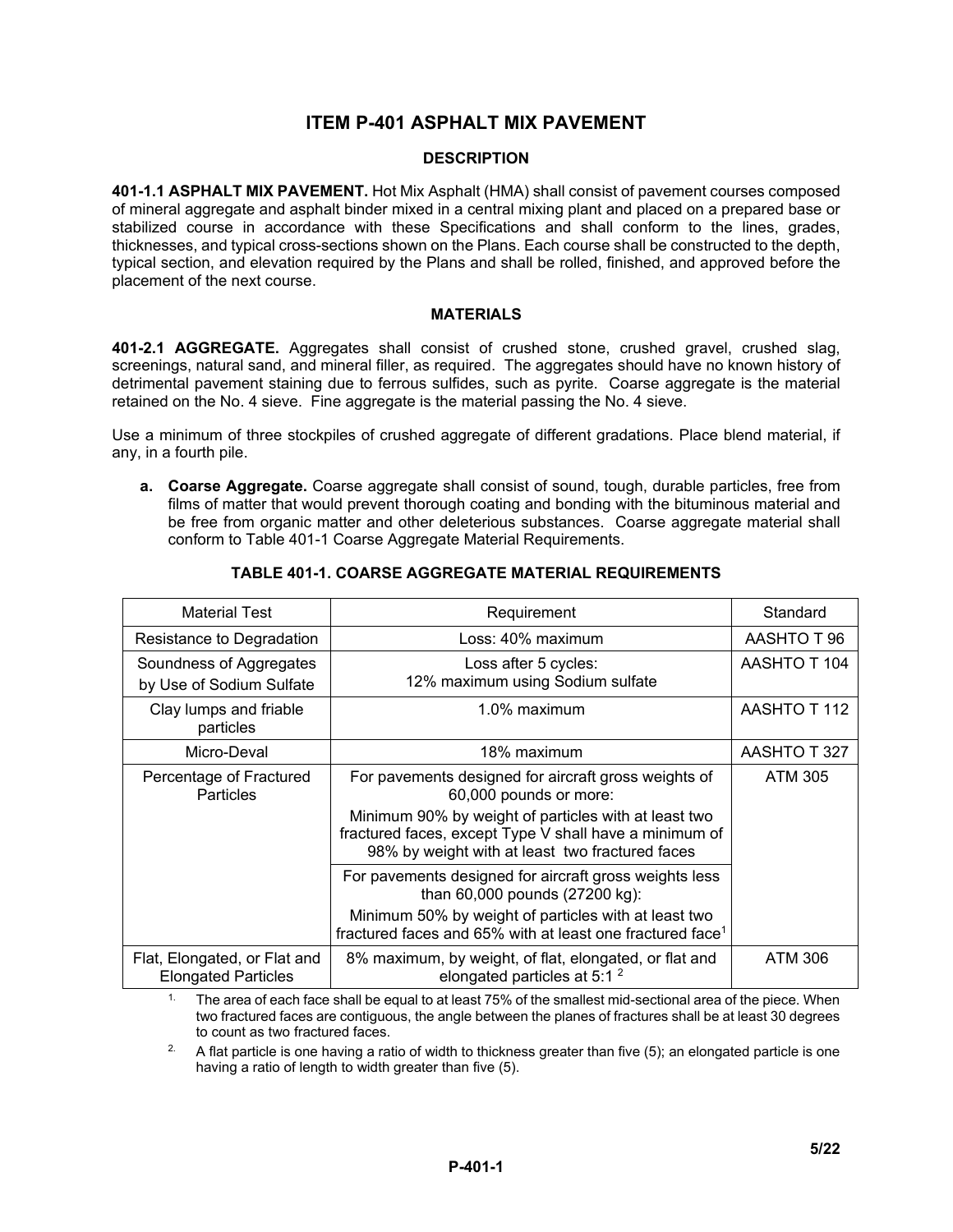**b. Fine Aggregate.** Fine aggregate shall consist of clean, sound, tough, durable, angular shaped particles produced by crushing stone, slag, or gravel and shall be free from coatings of clay, silt, or other objectionable matter, and conform to Table 401-2 Fine Aggregate Material Requirements.

Natural (non-manufactured) sand may be used to obtain the gradation of the fine aggregate blend or to improve the workability of the mix. The amount of sand to be added will be adjusted to produce mixtures conforming to requirements of these Specifications.

| <b>Material Test</b>                                | Requirement                                              | Standard                  |
|-----------------------------------------------------|----------------------------------------------------------|---------------------------|
| Liquid limit                                        | 25 maximum                                               | <b>ATM 204</b>            |
| Plasticity Index                                    | 4 maximum                                                | <b>ATM 205</b>            |
| Soundness of Aggregates<br>by Use of Sodium Sulfate | Loss after 5 cycles:<br>10% maximum using Sodium sulfate | AASHTO T 104              |
| and Friable<br>Clay<br>Lumps<br>Particles           | $1.0\%$ maximum                                          | AASHTO T 112              |
| Sand Equivalent                                     | 45 minimum                                               | <b>ATM 307</b>            |
| Natural Sand                                        | 15% maximum by weight of total aggregate                 | <b>ASTM D1073</b>         |
| Uncompacted Void Content <sup>1</sup>               | 45% minimum                                              | AASHTO T 304,<br>Method A |

### **TABLE 401-2. FINE AGGREGATE MATERIAL REQUIREMENTS**

 $1.$  Applies to Type V mix designs.

**c. Sampling**. The Engineer will sample according to ATM 301 for coarse and fine aggregate and according to ASTM D242 for mineral filler.

**401-2.2 MINERAL FILLER.** Mineral filler (baghouse fines) may be added in addition to material naturally present in the aggregate. Mineral filler shall meet the requirements of AASHTO M 17 and Table 401-3.

# **TABLE 401-3. MINERAL FILLER REQUIREMENTS**

| Test<br>Material        | Requirement | Standard |
|-------------------------|-------------|----------|
| <b>Plasticity Index</b> | aximum      | TM 205   |

**401-2.3 ASPHALT BINDER.** Provide the asphalt binder performance grade as indicated on the Plans. Asphalt binder shall conform to AASHTO M 320 or M 332 for the specified Performance Grade, except as indicated in Table 401-4 Exceptions to Performance-Graded Asphalt Binder Specification.

# **TABLE 401-4. EXCEPTIONS TO PERFORMANCE-GRADED ASPHALT BINDER SPECIFICATION**

|             |               |                    |                |                    |                  | PAV.          |               |
|-------------|---------------|--------------------|----------------|--------------------|------------------|---------------|---------------|
|             |               |                    |                |                    |                  | Dynamic       | <b>Direct</b> |
|             |               | Viscosity          |                | MSCR, AASHTO T 350 |                  | Shear         | Tension       |
| Performance | <b>AASHTO</b> | <b>AASHTO</b>      |                |                    |                  | <b>AASHTO</b> | <b>AASHTO</b> |
| Grade       | Spec.         | T 316              | $JNR3.2$ kPa-1 | $J_{NR}$ Diff      | $%$ Rec $_{3.2}$ | T 315         | T 314         |
| PG 52-28    | M320          | None               | $--$           | ---                | ---              | None          | Delete        |
| PG 52-40    | M320          | None               | ---            | ---                | ---              | None          | Delete        |
| PG 52-40V   | M332          | None               | $0.50$ max.    | Delete             | 75 min.          | None          | Delete        |
| PG 58-34E   | M332          | None               | $0.25$ max.    | Delete             | 85 min.          | None          | Delete        |
| PG 64-40E   | M332          | 1.0 <sub>PaS</sub> | $0.10$ max.    | Delete             | 95 min.          | 5000 max      | Delete        |
|             |               | max.               |                |                    |                  | @ 4°C         |               |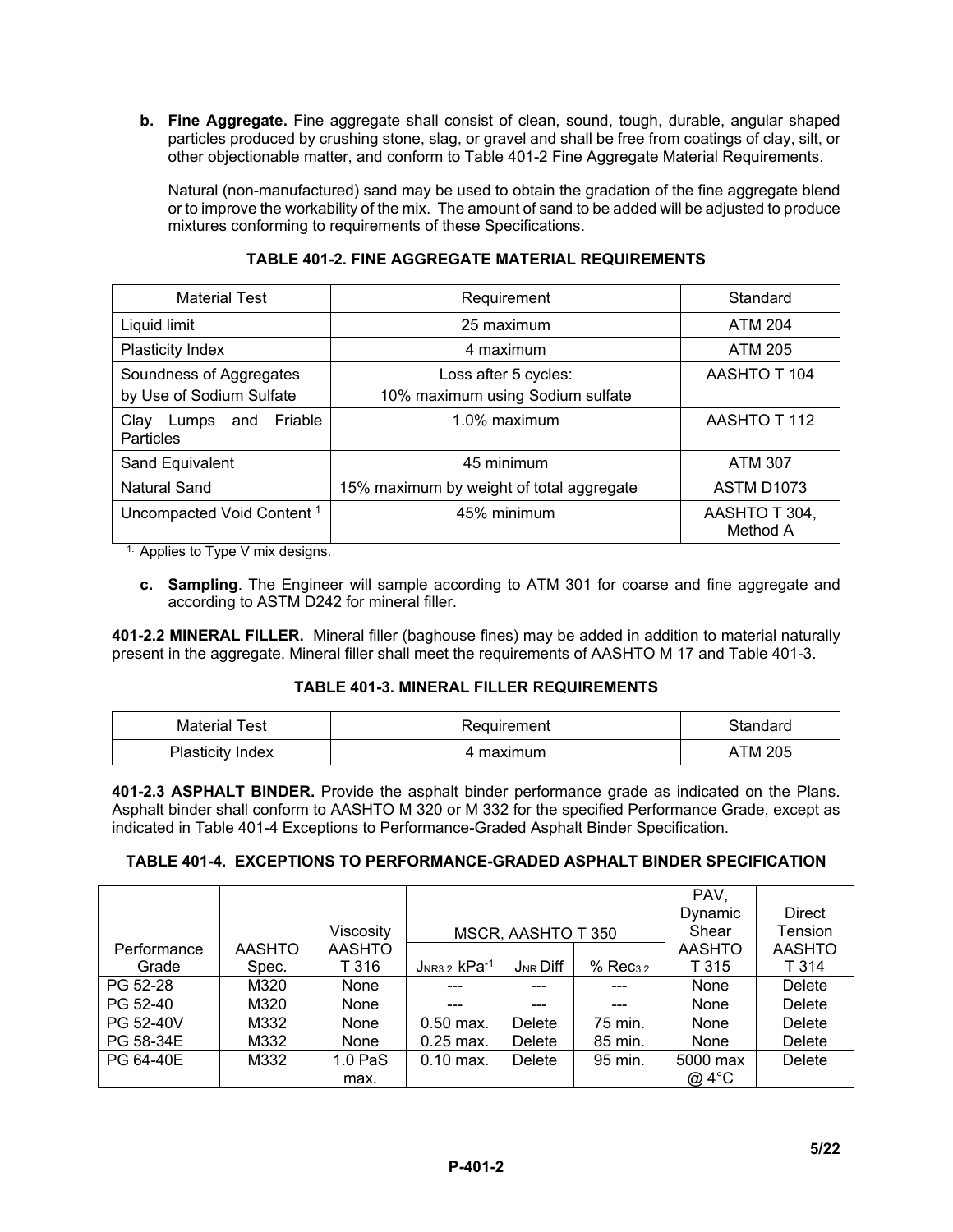The Contractor shall furnish vendor's certificate of compliance and certified test reports for each lot of asphalt binder shipped to the project. The vendor's certified test report for the asphalt binder can be used for acceptance or tested independently by the Engineer.

The following documents shall be furnished at delivery:

- **a.** Manufacturer's certificate of compliance
- **b.** Certified test reports for the lot.
- **c.** Lot number, storage tanks, and shipping containers (if applicable) used.
- **d.** Date and time of load out for delivery.
- **e.** Type, grade, temperature, and quality of asphalt binder loaded.
- **f.** Type and percent of anti-stripping agent added.

All excess asphalt binder shall remain the property of the Contractor. Removal of excess asphalt binder from the project area shall be incidental to the contract and no separate payment will be made.

**401-2.4 ANTI-STRIPPING AGENT.** Any anti-stripping agent or additive (anti-strip) shall be heat stable and shall not change the asphalt binder grade beyond Specifications. Anti-strip shall be approved by the Engineer.

**401-2.5 PRELIMINARY MATERIAL ACCEPTANCE.** Prior to delivery of materials to the job site, the Contractor shall submit certified test reports to the Engineer for the following materials:

- **a.** Coarse Aggregate.
	- **(1)** Percent of wear
	- **(2)** Soundness
	- **(3)** Degradation
	- **(4)** Percent of fracture
	- **(5)** Percent of flat and elongated particles
	- **(6)** Clay lumps and friable particles
- **b.** Fine Aggregate.
	- **(1)** Liquid limit.
	- **(2)** Plasticity index
	- **(3)** Sand equivalent
	- **(4)** Un-compacted void content for HMA Type V
	- **(5)** Clay lumps and friable particles
	- **(6)** Soundness
	- **(7)** Percent Natural Sand
- **c.** Mineral Filler.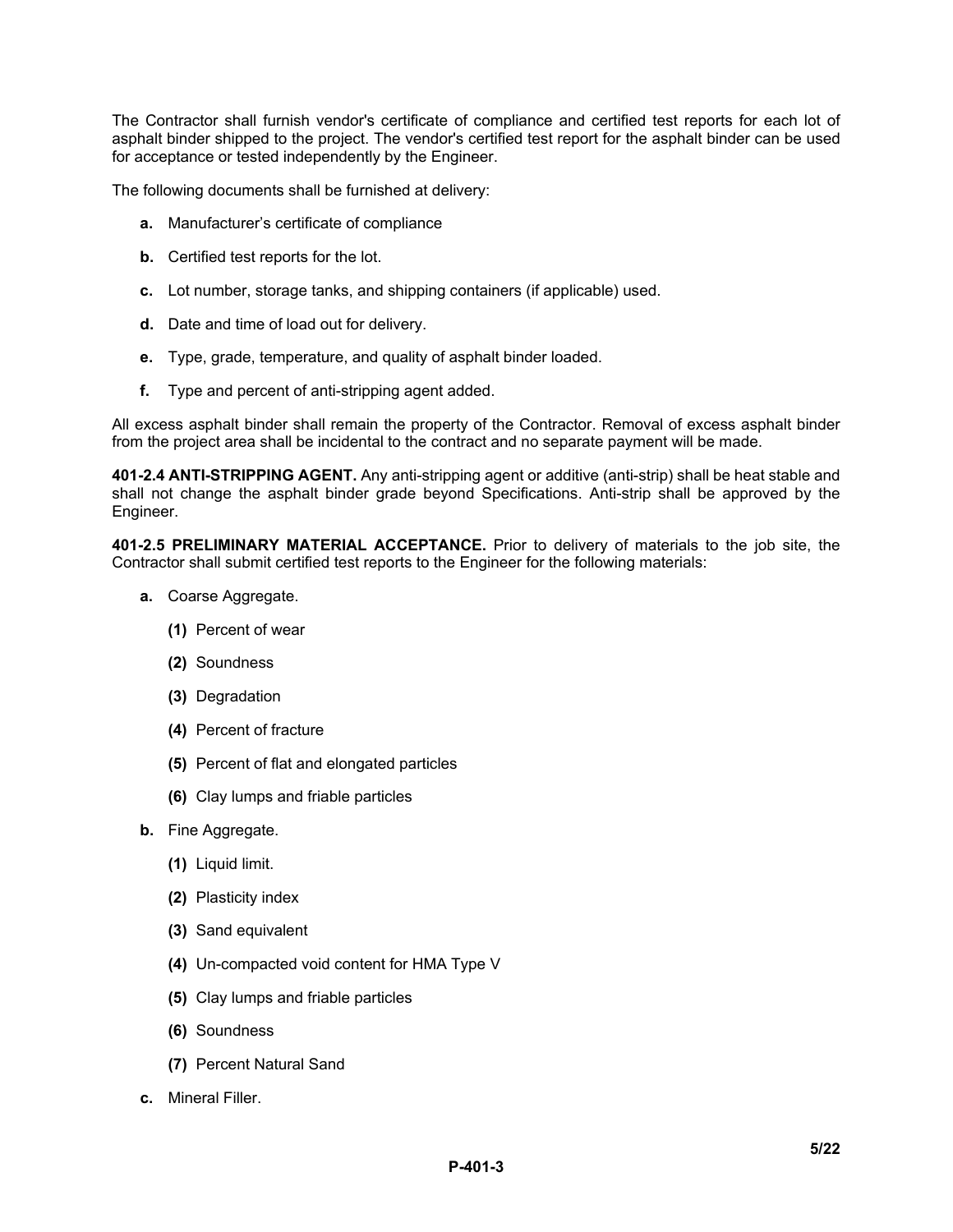- **(1)** Gradation
- **(2)** Plasticity Index
- **(3)** Organic content
- **d.** Asphalt Binder. The certification(s) shall show the appropriate test(s) for each material, the test results, and a statement that the material meets the specification requirement. Include temperature/viscosity charts and note recommended mixing and compaction temperatures.

**401-2.6 JOINT ADHESIVE.** The joint adhesive shall conform to Table 401-5 Joint Adhesive Material Requirements.

| <b>PROPERTY</b>              | <b>SPECIFICATION</b> | <b>TEST METHOD</b> |
|------------------------------|----------------------|--------------------|
| Brookfield Viscosity, 400°F  | $4,000 - 11,000$ cP  | ASTM D2669         |
| Core Penetration, 77°F       | $60 - 100$           |                    |
| Flow, 140°F                  | 0.2-inch, max.       |                    |
| Resilience, 77°F             | 30%, min.            | ASTM D5329         |
| Tensile Adhesion, 77°F       | 500%, min.           |                    |
| <b>Asphalt Compatibility</b> | Pass                 |                    |
| Ductility, 77°F              | 1-foot, min.         |                    |
| Ductility, 39.2°F            | 1-foot, min.         | ASTM D113          |
| Softening Point              | $170^{\circ}$ F      | AASHTO T 53        |

|  |  |  |  |  | TABLE 401-5.  JOINT ADHESIVE MATERIAL REQUIREMENTS |
|--|--|--|--|--|----------------------------------------------------|
|--|--|--|--|--|----------------------------------------------------|

**401-2.7 JOINT SEALANT.** The joint shall be sealed with GSB 88 (manufactured by Asphalt Systems Inc.), Optipave (manufactured by SealMaster), or meet the following:

**a.** Emulsion concentrate, in the undiluted state, shall have the following properties:

- **b.** Ready to Apply:
	- **(1)** Emulsion concentrate diluted in the proportion of one part emulsion to one part hot water by volume, shall have the following properties:
		- **(a)** Saybolt furol viscosity at 77°F, ASTM D244, seconds................................. 10-50
		- **(b)** Residue by distillation or evaporation, ASTM D244, % .........................28.5 min
		- **(c)** Pumping stability test, (refer to 401-2.7e) ....................................................Pass
	- **(2)** Emulsion concentrate diluted in the proportion of two parts emulsion to one part hot water by volume, shall have the following properties:
		- **(a)** Saybolt furol viscosity at 77°F, ASTM D244, seconds................................. 10-50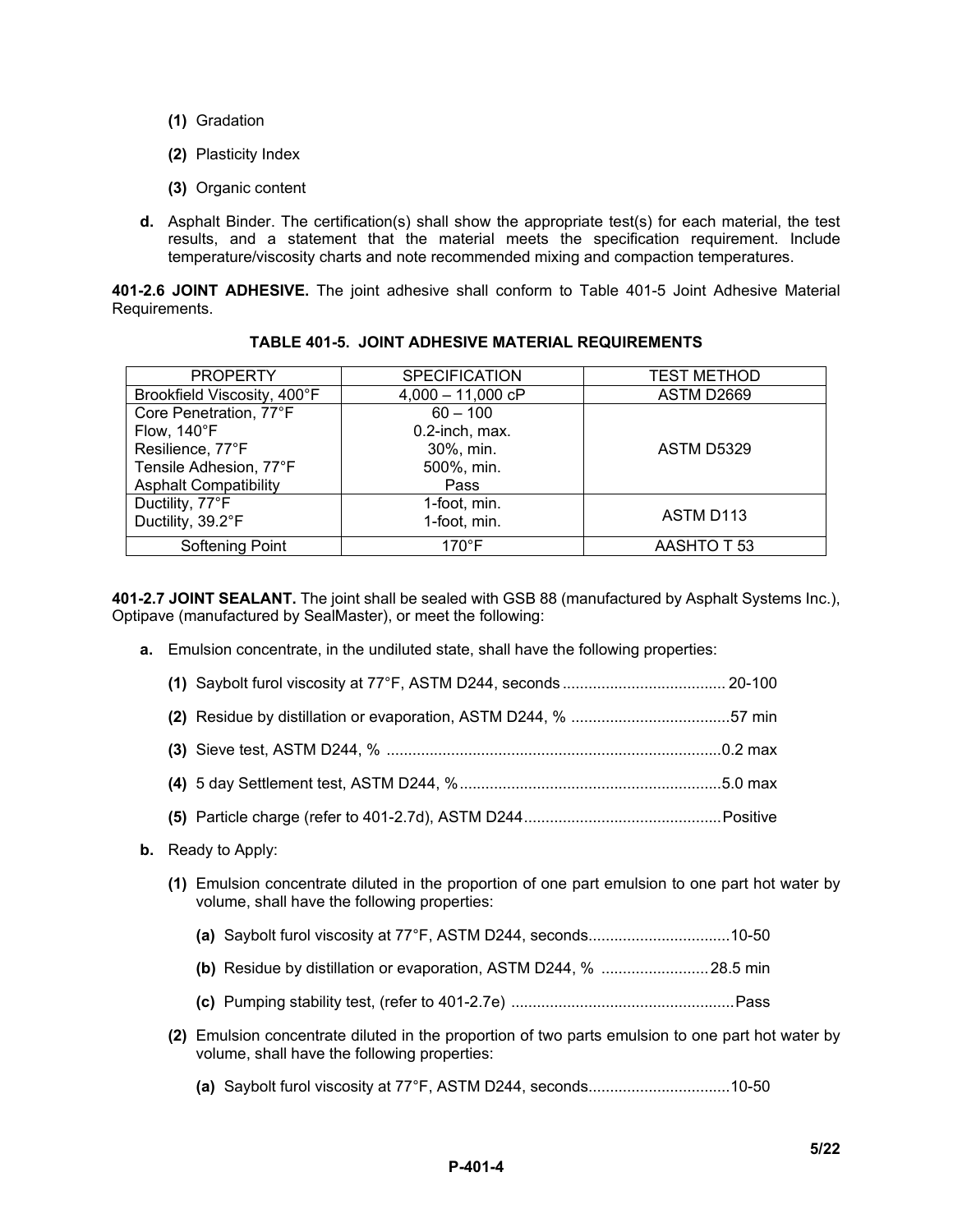| (b) Residue by distillation or evaporation, ASTM D244, % 37.5 min                         |  |
|-------------------------------------------------------------------------------------------|--|
|                                                                                           |  |
| c. Tests on residue from distillation or evaporation shall have the following properties: |  |
| (1) Viscosity at 275°F, ASTM D4402, cubic feet per second (cts)1,750 max                  |  |
|                                                                                           |  |
|                                                                                           |  |
|                                                                                           |  |
|                                                                                           |  |
|                                                                                           |  |
|                                                                                           |  |

- **d.** pH may be used in lieu of the particle charge test, which is sometimes inconclusive in slow setting, bituminous emulsions.
- **e.** Pumping stability test is tested by pumping one pint of sealer material diluted one part concentrate to one part water, at 77°F, through a 1/4-inch gear pump operating 1,750 revolutions per minute (rpm) for 10 minutes with no significant separation or coagulation.

The bituminous base residue shall contain not less than 20% gilsonite, and shall not contain any tall oil pitch. Curing time, under recommended application conditions, shall not exceed four hours. The Contractor shall furnish and submit to the Engineer, manufacturer's certification that the material is the type, grade, and quality specified for each load of bituminous material delivered. The certification shall show the shipment number, refinery, consignee, destination, contract number, and date of shipment. The Contractor shall submit to the Engineer, two 1-quart samples of ready-to-apply bituminous material for each batch applied and two 1-quart samples of concentrate for each load delivered. The Contractor shall submit any additional samples requested by the Engineer.

The Engineer may request samples for testing, prior to and during production, to verify the quality of the materials and to ensure conformance with the applicable Specifications.

#### **COMPOSITION**

**401-3.1 COMPOSITION OF MIXTURE(S).** The HMA shall be composed of a mixture of well-graded aggregates, filler, if required, and asphalt binder. The aggregate fractions shall be sized, handled in separate size groups, and combined in such proportions that the resulting mixture meets the grading requirements of the job mix design (JMD).

**401-3.2 JOB MIX DESIGN (JMD) LABORATORY.** The laboratory used to develop the JMD shall possess a current certificate of accreditation, listing ASTM D3666 from a national accrediting authority, and all test methods required for developing the JMD; and be listed on the accrediting authority's website. A copy of the laboratory's current accreditation and accredited test methods shall be submitted to the Department prior to start of construction.

**401-3.3 JOB MIX DESIGN (JMD).** No HMA for payment shall be placed until an acceptable JMD has been approved by the Engineer. The Class A and B HMA shall be designed using procedures contained in ATM 417, and shall meet the requirements of Tables 401-6 and 401-8.

The HMA, Type V, Class S will be designed using procedures contained in AASHTO R 35 and shall meet the requirements of Table 401-7 and Table 401-8. Upon completion of the JMD, determine the Marshall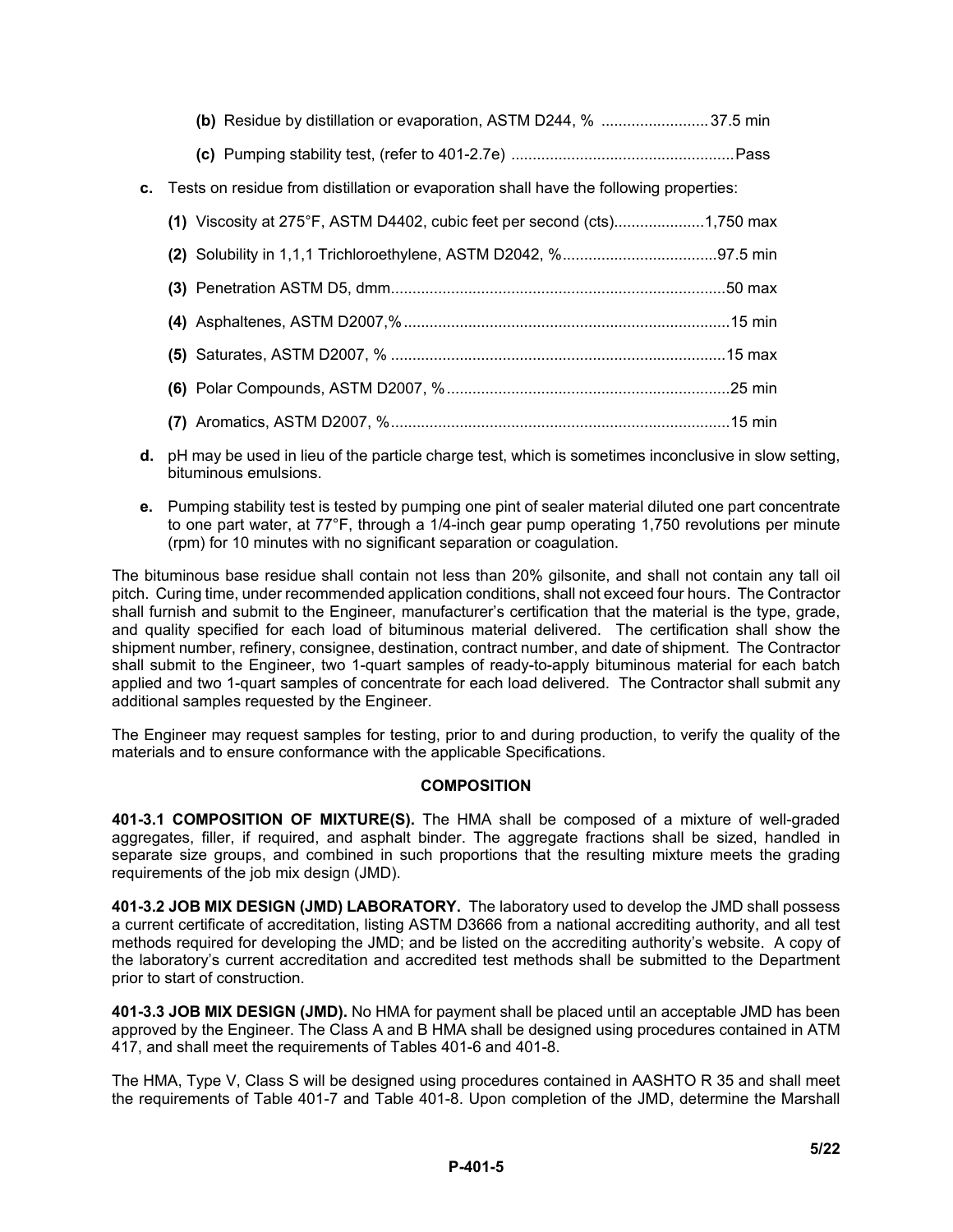stability and Marshall air voids at the design asphalt binder content using a 75-Blow Marshall from procedures contained in ATM 417. The Department will furnish all JMDs for HMA, Type V.

The JMD and subsequent production targets should be based on a stability greater than shown in Table 401-6 and 401-7, and the flow and air voids should be targeted close to the mid-range of the criteria in order meet the acceptance requirements.

Anti-stripping agent shall be added to the asphalt binder in the amount determined by ATM 414. A minimum of 0.30% anti-stripping agent by weight of asphalt binder is required.

At the discretion of the Engineer, the JMD may be designed by the Department. The Department designed JMDs will be based on the Contractor's submitted target gradation. The Contractor shall submit material samples to the Engineer, upon request, for JMD. The Department will bear the cost of the initial JMD evaluation for each Type and Class of HMA specified. If subsequent evaluations are required, the Engineer will assess a fee of \$5,000.00 under Hot Mix Asphalt Price Adjustment, for each additional evaluation.

- **a. DEPARTMENT FURNISHED JMD.** Submit the following, or as directed, in writing to the Engineer at least 30 calendar days prior to the start of paving operations and shall include as a minimum:
	- **(1)** Manufacturer's Certificate of Analysis (COA) for the asphalt binder used in the JMD according to subsection 401-2.3. Certificate of asphalt Performance Grade must include added modifier, if used, and also indicate compliance of asphalt binder with AASHTO M 320 or AASHTO M 332. Furnish five (5) separate 1-gallon samples of the asphalt binder proposed for use in the HMA, and Safety Data Sheet.
	- **(2)** Manufacturer's Certificate of Analysis (COA) for the anti-stripping agent if used in the JMD according to subsection 401-2.4.
	- **(3)** Certified material test reports for the course and fine aggregate and mineral filler according to subsection 401-2.1.
	- **(4)** Percent natural sand.
	- **(5)** Percent fractured faces.
	- **(6)** Percent by weight of flat particles, elongated particles, and flat and elongated particles (and criteria).
	- **(7)** Laboratory mixing and compaction temperatures.
	- **(8)** Supplier-recommended field mixing and compaction temperatures.
	- **(9)** Plot of the combined gradation on a 0.45 power gradation curve. Provide curve and testing results for each aggregate type proposed for use.
	- **(10)**Type and amount of anti-strip agent when used. Furnish a minimum of 1/2-pint of the proposed anti-strip additive, if anti-strip is not incorporated into asphalt binder by the manufacturer.
	- **(11)**Temperature-viscosity relationship of the asphalt binder.
	- **(12)**Uncompacted void content for HMA Type V.
	- **(13)**Percentage and properties (asphalt content, asphalt binder properties, and aggregate properties) of RAP in accordance with subsection 401-3.4. Furnish 200-pound, minimum, sample of proposed RAP.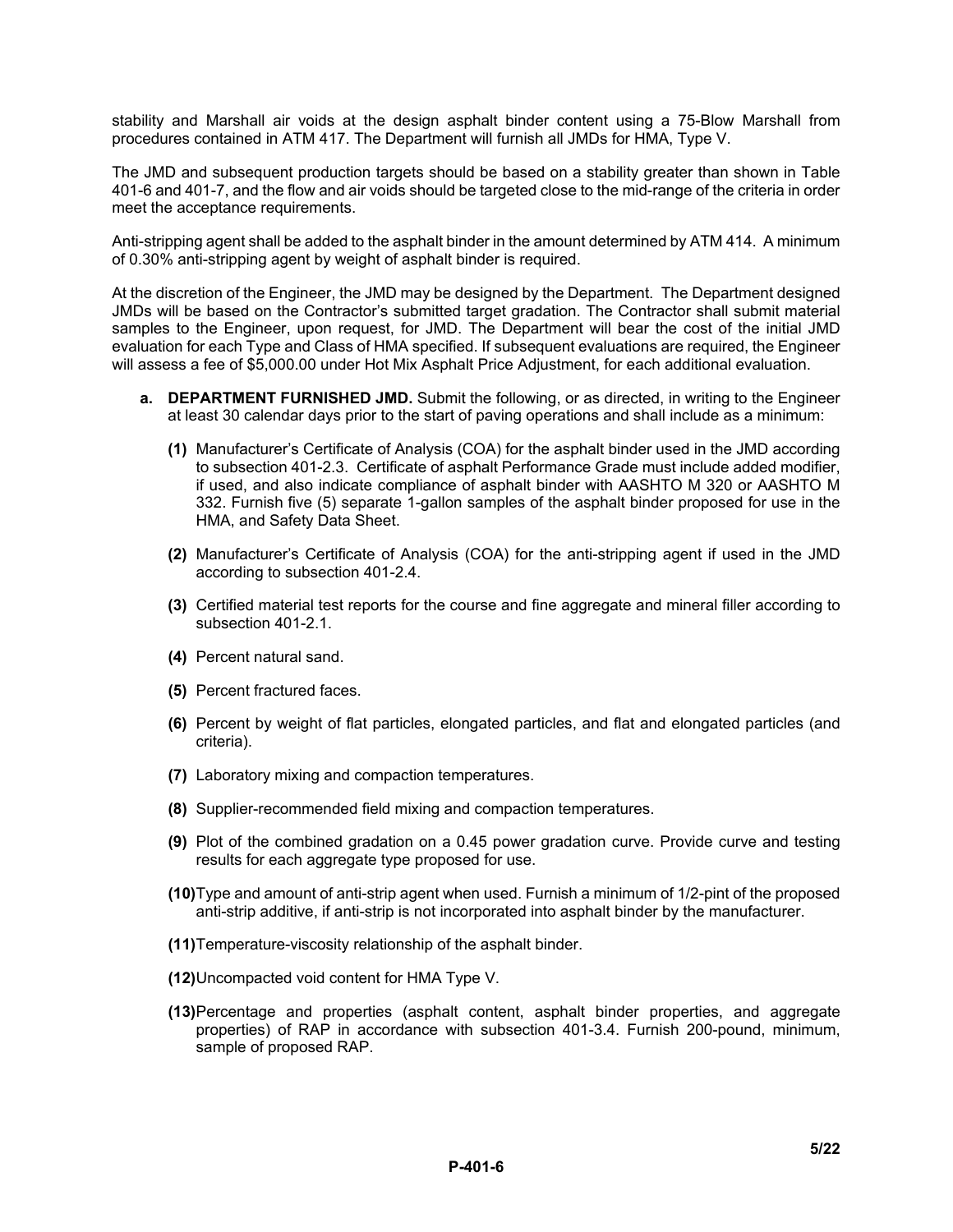**b. CONTRACTOR FURNISHED JMD.** When the Contractor is directed to prepare the JMD for approval, the Contractor must submit the JMD sealed by the responsible Professional Engineer of the laboratory.

In addition to the items listed in subsection 401-3.3a, submit the following, or as directed, in writing to the Engineer at least 15 calendar days prior to the start of paving operations:

- **(1)** Date the JMD was developed. Mix designs that are not dated or which are from a prior construction season will not be accepted.
- **(2)** Percent passing each sieve size for individual gradation of each aggregate cold feed and/or hot bin; percent by weight of each cold feed and/or hot bin used; and the total combined gradation in the JMD. Furnish representative samples totaling 500 pounds of aggregate material in proportional amounts to the proposed JMD.
- **(3)** A letter stating the location, size, and type of mixing plant. The letter shall include gradations for individual stockpiles, and the blend ratio of each aggregate stockpile.
- **(4)** Specific Gravity and absorption of each coarse and fine aggregate.
- **(5)** Percent of asphalt.
- **(6)** Number of blows or gyrations.
- **(7)** Asphalt Pavement Analyzer (APA), or Hamburg test results; or stability and flow test results, as appropriate for the mix design method.
- **(8)** Sand Equivalent value for fine aggregate.
- **(9)** Theoretical Maximum Specific Gravity at the optimum asphalt binder content.

All Contractor furnished JMDs must be sealed by a professional Engineer registered in the State of Alaska. The Professional Engineer must certify that the JMD was performed according to the specified procedures, and meets these Specifications.

The Engineer has authority to review and reject submitted JMDs that do not meet these Specifications. The Contractor shall submit samples to the Engineer, upon request, for JMD verification testing.

The JMD for each mixture shall be in effect until modified in writing by the Engineer. Should a change in sources of materials be made, a new JMD must be approved by the Engineer before the new material is used.

| <b>Test Property</b>                      | <b>Class A: Pavements Designed for</b><br>Aircraft Gross Weights of 60,000<br>Ibs or More or Tire Pressures of<br>100 psi or More | <b>Class B: Pavements Designed for</b><br><b>Aircraft Gross Weight Less Than</b><br>60,000 lbs or Tire Pressure Less<br>Than 100 psi |
|-------------------------------------------|-----------------------------------------------------------------------------------------------------------------------------------|--------------------------------------------------------------------------------------------------------------------------------------|
| Number of blows                           | 75                                                                                                                                | 50                                                                                                                                   |
| Stability, pounds                         | 2150                                                                                                                              | 1350                                                                                                                                 |
| Flow, $0.01$ inch <sup>1</sup>            | $10 - 16$                                                                                                                         | $10 - 18$                                                                                                                            |
| Air voids %<br>(design target<br>$3.5\%$  | $2.8 - 4.2$                                                                                                                       | $2.8 - 4.2$                                                                                                                          |
| Voids in mineral<br>aggregate, %,<br>min. | See Table 401-8                                                                                                                   | See Table 401-8                                                                                                                      |

#### **TABLE 401-6. MARSHALL MIX DESIGN REQUIREMENTS**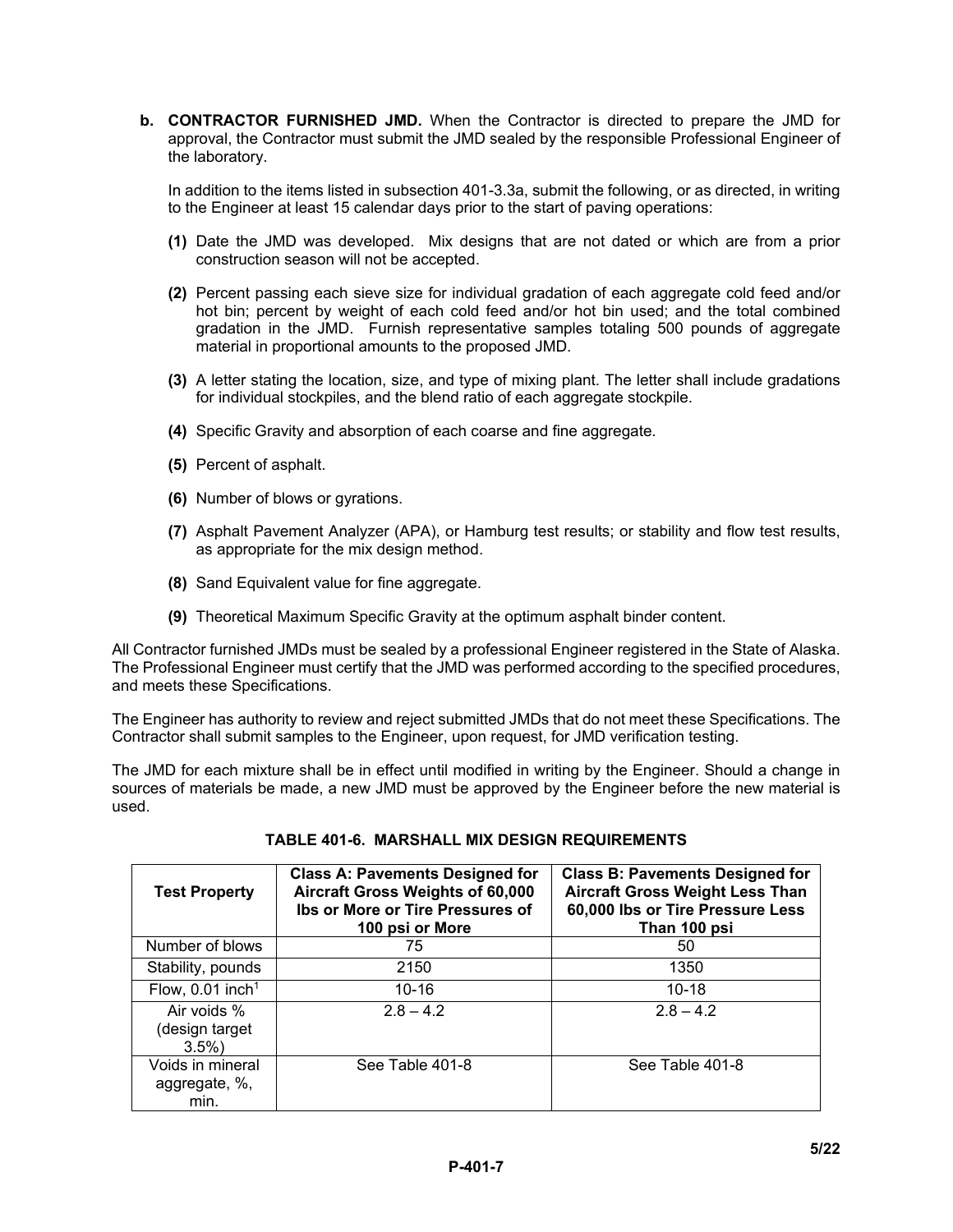| <b>Test Property</b>        | <b>Class A: Pavements Designed for</b><br>Aircraft Gross Weights of 60,000<br>Ibs or More or Tire Pressures of<br>100 psi or More | <b>Class B: Pavements Designed for</b><br><b>Aircraft Gross Weight Less Than</b><br>60,000 lbs or Tire Pressure Less<br>Than 100 psi |
|-----------------------------|-----------------------------------------------------------------------------------------------------------------------------------|--------------------------------------------------------------------------------------------------------------------------------------|
| <b>Asphalt Binder</b>       | 5.0                                                                                                                               | 5.0                                                                                                                                  |
| Content, %, min.            |                                                                                                                                   |                                                                                                                                      |
| Antistrip                   | 70                                                                                                                                | 70                                                                                                                                   |
| Requirement,%               |                                                                                                                                   |                                                                                                                                      |
| coverage, min <sup>2</sup>  |                                                                                                                                   |                                                                                                                                      |
| <b>Asphalt Pavement</b>     | Less than 10mm $@$ 4,000 passes                                                                                                   | N/A                                                                                                                                  |
| Analyzer (APA) <sup>3</sup> |                                                                                                                                   |                                                                                                                                      |

<sup>1.</sup> The flow requirement is not applicable for Polymer Modified Asphalts.

 $2.$  ATM 414  $3.$  ATM 419 at 250 psi hose pressure at 64 $\degree$ C test temperature

#### **TABLE 401-7. GYRATORY HOT MIX ASPHALT TYPE V MIX DESIGN REQUIREMENTS**

| <b>Mix Design Class S</b>                                   |                                                                         |
|-------------------------------------------------------------|-------------------------------------------------------------------------|
| Pavements for gross aircraft weights of 60,000 lbs or more. |                                                                         |
| <b>Test Property</b>                                        | <b>Design Criteria</b><br>3/4" Nominal Maximum Aggregate<br><b>Size</b> |
| Initial Number of Gyrations (N <sub>ini</sub> )             | 7                                                                       |
| Design Number of Gyrations (Ndes)                           | 75                                                                      |
| Maximum Number of Gyrations $(N_{max})$                     | 115                                                                     |
| Air voids @ N <sub>des</sub> (Design Target 3.5), %         | $2.8 - 4.2$                                                             |
| Voids in Mineral Aggregate @ Ndes, %                        | Table 401-8                                                             |
| Voids filled with Asphalt @ Ndes, %                         | 65-78                                                                   |
| Dust to effective asphalt ratio                             | $0.6 - 1.2$                                                             |
| <b>Uncompacted Void Content</b>                             | 45 min.                                                                 |
| % $G_{mm}$ @ $N_{ini}$                                      | $\leq 90.50$                                                            |
| % $G_{mm}$ $\omega$ $N_{max}$                               | ≤ 98.00                                                                 |
| Asphalt Binder Content, %, min.                             | 5.0                                                                     |
| Antistrip Requirement, %, min. <sup>1</sup>                 | 70                                                                      |
| Marshall Stability 75 blow (average of 3                    | Report                                                                  |
| specimens)                                                  |                                                                         |
| Marshall Air Voids - 75 blow (average of 3                  | Report                                                                  |
| specimens)                                                  |                                                                         |
| Rut Index, Max., mm, ATM 419 <sup>2</sup>                   | Less than 10 mm $@$ 4,000 passes                                        |

 $1.$  ATM 414

 $2.$  ATM 419 at 250 psi hose pressure at 64 $\mathrm{^oC}$  test temperature

The mineral aggregate shall be of such size that the percentage composition by weight, as determined by laboratory sieves, will conform to the gradation or gradations specified in Table 401-8 Aggregate-Asphalt Pavements when tested according to ATM 304. The maximum size aggregate used shall not be more than one-fourth of the thickness of the course being constructed.

The gradations in Table 401-8 represent the limits that shall determine the suitability of aggregate for use from the sources of supply. The aggregate, as selected (and used in the JMD), shall have a gradation within the limits designated in Table 401-8 and shall not vary from the low limit on one sieve to the high limit on the adjacent sieve, or vice versa, but shall be well graded from coarse to fine when tested according to ATM 304.

The aggregate gradations shown are based on aggregates of uniform specific gravity. The percentages passing the various sieves shall be corrected when aggregates of varying specific gravities are used, as indicated in the Asphalt Institute MS-2 Mix Design Manual, 7th Edition.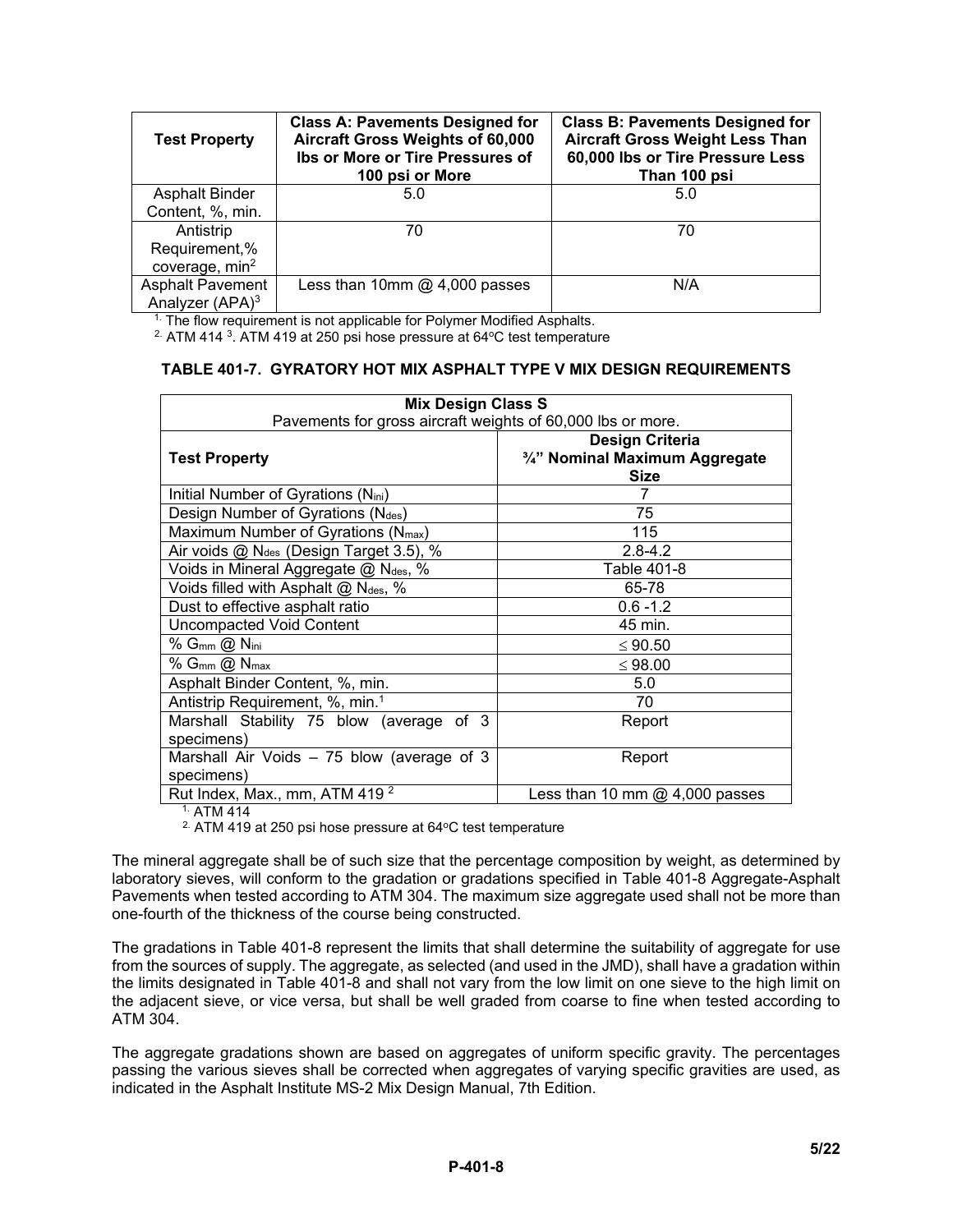|                                                                                  | <b>Percentage by Weight Passing Sieves</b> |                |                |               |
|----------------------------------------------------------------------------------|--------------------------------------------|----------------|----------------|---------------|
| Sieve Size                                                                       | Type I                                     | <b>Type II</b> | Type $III1$    | <b>Type V</b> |
| 1 inch                                                                           | 100                                        |                |                |               |
| $3/4$ inch                                                                       | 90-100                                     | 100            |                | 100           |
| $1/2$ inch                                                                       | 68-88                                      | 90-100         | 100            | 65-90         |
| $3/8$ inch                                                                       | 60-82                                      | 72-88          | 90-100         | 55-80         |
| No. 4                                                                            | 45-67                                      | 53-73          | 58-78          | 40-60         |
| No. 8                                                                            | 32-54                                      | 38-60          | 40-60          | $\leq 45$     |
| No. 16                                                                           | 22-44                                      | 26-48          | 28-48          | $\leq 35$     |
| No. 30                                                                           | 15-35                                      | 18-38          | 18-38          | $\leq 25$     |
| No. 50                                                                           | $9 - 25$                                   | 11-27          | $11 - 27$      | $\leq 20$     |
| No. 100                                                                          | $6 - 18$                                   | $6 - 18$       | $6 - 18$       | $\leq 12$     |
| No. 200                                                                          | $3-6$                                      | $3-6$          | $3-6$          | $4 - 7$       |
| <b>Minimum Voids in Mineral</b><br>Aggregate (VMA)                               | 13                                         | 14             | 15             | 14            |
| Asphalt percent by total weight of mixture:                                      |                                            |                |                |               |
| Stone or gravel                                                                  | $4.5 - 7.0$                                | $5.0 - 7.5$    | $5.5 - 8.0$    | $5.0 - 7.5$   |
| Recommended<br><b>Minimum</b><br><b>Construction</b><br>Lift<br><b>Thickness</b> | 3 inches                                   | 2 inches       | $1-1/2$ inches | 2 inches      |

# **TABLE 401-8. AGGREGATE – ASPHALT PAVEMENTS**

 $1.$  Type III gradation is intended for leveling courses.

**401-3.4 RECYCLED HOT MIX ASPHALT PAVEMENT.** Recycled HMA shall consist of reclaimed asphalt pavement (RAP), coarse aggregate, fine aggregate, mineral filler, asphalt binder, and recycling agent, if necessary. The RAP shall be of a consistent gradation and asphalt content and properties. When RAP is fed into the plant, the maximum RAP size shall not exceed one inch. The recycled HMA shall be designed using procedures contained in the Asphalt Institute MS-2 Mix Design Manual, 7th Edition, in conjunction with ATM 417. The percentage of asphalt in the RAP shall be established for the mixt design according to ASTM D2172 using the appropriate dust correction procedure. The JMD shall meet the requirements subsection 401-3.3. Recycled HMA shall only be used for shoulder surface course mixes and for any intermediate courses. The amount of RAP shall be limited to 20 percent. In addition to the requirements of subsection 401-3.3, the JMD shall indicate the percent of RAP, the percent and grade of new asphalt binder, the percent and grade of hot mix recycling agent (if used), and the properties (including viscosity and penetration) of the asphalt blend. The resulting composite mixture of RAP and virgin components shall meet all requirements specified for mixes without RAP. No RAP shall be used in Type V, Class S HMA.

RAP containing Coal Tar shall not be used. Coal Tar surface treatments must be removed prior to recycling underlying asphalt material. Recycled asphalt shingles (RAS) shall not be used.

All new aggregates used in the recycled mix shall meet the requirements of subsection 401-2.1. New asphalt binder shall meet the requirements of subsection 401-2.3. Recycling agents shall meet the requirements of ASTM D4552. The Contractor shall submit documentation to the Engineer, indicating that the mixing equipment proposed for use is adequate to mix the percent of RAP shown in the JMD.

**401-3.5 CONTROL STRIP.** Full production shall not begin until an acceptable control strip has been constructed and accepted in writing by the Engineer. The Contractor shall prepare and place a quantity of asphalt according to the JMD. The underlying grade or pavement structure upon which the control strip is to be constructed shall be the same as the remainder of the course represented by the control strip.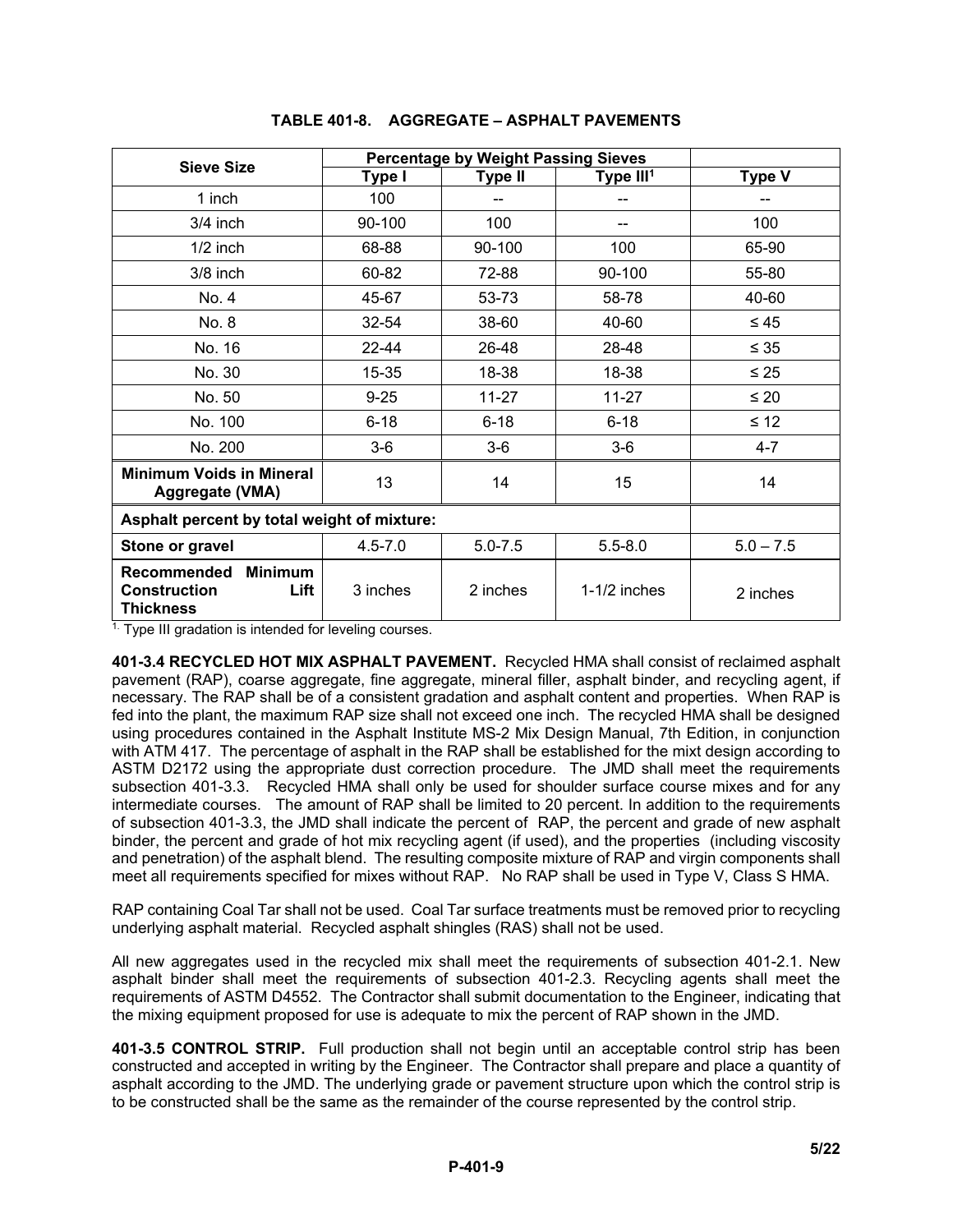The Contractor will not be allowed to place the control strip until the Contractor Quality Control Program (CQCP), showing conformance with the requirements of subsection 401-5.1, has been accepted, in writing, by the Engineer.

The control strip will consist of at least 250 tons. The control strip shall be placed in two lanes of the same width and depth to be used in production with a longitudinal cold joint. The cold joint must be cut back in accordance with subsection 401-4.14 using the same procedure that will be used during production. The cold joint for the control strip will be an exposed construction joint at least four (4) hours old or when the mat has cooled to less than 160°F. The equipment used in construction of the control strip shall be the same type, configuration, and weight, to be used on the project.

The control strip shall be evaluated for acceptance as a single lot in accordance with the acceptance criteria in subsection 401-6.1 for aggregate gradation and asphalt binder content. The control strip shall be divided into three separate equal sub-lots. If the Composite Pay Factor is less than 1.000, the control strip is unacceptable.

Three 6-inch diameter core samples shall be cut from the finished hot mix asphalt by the Contractor, at the locations marked by the Engineer. The core samples will be tested by the Department for density according to subsection 401-5.1. The Target Value for mat density is 94.0% of the theoretical maximum specific gravity (MSG) of the JMD. The three samples will be evaluated according to subsection 401-8.1.a. If the Density Pay Factor is less than 1.000, the control strip is unacceptable.

Three longitudinal joint cores centered on the longitudinal joint shall be cut by the Contractor, at the locations marked by the Engineer. The core samples will be tested by the Department according to subsection 401-5.1. The Target Value for joint density is 92.0% of the JMD MSG. If the average density of the three joint cores is below 91.0%, the control strip is unacceptable.

After completion of control strip compaction, the Department will accept or reject the control strip within 48 hours.

If the control strip is unacceptable, necessary adjustments to the JMD, plant operation, placing procedures, and/or rolling procedures shall be made and another control strip shall be placed. Unacceptable control strips shall be removed at the Contractor's expense. For small projects, less than 3,000 tons, a control strip is not required.

**401-3.6 PRE-PAVING CONFERENCE.** Meet with the Engineer for a pre-paving meeting in the presence of project superintendent and paving foreman at least five working days before beginning paving operations. Submit a paving plan and pavement inspection plan per 401-3.7, 24 hours before the pre-paving conference.

Include the following elements in the paving plan and address these elements at the meeting:

- **a.** Safety Plan procedures to be implemented prior to and during paving.
- **b.** Sequence of operations and Laydown Plan per subsection 401-4.11.
- **c.** List of equipment that will be used for production, transport, pick-up (if applicable), laydown, and compaction.
- **d.** Summary of plant modifications (if applicable) for production of HMA.
- **e.** Procedures to produce consistent HMA.
- **f.** Procedures to minimize material and thermal segregation.
- **g.** Procedures to minimize premature cooling.
- **h.** Procedures to achieve HMA density.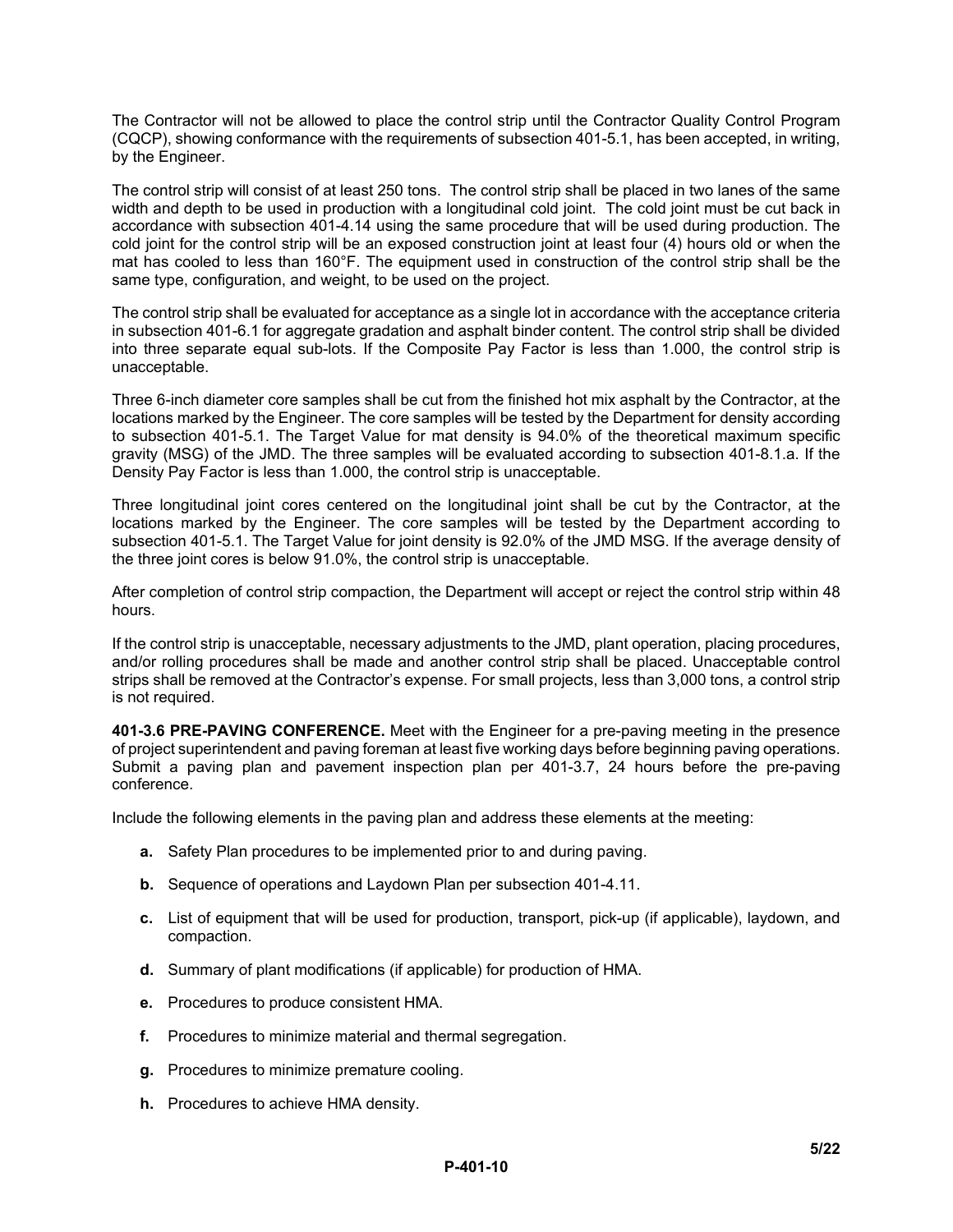- **i.** Procedures for joint construction including corrective action for joints that do not meet surface tolerance requirements.
- **j.** Quality control sampling and testing methods, frequencies and sample locations for gradation, asphalt binder content, and density.
- **k.** Any other information or procedures necessary to provide completed HMA construction that meets the contract requirements.

Include the following elements in the pavement inspection plan and address these elements at the meeting:

- **l.** Process for daily inspections
- **m.** Means and methods to remove and dispose of project materials

**401-3.7 PROJECT MAINTENANCE.** Inspect daily according to pavement inspection plan. Remove, and dispose of project materials incorrectly deposited on existing and new pavement surfaces(s) inside and outside the project area including haul routes.

The Contractor is responsible for damage caused by not removing these materials and any damage to the roadway from the removal method(s).

Repair damage to the existing paved surfaces that results from fugitive materials or their removal.

# **CONSTRUCTION METHODS**

**401-4.1 WEATHER LIMITATIONS.** The HMA shall not be placed upon a wet surface or when the surface temperature of the underlying course is less than specified in Table 401-9. The temperature requirements may be waived by the Engineer, if requested; however, all other requirements including compaction shall be met.

| <b>Mat Thickness</b>                            | <b>Base Temperature</b><br>(°F Minimum) |
|-------------------------------------------------|-----------------------------------------|
| 3 inches or greater                             | 40                                      |
| Greater than 2 inches<br>but less than 3 inches | 45                                      |

**Table 401-9. Surface Temperature Limitations of Underlying Course**

**401-4.2 ASPHALT MIXING PLANT.** Meet American Association of State Highway and Transportation Officials (AASHTO) M 156. Use an HMA plant capable of producing at least 250 tons of HMA per hour noted on posted DEC air quality permit, designed to dry aggregates, maintain consistent and accurate temperature control, and accurately proportion asphalt binder and aggregates. HMA plant capacity to support echelon paving shall be a minimum of 400 tons per hour produced by a maximum of 2 plants. Both plants shall produce the same mix design. Calibrate the HMA plant and furnish copies of the calibration data to the Engineer at least 24 hours before HMA production.

Provide a scalping screen at the asphalt plant to prevent oversize material or debris from being incorporated into the HMA.

Provide a tap on the asphalt binder supply line just before it enters the plant (after the 3-way valve) for sampling asphalt binder. Provide aggregate and asphalt binder sampling locations meeting OSHA safety requirements.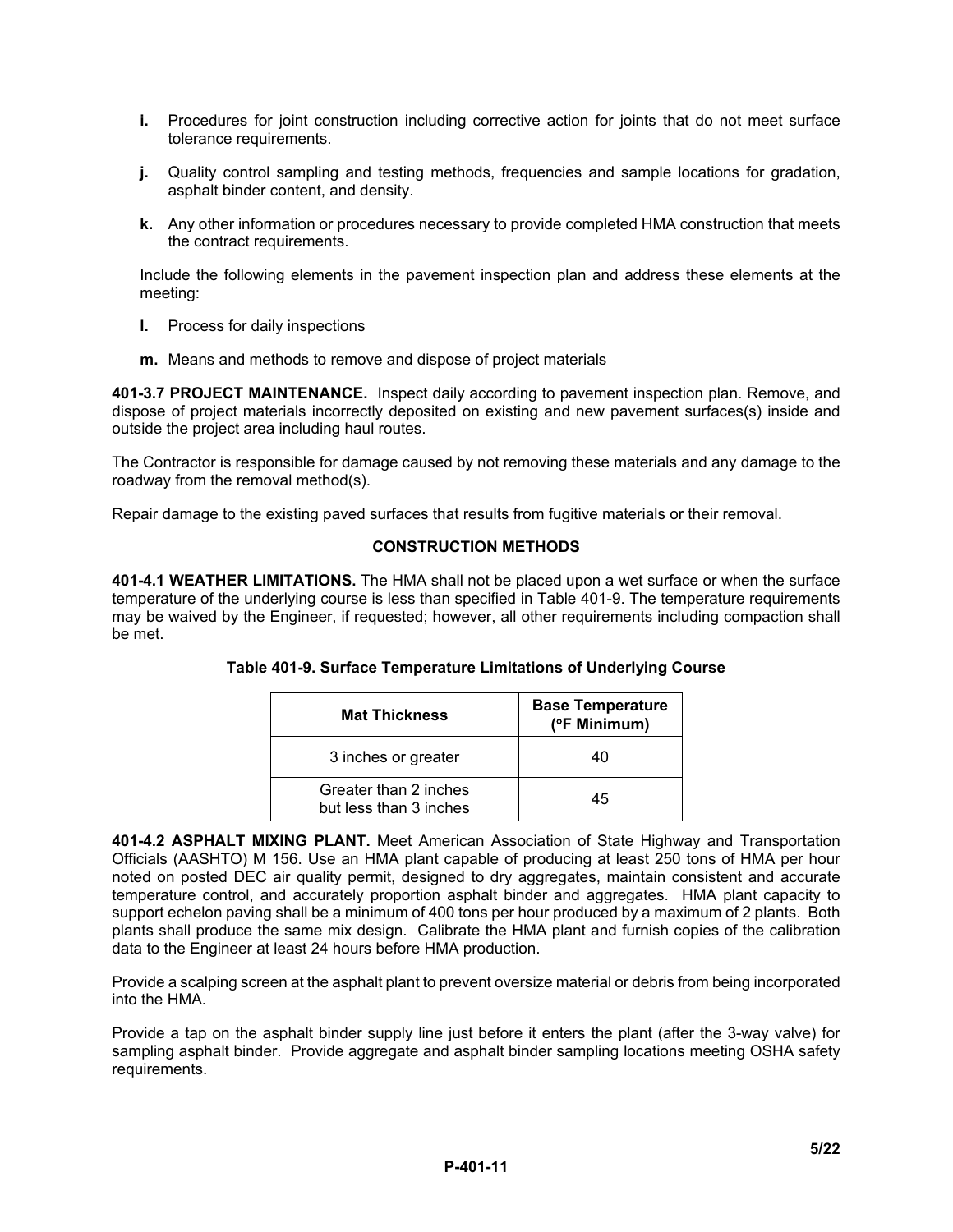Plants may not be placed on Airport property unless a specific location is noted on the Plans. Requirements for all plants include:

- **a. Inspection of Plant.** The Engineer, or Engineer's authorized representative, shall have access, at all times, to all areas of the plant for checking adequacy of equipment; inspecting operation of the plant: verifying weights, proportions, and material properties; and checking the temperatures maintained in the preparation of the mixtures.
- **b. Storage Bins and Surge Bins.** Use of surge bins or storage bins for temporary storage of HMA will be permitted as follows:
	- **(1)** The HMA may be stored in surge bins for not longer than 3 hours.
	- **(2)** The HMA may be stored in insulated storage bins for not longer than 8 hours.

The bins shall be such that mix drawn from them meets the same requirements as mix loaded directly into trucks.

If the Engineer determines that there is an excessive amount of heat loss, segregation or oxidation of the mixture due to temporary storage, no temporary storage will be allowed.

**401-4.3 AGGREGATE STOCKPILE MANAGEMENT.** Aggregate stockpiles shall be constructed in a manner that prevents segregation and intermixing of deleterious materials. Aggregates from different sources shall be stockpiled, weighed and batched separately at the asphalt batch plant. Aggregates that have become segregated or mixed with earth or foreign material shall not be used. A continuous supply of materials shall be provided to the work to ensure continuous placement.

**401-4.4 HAULING EQUIPMENT.** Trucks used for hauling HMA shall have tight, clean, and smooth metal beds. To prevent the mixture from sticking to the truck beds, the truck beds shall be lightly coated with a minimum amount of paraffin oil, lime solution, or other material approved by the RPR. Petroleum products shall not be used for coating truck beds. Each truck shall have a suitable cover to protect the mixture from adverse weather. When necessary, to ensure that the mixture will be delivered to the site at the specified temperature, truck beds shall be insulated or heated and covers shall be securely fastened.

**401-4.4.1 MATERIAL TRANSFER VEHICLE (MTV).** MTVs used to transfer the material from the hauling equipment to the paver shall be self-propelled, with a swing conveyor that can deliver material to the paver without making contact with the paver. The MTV shall be able to move back and forth between the hauling equipment and the paver providing material transfer to the paver, while allowing the paver to operate at a constant speed. The MTV will have remixing and storage capability of at least 15 tons to prevent physical and thermal segregation.

**401-4.5 ASPHALT PAVERS.** HMA pavers shall be self-propelled with an activated heated screed, capable of spreading and finishing courses of bituminous plant mix material that will meet the specified thickness, smoothness, and grade. The paver shall have sufficient power to propel itself and the hauling equipment without adversely affecting the finished surface. The asphalt paver shall be equipped with a control system capable of automatically maintaining the specified screed grade and elevation.

If the spreading and finishing equipment in use leaves tracks or indented areas, or produces other blemishes in the pavement that are not satisfactorily corrected by the scheduled operations, the use of such equipment shall be discontinued.

The paver shall be capable of paving to a minimum width specified in subsection 401-4.12. Place auger extensions within 20 inches of the screed extensions or per written manufacturer's recommendations.

**401-4.6 ROLLERS.** The number, type, and weight of rollers shall be sufficient to compact the asphalt to the required density while it is still in a workable condition without crushing of the aggregate, depressions or other damage to the pavement surface. Rollers shall be in good condition, clean, and capable of operating at slow speeds to avoid displacement of the asphalt. All rollers shall be specifically designed and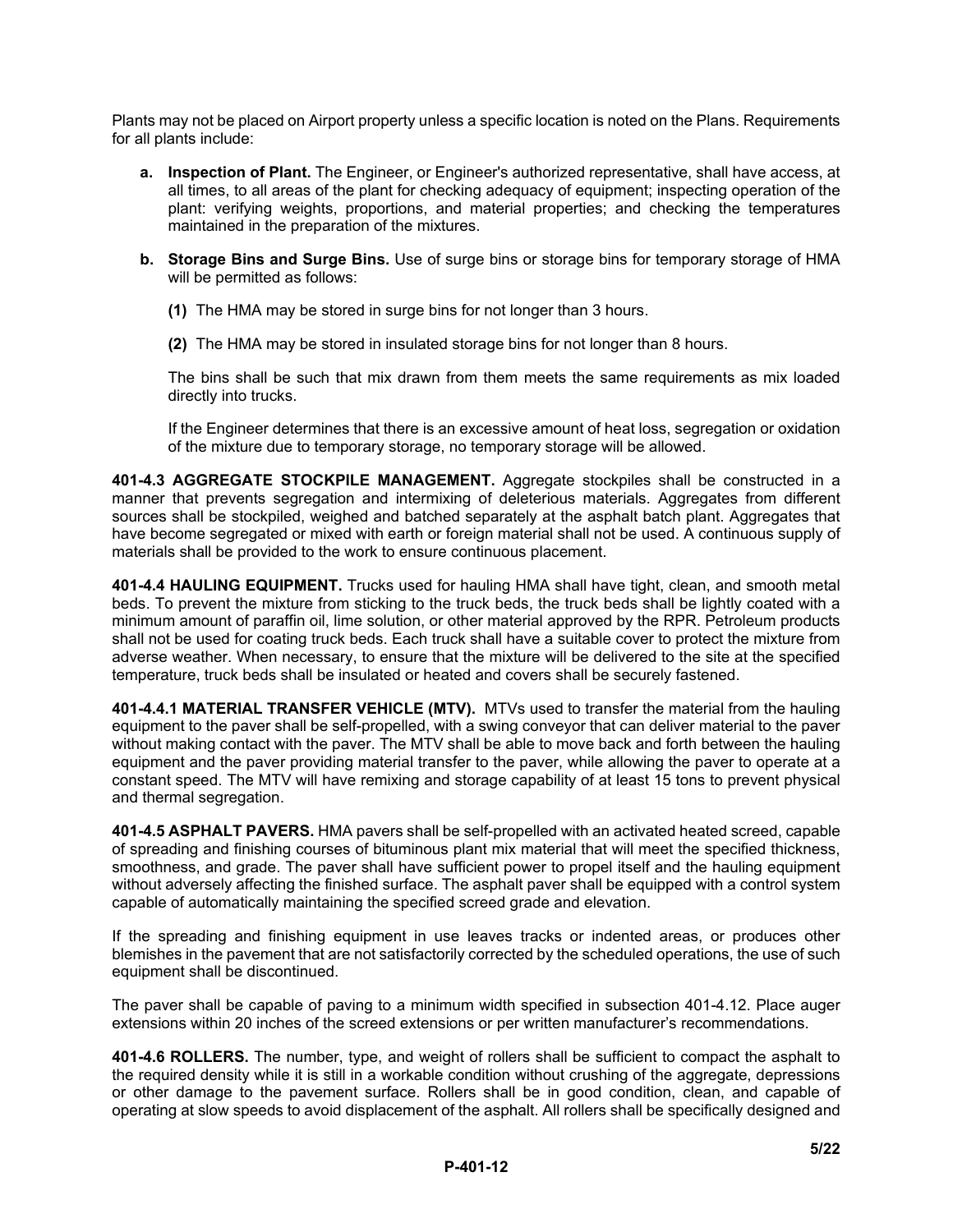suitable for compacting asphalt concrete and shall be properly used. Rollers that impair the stability of any layer of a pavement structure or underlying soils shall not be used.

**401-4.7 DENSITY DEVICE.** The Contractor shall have on site a density gauge during all paving operations in order to assist in the determination of the optimum rolling pattern, type of roller and frequencies, as well as to monitor the effect of the rolling operations during production paving. The Contractor shall supply a qualified technician during all paving operations to calibrate the gauge and obtain accurate density readings for all new asphalt. These densities shall be supplied to the Engineer upon request at any time during construction. No separate payment will be made for supplying the density gauge and technician.

**401-4.8 PREPARATION OF ASPHALT BINDER.** The asphalt binder shall be heated in a manner that will avoid local overheating and provide a continuous supply of the asphalt binder to the mixer at a uniform temperature. The temperature of unmodified asphalt binder delivered to the mixer shall be sufficient to provide a suitable viscosity for adequate coating of the aggregate particles, but shall not exceed 325°F when added to the aggregate. The temperature of modified asphalt binder shall be no more than 350°F when added to the aggregate.

**401-4.9 PREPARATION OF MINERAL AGGREGATE.** The aggregate for the HMA shall be heated and dried. The maximum temperature and rate of heating shall be such that no damage occurs to the aggregates. The temperature of the aggregate and mineral filler shall not exceed 350°F when the asphalt binder is added. Particular care shall be taken that aggregates high in calcium or magnesium content are not damaged by overheating. The temperature shall not be lower than is required to obtain complete coating and uniform distribution on the aggregate particles and to provide a mixture of satisfactory workability.

**401-4.10 PREPARATION OF HMA.** The aggregates and the asphalt binder shall be weighed or metered and mixed in the amount specified by the JMD.

The combined materials shall be mixed until the aggregate obtains a uniform coating of asphalt binder and is thoroughly distributed throughout the mixture. Wet mixing time shall be the shortest time that will produce a satisfactory mixture, but not less than 25 seconds for batch plants.

The wet mixing time for all plants shall be established by the Contractor, based on the procedure for determining the percentage of coated particles described in AASHTO T 195, for each individual plant and for each type of aggregate used. The wet mixing time will be set to achieve 95% of coated particles.

For continuous mix plants, the minimum mixing time shall be determined by dividing the weight of its contents at operating level by the weight of the mixture delivered per second by the mixer.

The moisture content of all HMA upon discharge shall not exceed 0.5% of the total weight of mix, as determined by ATM 407.

**401-4.11 APPLICATION OF PRIME AND TACK COAT.** Immediately before placing the HMA , the underlying course shall be cleaned of all dust and debris.

If required, a prime coat in accordance with Item P-602 Emulsified Asphalt Prime Coat shall be applied to aggregate base prior to placing HMA.

A tack coat shall be applied in accordance with Item P-603 Emulsified Asphalt Tack Coat to all vertical and horizontal asphalt and concrete surfaces prior to placement of the first and each subsequent lift of HMA.

**401-4.12 LAYDOWN PLAN, TRANSPORTING, PLACING, AND FINISHING.** Prior to the placement of the HMA, the Contractor shall prepare a laydown plan with the sequence of paving lanes and width to minimize the number of cold joints; the location of any temporary ramps; laydown temperature; and estimated time of completion for each portion of the work (milling, paving, rolling, cooling, etc.). The laydown plan and any modifications shall be approved by the Engineer.

The Contractor shall use an MTV conforming to the requirements of subsection 401-4.4.1 to deliver mix to the paver.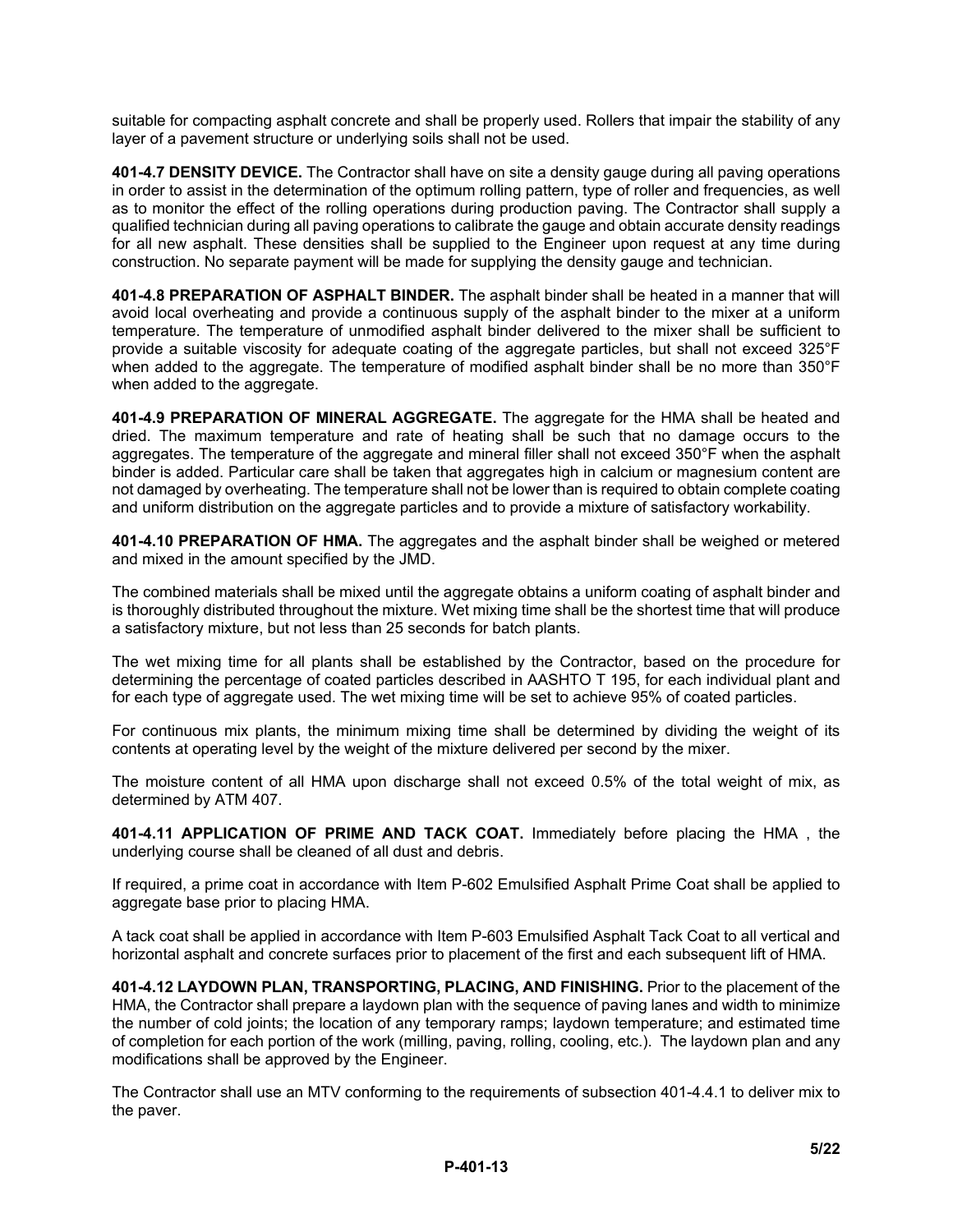Deliveries shall be scheduled so that placing and compacting of asphalt is uniform with minimum stopping and starting of the paver. Supply echelon paving operations with hot mix asphalt at a minimum rate of 400 tons per hour. Hauling over freshly placed material shall not be permitted until the material has been compacted, as specified, and allowed to cool to approximately ambient temperature. The Contractor, at their expense, shall be responsible for repair of any damage to the pavement caused by hauling operations.

Contractor shall survey each lift of HMA surface course and certify to the Engineer that every lot of each lift meets the grade tolerances of subsection 401-6.2f before the next lift can be placed.

Edges of existing asphalt pavement abutting the new work shall be saw cut and the cut off material and laitance removed. Apply a tack coat in accordance with P-603 before new asphalt material is placed against it.

The speed of the paver shall be regulated to eliminate pulling and tearing of the asphalt mat. Placement of the HMA shall begin along the centerline of a crowned section or on the high side of areas with a one way slope unless shown otherwise on the laydown plan as accepted by the Engineer. The HMA shall be placed in consecutive adjacent lanes having a minimum width of 20 feet except where edge lanes require less width to complete the area. Additional screed sections attached to widen the paver to meet the minimum lane width requirements must include additional auger sections to move the HMA uniformly along the screed extension.

The longitudinal joint in one course shall offset the longitudinal joint in the course immediately below by at least one foot; however, the joint in the surface top course shall be at the centerline of crowned pavements. Transverse joints in one course shall be offset by at least 10 feet from transverse joints in the previous course. Transverse joints in adjacent lanes shall be offset a minimum of 10 feet .On areas where irregularities or unavoidable obstacles make the use of mechanical spreading and finishing equipment impractical, the asphalt may be spread and luted by hand tools.

The Engineer may at any time, reject any batch of asphalt, on the truck or placed in the mat, which is rendered unfit for use due to contamination, segregation, incomplete coating of aggregate, or overheated HMA. Such rejection may be based on only visual inspection or temperature measurements. In the event of such rejection, the Contractor may take a representative sample of the rejected material in the presence of the Engineer, and if it can be demonstrated in the Department's laboratory, in the presence of the Engineer, that such material was erroneously rejected, payment will be made for the material at the contract unit price.

Areas of segregation in the surface course, as determined by the Engineer, shall be removed and replaced at the Contractor's expense. The area shall be removed by saw cutting and milling a minimum of the construction lift thickness for the approved mix design. The area to be removed and replaced shall be a minimum width of the paver and a minimum of 10 feet long.

Echelon paving shall be used for the final lift of HMA pavement. Pave the final lift of HMA with two pavers operating in echelon in adjacent lanes with a breakdown roller behind each paver operating with intelligent compaction equipment. The pavers shall be spaced no more than 50 feet apart. The distance between the pavers shall be reduced as required to ensure the HMA placed by the lead paver is greater than 230°F when the second paver places material against it. Two paving crews are required.

**401-4.13 COMPACTION OF HMA.** After placing, the HMA shall be thoroughly and uniformly compacted by self-propelled rollers. The surface shall be compacted as soon as possible when the asphalt has attained sufficient stability so that the rolling does not cause undue displacement, cracking or shoving. The sequence of rolling operations and the type of rollers used shall be at the discretion of the Contractor. The speed of the roller shall, at all times, be sufficiently slow to avoid displacement of the hot mixture and be effective in compaction. Any surface defects and/or displacement occurring as a result of the roller, or from any other cause, shall be corrected at the Contractor's expense.

Sufficient rollers shall be furnished to handle the output of the plant. Rolling shall continue until the surface is of uniform texture, true to grade and cross-section, and the required field density is obtained. To prevent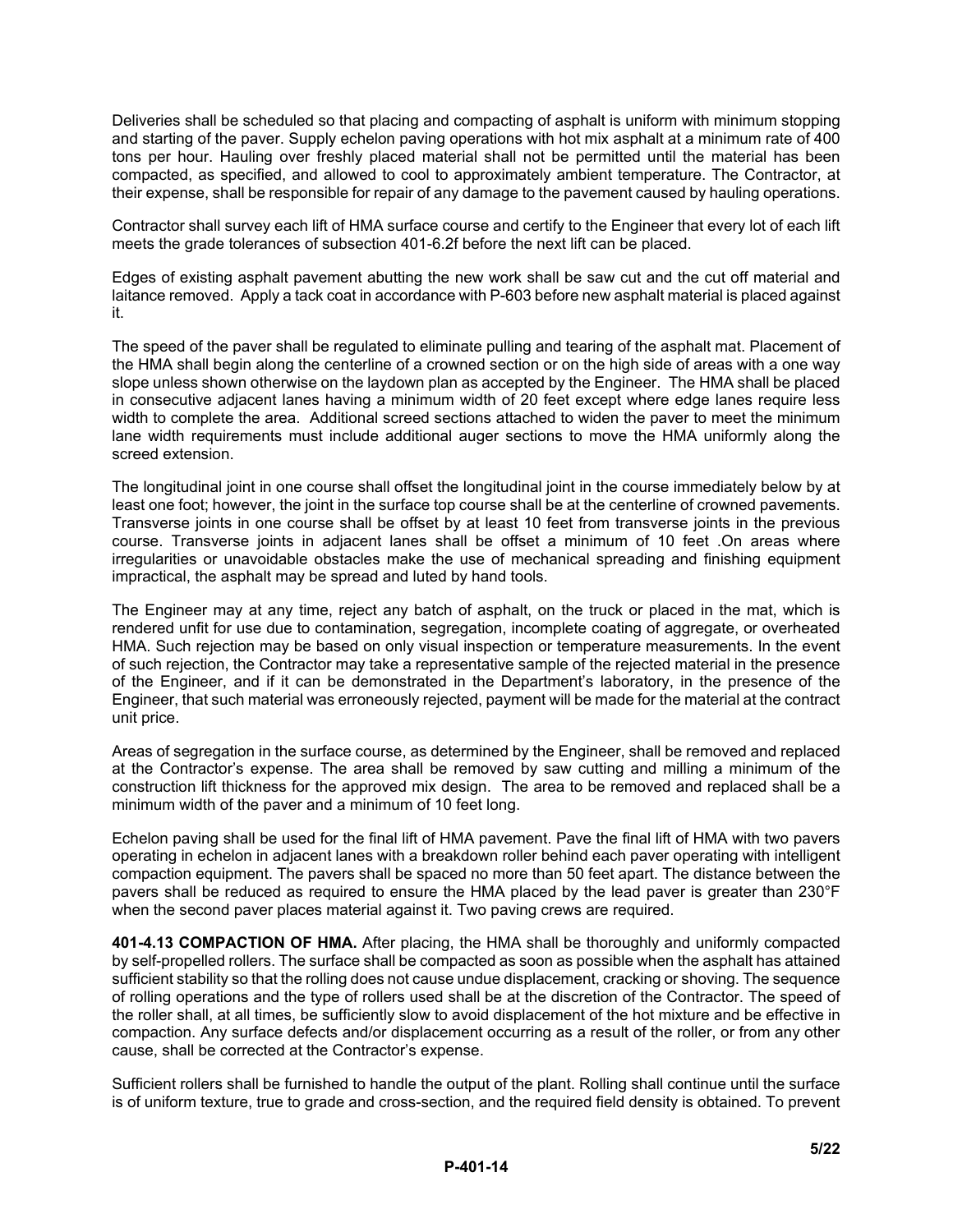adhesion of the asphalt to the roller, the wheels shall be equipped with a scraper and kept moistened with water as necessary.

In areas not accessible to the roller, the mixture shall be thoroughly compacted with power tampers approved by the Engineer.

Any mixture that becomes loose and broken, mixed with dirt, contains check-cracking, or in any way defective shall be removed and replaced with fresh hot mixture and immediately compacted to conform to the surrounding pavement. This work shall be done at the Contractor's expense. Skin patching shall not be allowed.

**401-4.14 JOINTS.** The formation of all joints shall be made to ensure a continuous bond between the courses and obtain the required density. All joints shall have the same texture as other sections of the course and meet the requirements for smoothness and grade.

The roller shall not pass over the unprotected end of the freshly laid asphalt except when necessary to form a transverse joint. When necessary to form a transverse joint, it shall be made by means of placing a bulkhead or by tapering the course. The tapered edge shall be cut back to its full depth and width on a straight line to expose a vertical face prior to placing the adjacent lane. Any longitudinal joint should also have the use of a bulkhead for any traffic that may also cause a rolled edge. In both methods, all contact surfaces shall have a tack coat or joint adhesive applied, dependent on top/bottom asphalt lift, before placing any fresh mix against the joint.

Longitudinal joints shall be formed in such a manner that the joint meets density requirements of subsection 401-6.2c. Longitudinal joints which have been left exposed for more than four (4) hours; the surface temperature has cooled to less than 175°F; or are irregular, damaged, uncompacted or otherwise defective shall be cut back with a cutting wheel or pavement saw a minimum of 3 inches and a maximum of 6 inches to expose a clean, sound, uniform vertical surface for the full depth of the course. All cutback material and any laitance produced from cutting joints shall be removed from the project. Asphalt tack coat in accordance with P-603 shall be applied to the clean, dry joint prior to placing any additional fresh asphalt against the joint. The cost of this work shall be considered incidental to the cost of the asphalt.

For all joints below the top lift, uniformly coat joint surfaces with tack coat material meeting P-603.

When joint adhesive is required, follow joint adhesive manufacturer's recommendations for temperatures and application method. Otherwise, use tack coat material meeting Item P-603. Remove joint adhesive applied to the top of pavement surface. When forming a longitudinal joint in the final lift, apply a 1/8 inch thick band joint adhesive to the full height of the joint surface prior to placing any fresh hot mix asphalt against the joint. Joint edge preparation, and joint adhesive application temperature, thickness, and method shall be per the manufacturer's recommendations. Joint adhesive is not required between mats placed while echelon paving.

Joint sealant shall be applied in a 12-inch wide strip centered over joints in the final lift layer of HMA while the asphalt is still clean, free of moisture, and before striping. Joint sealant shall be applied over joints in the final lift formed by two panels of HMA composed of different type or class of mix; or of new against existing HMA pavement. Joint surface preparation, and joint sealant application temperature, thickness, and method shall be per the manufacturer's recommendations.

Joints between existing and new HMA shall be saw cut. Cut a neat, straight line along the existing HMA to expose the full depth of the layer where new HMA is to be placed against existing asphalt. Use a power saw or other method approved by the Engineer.

Cut back of all cold joints is required as specified above.

The Contractor may provide additional joint density quality control by use of joint heaters at the Contractor's expense. The heaters shall be operated so they do not produce excessive heat when the units pass over new or previously paved material. When used, heaters will be required to be in operation at all times.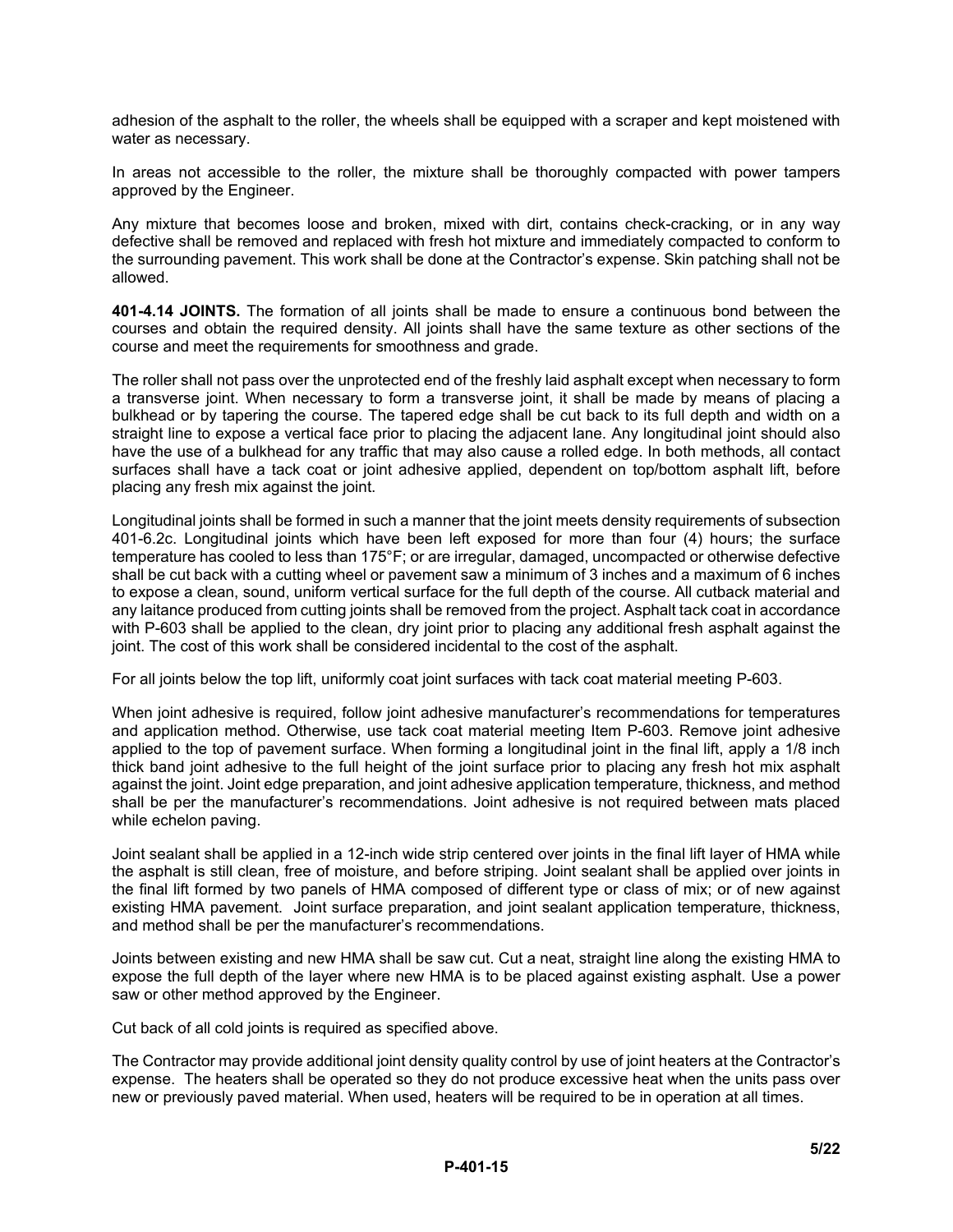Electrically powered infrared heating equipment should consist of one or more low-level radiant energy heaters to uniformly heat and soften the pavement joints. The heaters should be configured to uniformly heat an area up to 18 inches in width and 3 inches in depth. Infrared equipment shall be thermostatically controlled to provide a uniform, consistent temperature increase throughout the layer being heated up to a maximum temperature range of 200°F to 300°F.

Propane powered infrared heating equipment shall be attached to the paving machine and the output of infrared energy shall be in the one to six-micron range. Converters shall be arranged end to end directly over the joint to be heated in sufficient numbers to continuously produce, when in operation, a minimum of 240,000 BTU per hour. The joint heater shall be positioned not more than one inch above the pavement to be heated and in front of the paver screed and shall be fully adjustable.

**401-4.15 SAW-CUT GROOVING.** If shown on the Plans, saw-cut grooves shall be provided as specified in Item P-621 Saw Cut Grooves. Do not perform saw-cut grooving until smoothness testing has been performed, as described in subsection 401-5.3.

**401-4.16 DIAMOND GRINDING.** Diamond grinding shall be completed prior to pavement grooving. Diamond grinding shall be accomplished by sawing with saw blades impregnated with industrial diamond abrasive.

Diamond grinding shall be performed with a machine designed specifically for diamond grinding capable of cutting a path at least 3 feet wide. The saw blades shall be 1/8-inch wide with a sufficient number of blades to create grooves between 0.090 and 0.130 inches wide; and peaks and ridges approximately 1/32-inch higher than the bottom of the grinding cut. The actual number of blades will be determined by the Contractor and depend on the hardness of the aggregate.

Equipment or grinding procedures that cause ravels, aggregate fractures, spalls or disturbance to the pavement will not be permitted. The Contractor shall demonstrate to the Engineer that the grinding equipment will produce satisfactory results prior to making corrections to surfaces. Grinding will be tapered in all directions to provide smooth transitions to areas not requiring grinding. The slurry resulting from the grinding operation shall be continuously removed and the pavement left in a clean condition. The Contractor shall apply a surface treatment per Item P-608 Emulsified Asphalt Seal Coat to all areas that have been subject to grinding.

**401-4.17 NIGHTTIME PAVING REQUIREMENTS.** Paving during nighttime construction shall require the following:

- **a.** All paving machines, rollers, distribution trucks and other vehicles required by the Contractor for his operations shall be equipped with artificial illumination sufficient to safely complete the work.
- **b.** Minimum illumination level shall be twenty horizontal foot-candles and maintained in the following areas:
	- **(1)** An area of 30 feet wide by 30 feet long immediately behind the paving machines during the operations of the machines.
	- **(2)** An area 15 feet wide by 30 feet long immediately in front and back of all rolling equipment, during operation of the equipment.
	- **(3)** An area 15 feet wide by 15 feet long at any point where an area is being tack coated prior to the placement of pavement.
- **c.** As partial fulfillment of the above requirements, the Contractor shall furnish and use, complete artificial lighting units with a minimum capacity of 3,000 watt electric beam lights, affixed to all equipment in such a way to direct illumination on the area under construction.
- **d.** A lighting plan must be submitted by the Contractor and approved by the Engineer prior to the start of any nighttime work.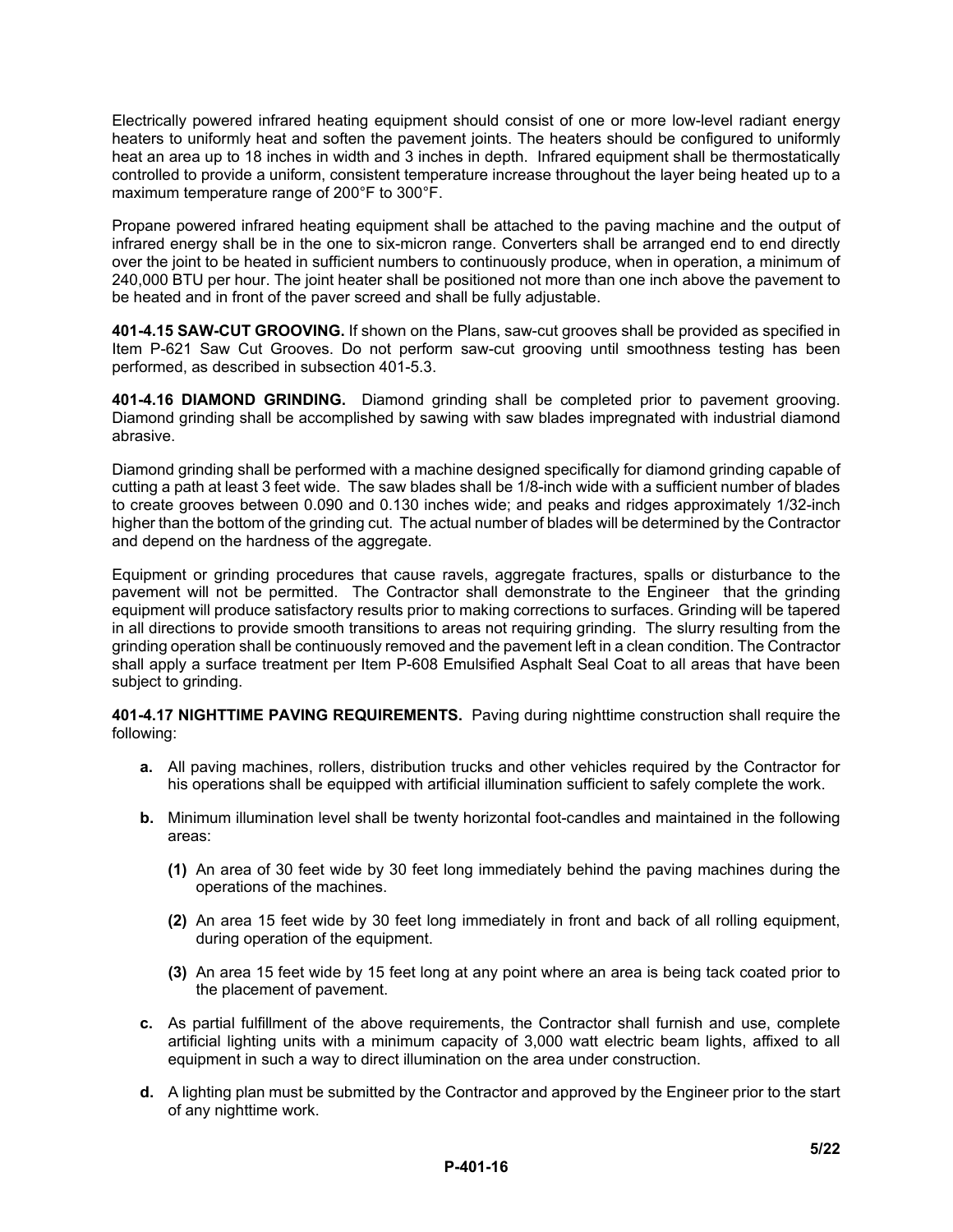Lighting for nighttime construction is required for work occurring between end civil twilight and begin civil twilight as posted the United States Naval Observatory on all days except the "No Lighting Required" period shown in Table 401-10.

| Latitude    |               | <b>No Lighting Required</b> | <b>Nearby</b>                          |
|-------------|---------------|-----------------------------|----------------------------------------|
| (degrees)   | <b>Start</b>  | End                         | Cities                                 |
| South of 61 |               | Lighting Required All Year  | Everything South of Hope               |
| 61          | June 11       | July 1                      | Anchorage, Valdez, Girdwood            |
| 62          | June 2        | July 13                     | Wasilla, Palmer, Glennallen, Talkeetna |
| 63          | May 27        | July 17                     | Cantwell, Paxson, McGrath              |
| 64          | <b>May 22</b> | July 21                     | Tok, Delta, Nome                       |
| 65          | May 18        | July 25                     | Fairbanks                              |
| 66          | May 14        | July 29                     | <b>Circle City</b>                     |
| 67          | May 10        | August 2                    | Coldfoot, Kotzebue                     |
| 68          | May 7         | August 6                    | <b>Galbraith Lake</b>                  |
| 69          | May 3         | August 9                    | <b>Happy Valley</b>                    |
| 70          | April 30      | August 12                   | Deadhorse                              |
| 71          | April 27      | August 15                   | Utqiagvik (Barrow)                     |
| 72          | April 24      | August 19                   |                                        |

**TABLE 401-10. NIGHTTIME ILLUMINATION EXCLUSIONS**

# **CONTRACTOR QUALITY CONTROL (CQC)**

**401-5.1 GENERAL.** The Contractor shall develop a CQC Program (CQCP) according to the GCP Section 100. No partial payment will be made for materials that are subject to specific QC requirements without an approved CQCP.

**401-5.2 CONTRACTOR QUALITY CONTROL (QC) FACILITIES.** The Contractor shall provide or contract for testing facilities in accordance with GCP Section 100. The Engineer shall be permitted unrestricted access to inspect the Contractor's QC facilities and witness QC activities. The Engineer will advise the Contractor in writing of any noted deficiencies concerning the QC facility, equipment, supplies, or testing personnel and procedures. When the deficiencies are serious enough to be adversely affecting the test results, the incorporation of the materials into the work shall be suspended immediately and will not be permitted to resume until the deficiencies are satisfactorily corrected.

**401-5.3 QUALITY CONTROL (QC) TESTING.** The Contractor shall perform all QC tests necessary to control the production and construction processes applicable to these Specifications, and as set forth in the approved CQCP. The testing program shall include, but not necessarily be limited to, tests for the control of asphalt content, aggregate gradation, temperatures, aggregate moisture, field compaction, and surface smoothness. A QC Testing Plan shall be developed as part of the CQCP.

- **a. Asphalt Content.** A minimum of two tests shall be performed per day in accordance with ATM 405 or ATM 406, by total weight of mix for determination of asphalt content. When using ATM 406, the correction factor shall be determined as part of the first test performed at the beginning of plant production; and as part of every tenth test performed thereafter. The asphalt content for the day will be determined by averaging the test results.
- **b. Gradation.** Aggregate gradations shall be determined a minimum of twice per lot from mechanical analysis of extracted aggregate in accordance with ATM 304 and ATM 408.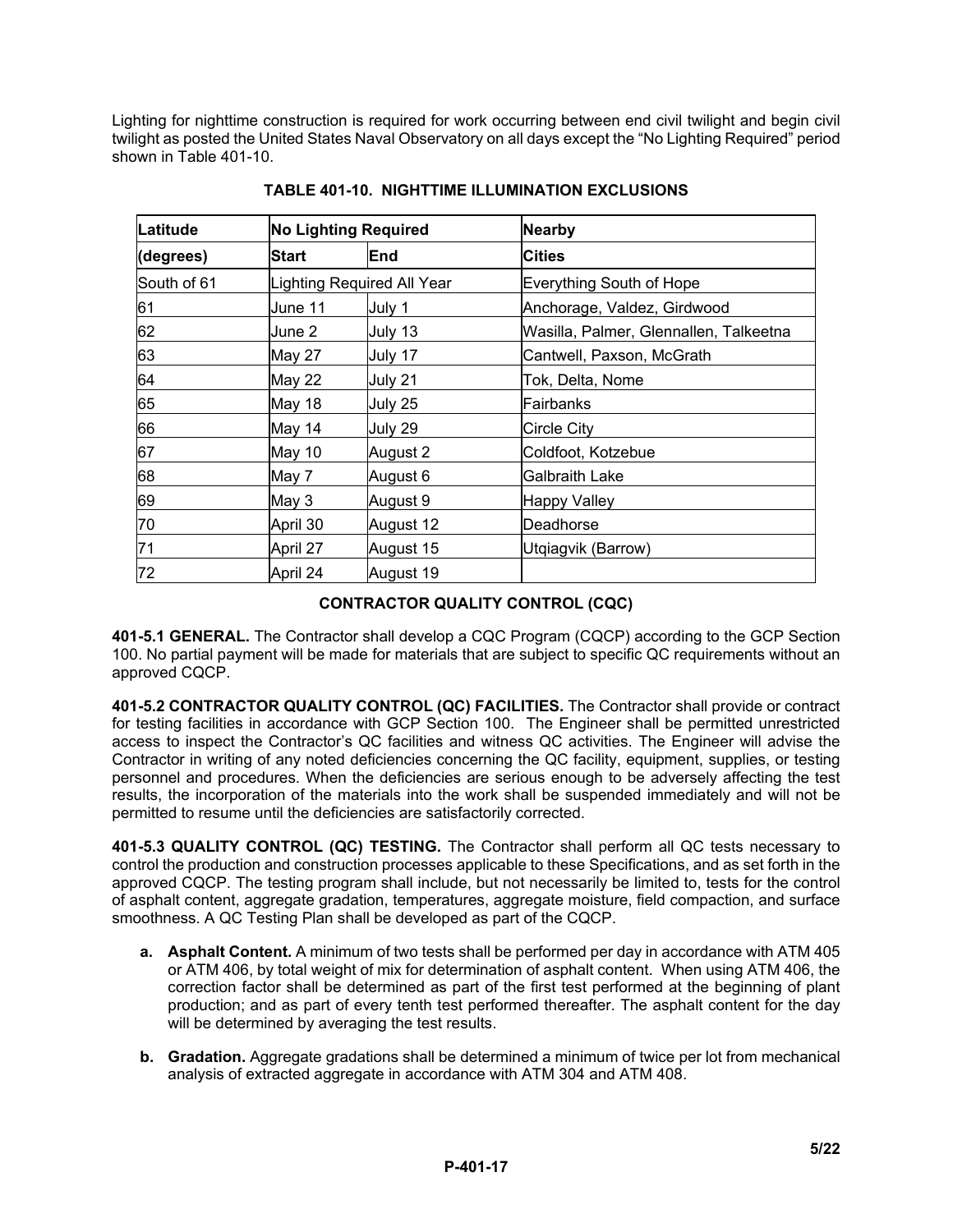- **c. Moisture Content of Aggregate.** The moisture content of aggregate used for production shall be determined a minimum of once per day in accordance with ATM 202.
- **d. Moisture Content of Asphalt.** The moisture content shall be determined once per day in accordance with ATM 407.
- **e. Temperatures.** Temperatures shall be checked, at least four times per day, at necessary locations to determine the temperatures of the dryer, the asphalt binder in the storage tank, the asphalt at the plant, and the asphalt at the job site.
- **f. In-place Density Monitoring.** The Contractor shall conduct any necessary testing to ensure that the specified density is being achieved. A nuclear gauge may be used to monitor the pavement density in accordance with ATM 411.
- **g. Smoothness for Contractor Quality Control.** The Contractor shall perform smoothness testing in transverse and longitudinal directions daily to verify that the construction processes are producing pavement with variances less than 1/4-inch in 12 feet, identifying areas that may pond water which could lead to hydroplaning of aircraft. If the smoothness criteria is not met, appropriate changes and corrections to the construction process shall be made by the Contractor before construction continues.

The Contractor may use a 12-foot straightedge, a rolling inclinometer meeting the requirements of ASTM E2133, or rolling external reference device that can simulate a 12-foot straightedge approved by the Engineer. Straight-edge testing shall start with one-half the length of the straightedge at the edge of pavement section being tested and then moved ahead one-half the length of the straightedge for each successive measurement.

Testing shall be continuous across all joints. The surface irregularity shall be determined by placing the freestanding (unleveled) straightedge on the pavement surface and allowing it to rest upon the two highest spots covered by its length, and measuring the maximum gap between the straightedge and the pavement surface in the area between the two high points. If the rolling inclinometer or external reference device is used, the data may be evaluated using the FAA profile program, ProFAA, or FHWA ProVal, using the 12-foot straightedge simulation function.

Smoothness readings shall not be made across grade changes or cross slope transitions. The transition between new and existing pavement shall be evaluated separately for conformance with the Plans.

- **(1)** Transverse Measurements. Transverse measurements shall be taken for each day's production placed. Transverse measurements shall be taken perpendicular to the pavement centerline each 50 feet or more often as determined by the Engineer. The joint between lanes shall be tested separately to facilitate smoothness between lanes.
- **(2)** Longitudinal Measurements. Longitudinal measurements shall be taken for each day's production placed. Longitudinal tests shall be parallel to the centerline of paving; at the center of paving lanes when widths of paving lanes are less than 20 feet; and at the third points of paving lanes when widths of paving lanes are 20 feet or greater. When placement abuts previously placed material the first measurement shall start with one half the length of the straight edge on the previously placed material.

Deviations on the final surface course in either the transverse or longitudinal direction that will trap water greater than 1/4-inch shall be corrected with diamond grinding per subsection 401-4.16 or by removing and replacing the surface course to full depth. Grinding shall be tapered in all directions to provide smooth transitions to areas not requiring grinding.

All areas in which diamond grinding has been performed shall be subject to the final pavement thickness tolerances specified in subsection 401-6.2d. Areas that have been ground shall be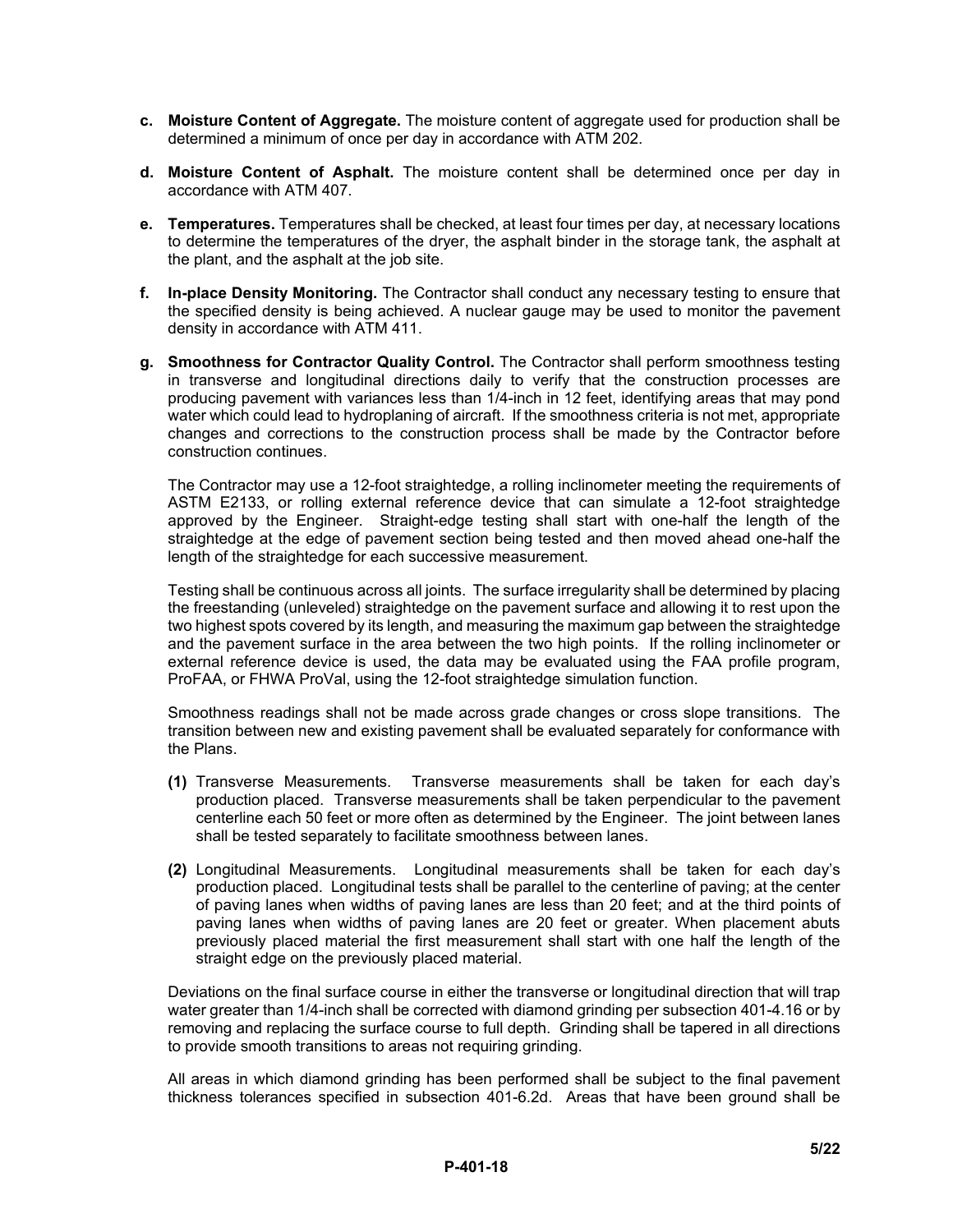sealed with a surface treatment in accordance with Item P-608. To avoid the surface treatment creating any conflict with runway or taxiway markings, it may be necessary to seal a larger area.

Control charts shall be kept to show area of each day's placement and the percentage of corrective grinding required. Corrections to production and placement shall be initiated when corrective grinding is required. If the Contractor's machines and/or methods produce significant areas that need corrective actions in excess of 10 percent of a day's production, production shall be stopped until corrective measures are implemented by the Contractor.

**h. Grade.** Grade shall be evaluated daily to allow adjustments to paving operations when grade measurements do not meet Specifications. As a minimum, grade shall be evaluated prior to and after the placement of the first lift and after placement of the surface lift.

Measurements will be taken at appropriate gradelines (as a minimum at center and edges of paving lane) and longitudinal spacing as shown on cross-sections and Plans. The final surface of the pavement will not vary from the grade line elevations and cross-sections shown on the Plans by more than 1/2-inch vertically and 0.1 feet laterally. The documentation will be provided by the Contractor to the Engineer within 24 hours.

Areas with humps or depressions that exceed grade or smoothness criteria and that retain water on the surface must be ground off provided the course thickness after grinding is not more than 1/2-inch less than the thickness specified on the Plans. Grinding shall be in accordance with subsection 401-4.16.

The Contractor shall repair low areas or areas that cannot be corrected by grinding by removal of deficient areas to the depth of the final course plus 1/2-inch and replacing with new material. Skin patching is not allowed.

**401-5.4 SAMPLING.** When directed by the Engineer, the Contractor shall sample and test any material that appears inconsistent with similar material being sampled, unless such material is voluntarily removed and replaced or deficiencies corrected by the Contractor. All sampling shall be in accordance with standard procedures specified.

**401-5.5 CONTROL CHARTS.** The Contractor shall maintain linear control charts for both individual measurements and range (i.e. difference between highest and lowest measurements) for aggregate gradation, asphalt binder content, and density.

Control charts shall be posted in a location satisfactory to the Engineer and kept current. As a minimum, the control charts shall identify the project number, the contract item number, the test number, each test parameter, the Action and Suspension Limits applicable to each test parameter, and the Contractor's test results. The Contractor shall use the control charts as part of a process control system for identifying potential problems and assignable causes before they occur. If the Contractor's projected data during production indicates a problem and the Contractor is not taking satisfactory corrective action, the Engineer may suspend production or acceptance of the material.

**a. Individual Measurements.** Control charts for individual measurements shall be established to maintain process control within tolerance for aggregate gradation, asphalt binder content, and density. The control charts shall use the JMD target values as indicators of central tendency for the test parameters with associated Action and Suspension Limits in Table 401-11.

| <b>Sieve</b> | <b>Action Limit</b> | <b>Suspension Limit</b> |
|--------------|---------------------|-------------------------|
| 3/4-inch     | ±6%                 | ±9%                     |
| $1/2$ -inch  | ±6%                 | ±9%                     |

| Table 401-11. CONTROL CHART LIMITS FOR INDIVIDUAL MEASUREMENTS |
|----------------------------------------------------------------|
|----------------------------------------------------------------|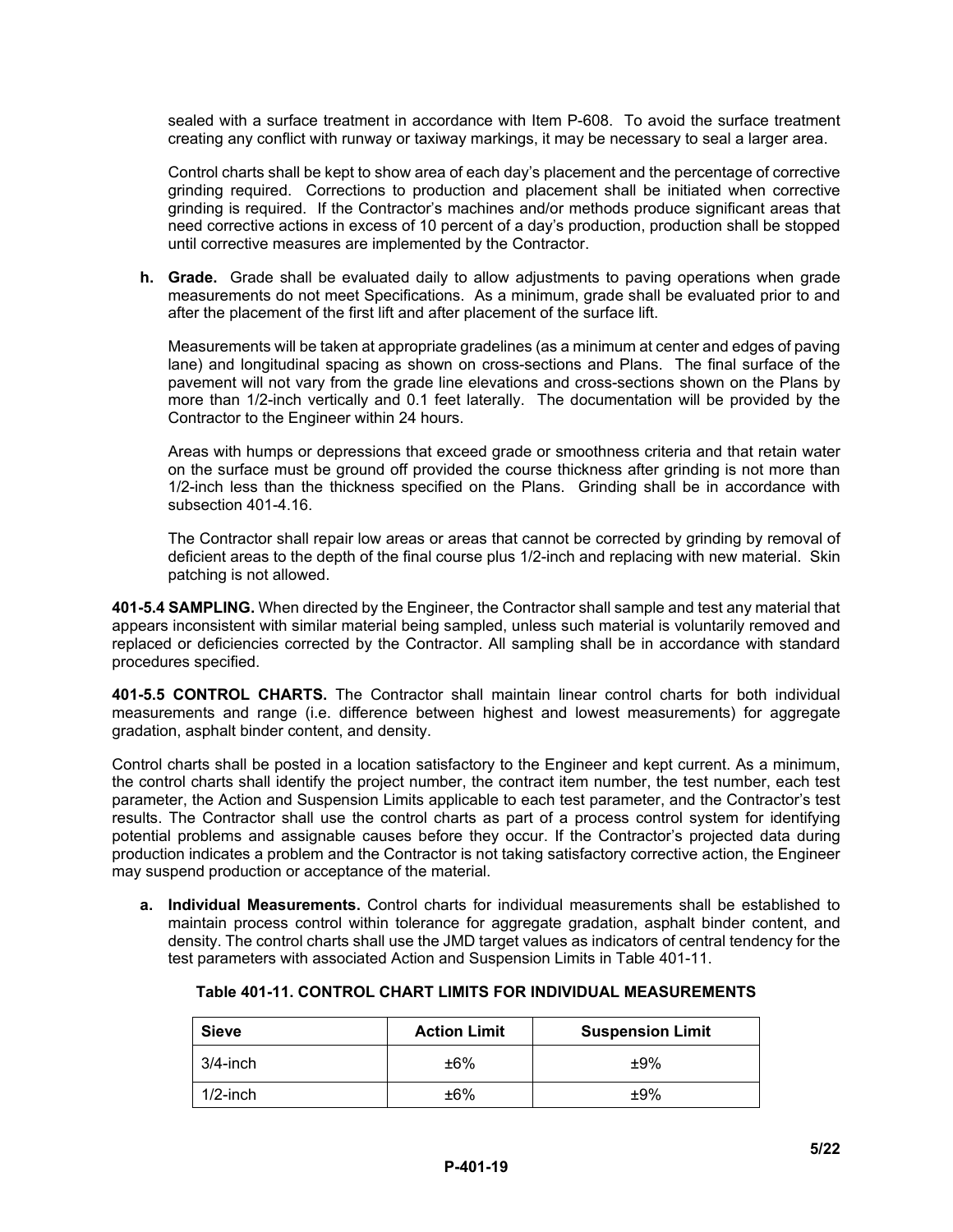| $3/8$ -inch                   | ±6%     | ±9%      |
|-------------------------------|---------|----------|
| No. 4                         | ±6%     | ±9%      |
| No. 16                        | ±5%     | ±7.5%    |
| No. 50                        | ±3%     | ±4.5%    |
| No. 200                       | ±2%     | ±3%      |
| <b>Asphalt Binder Content</b> | ±0.45%  | ±0.70%   |
| <b>Minimum VMA</b>            | $-0.5%$ | $-1.0\%$ |

**b. Range.** Control charts for range shall be established to control process variability for the test parameters and Suspension Limits listed in Table 401-12. The range shall be computed for each lot as the difference between the two test results for each control parameter. The Suspension Limits specified below are based on a sample size of  $n = 2$ . Should the Contractor elect to perform more than two tests per lot, the Suspension Limits shall be adjusted by multiplying the Suspension Limit by 1.18 for  $n = 3$  and by 1.27 for  $n = 4$ .

| <b>Sieve</b>           | <b>Suspension Limit</b> |
|------------------------|-------------------------|
| $1/2$ -inch            | 11%                     |
| $3/8$ -inch            | 11%                     |
| No. 4                  | 11%                     |
| No. 16                 | 9%                      |
| No. 50                 | 6%                      |
| No. 200                | 3.5%                    |
| <b>Asphalt Content</b> | 0.8%                    |

**Table 401-12. CONTROL CHART LIMITS BASED ON RANGE (n = 2)**

- **c. Corrective Action.** The CQCP shall indicate that appropriate action shall be taken when the process is believed to be out of tolerance. The Plan shall contain rules to gauge when a process is out of control and detail what action will be taken to bring the process into control. As a minimum, a process shall be deemed out of control and production stopped and corrective action taken, if:
	- **(1)** One point falls outside the Suspension Limit line for individual measurements or range; or
	- **(2)** Two points in a row fall outside the Action Limit line for individual measurements.

**401-5.6 QUALITY CONTROL (QC) REPORTS.** The Contractor shall maintain records and shall submit reports of QC activities daily, in accordance with the CQCP described in GCP Section 100.

#### **MATERIAL ACCEPTANCE**

**401-6.1 ACCEPTANCE SAMPLING AND TESTING.** All acceptance sampling and testing necessary to determine conformance with the requirements specified in this section will be performed by the Engineer at no cost to the Contractor except that coring as required in this section shall be completed and paid for by the Contractor. Selection of sampling and testing methods used for Acceptance are at the discretion of the Engineer.

- **a.** Lot size.
	- **(1) Hot Mix Asphalt Lots.** The bid quantity of each type of HMA produced and placed will be divided into lots and the lots evaluated individually for acceptance. The Department has the exclusive right and responsibility for determining the acceptability of all materials incorporated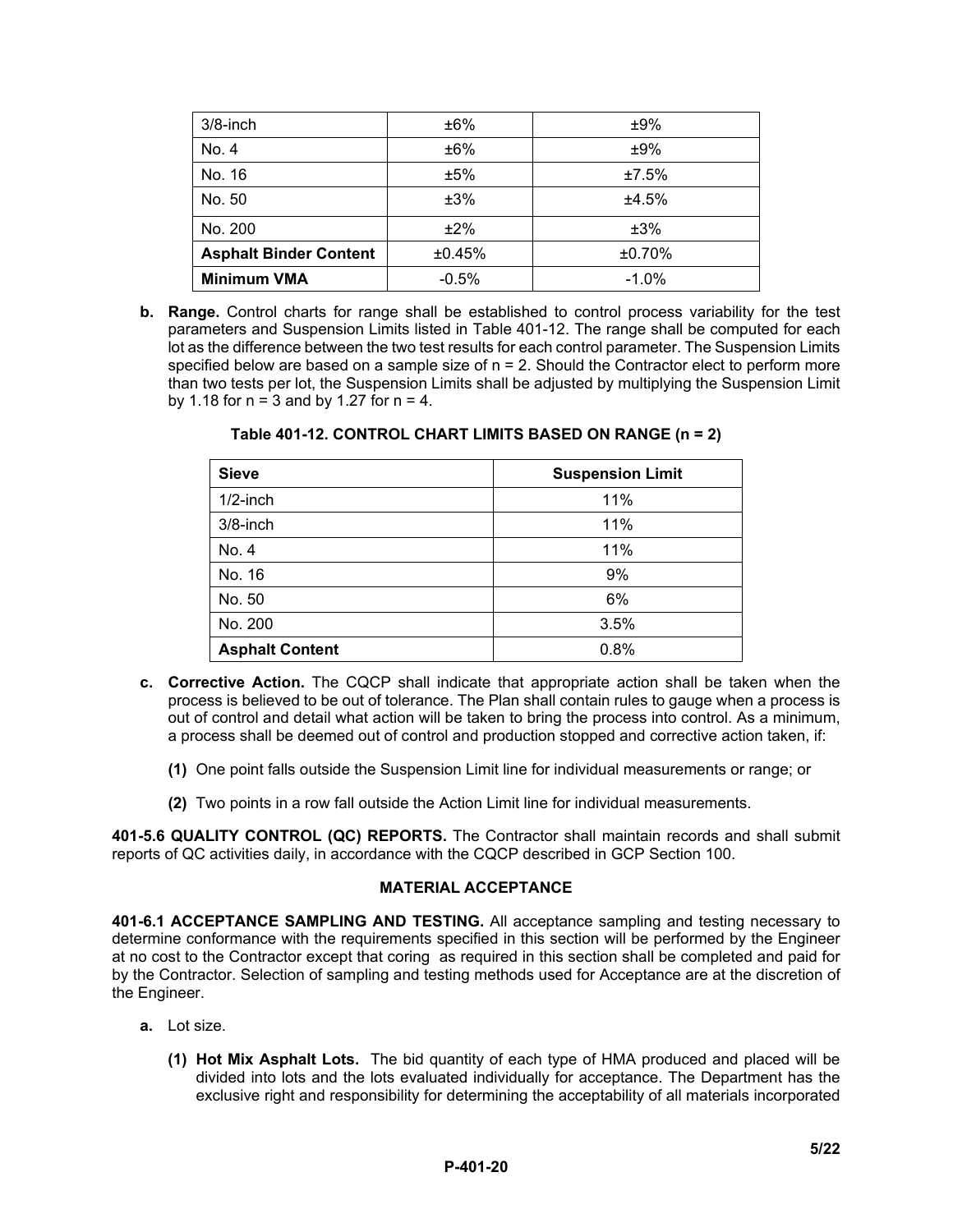into the project. The results of the acceptance testing performed by the Engineer will be made available to the Contractor.

Where more than one plant is simultaneously producing asphalt for the job, the lot sizes will apply separately for each plant

**(2) 5,000 Ton Lot Size.** A lot will normally be 5,000 tons. The lot will be divided into sub-lots of 500 tons, each randomly sampled and tested for asphalt binder content, density and gradation according to this subsection. The lot is evaluated for price adjustment according to subsection 401-6.2. Seasonal startup or a new JMD requires starting a new lot.

If the project has more than one lot and if less than eight sub-lots have been sampled at the time a lot is terminated, the material in the shortened lot will be included as part of the prior lot and the price adjustment computed for the prior lot will include the samples from the shortened lot. Density test results from material in the shortened lot will be based on the MSG of the shortened lot. If there is no prior lot, and there are at least three sub-lots, the material in the shortened lot will be considered as a lot and the price adjustment will be based on the actual number of test results in the shortened lot. If there are less than three sub-lots, the HMA will be accepted for payment based on the Engineer's approval of the JMD, and placement and compaction of the HMA to the specified depth, finished surface requirements and tolerances. The Engineer reserves the right to perform any testing required in order to determine acceptance.

If eight or nine sub-lots have been placed at the time a lot is terminated, they will be considered as a lot and the price adjustment will be based on the actual number of test results in the shortened lot.

- **(3) 1,500 to 4,999 Ton Lot Size.** If the total contract bid quantity is between 1,500 tons and 4,999 tons, the total project quantity will be considered one lot. The lot will be divided into sub-lots of 500 tons and randomly sampled for asphalt binder content, density and gradation according to this subsection. The lot will be evaluated for price adjustment according to subsection 401-6.2 except as noted.
- **(4) Under 1,500 Ton Lot Size.** If the total contract bid quantity is less than 1,500 tons, asphalt concrete pavement will be accepted for payment based on the Engineer's approval of a Job Mix design and the placement and compaction of the HMA to the specified depth and finished surface requirements and tolerances, and material testing. The Engineer reserves the right to perform any testing required in order to determine acceptance.

Any area of finished surfacing that is segregated, fails to meet surface tolerance requirements, cools to below 175°F prior to completing compaction, or is any other way defective shall be removed and replaced with new asphalt concrete pavement. Removal and replacement of defective pavement shall be at no additional cost to the Department.

- **(5) Joint Density Lot Size.** Longitudinal joints include joints internal to a lot and joints created when paving adjacent to previously placed lots. Joints constructed by echelon paving will not be evaluated for density, unless required by the Engineer.
- **(6) Asphalt Binder Grade Lot Size.** The lot size for asphalt binder is 200 tons of the same grade asphalt binder. If a project has more than one lot and the remaining asphalt binder quantity of the same grade is less than 150 tons, it is added to the previous lot and that total quantity will be evaluated as one lot. If the remaining asphalt binder quantity is 150 tons or greater, it is sampled, tested and evaluated as a separate lot.

If the bid quantity of asphalt binder is between 85 and 200 tons, the contract quantity is considered as one lot and sampled, tested, and evaluated according to this subsection.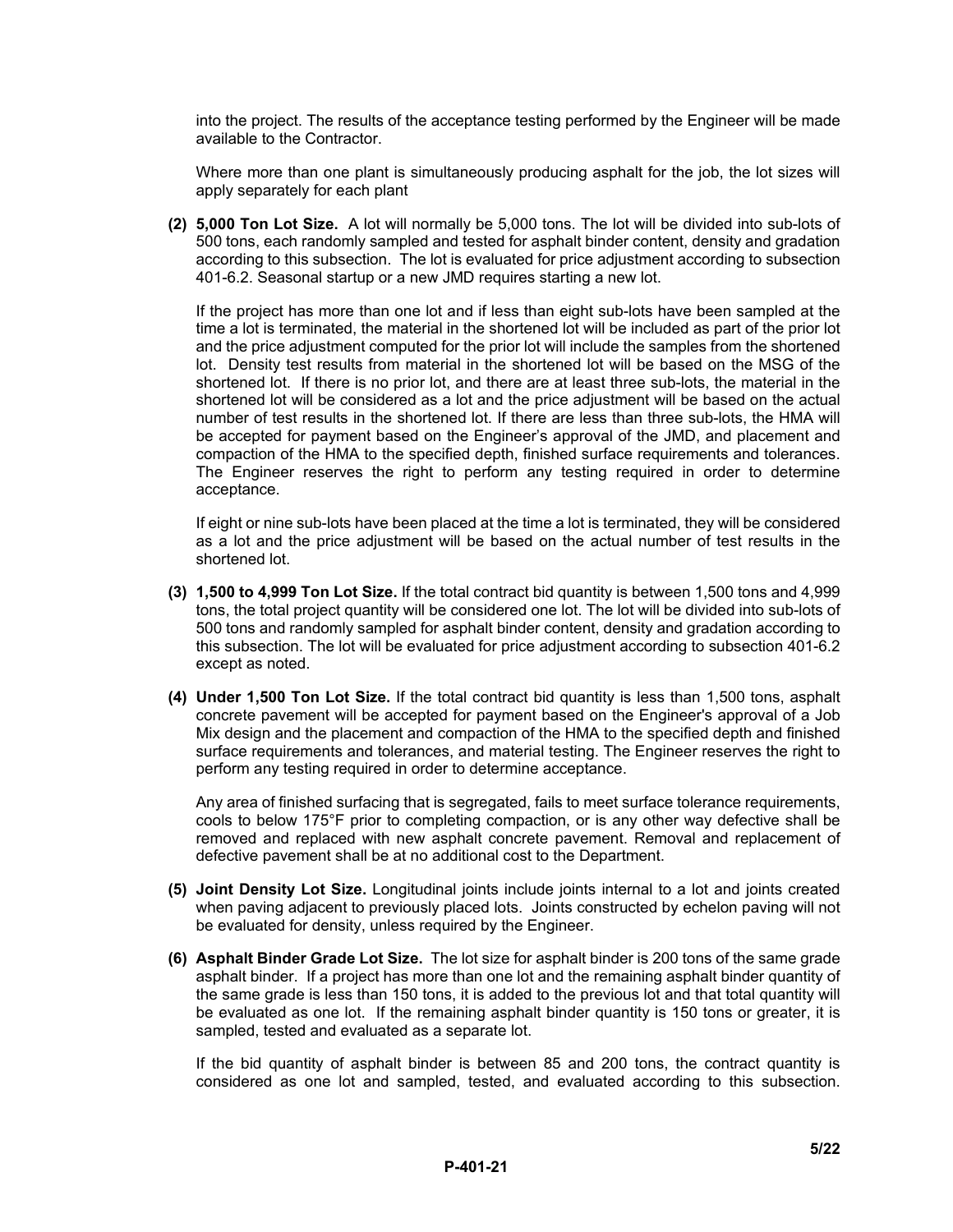Quantities of asphalt binder less than 85 tons will be accepted based on manufacturer's certified test reports and certification of compliance.

#### **b. Sampling.**

**(1) Asphalt Binder Content.** Samples taken for the determination of asphalt binder content will be taken from behind the screed prior to initial compaction, or from the windrow, according to ATM 402 and ATM 403.

If sampling is from behind the screed prior to initial compaction, then provide a WAQTC certified technician and equipment to take plate samples. Sample in locations determined by the Engineer. Sample in the presence of the Engineer and immediately transfer possession of the sample to the Engineer.

Two separate samples will be taken, one for acceptance testing and one held in reserve for retesting if applicable.

- **(2) Gradation.** Samples taken for the determination of aggregate gradation will be from the same location as specified for the determination of asphalt binder content. Two separate samples will be taken, one for acceptance testing and one held in reserve for retesting if applicable.
- **(3) Mat Density.** The location(s) for taking core samples is determined using a set of random numbers (independent of asphalt binder and aggregate sampling set of random numbers) and the Engineer's judgment. The Contractor shall cut full depth core samples with a diameter of 6 inches from each sub-lot, within 24 hours of final rolling for density acceptance testing. The samples shall be neatly cut by a core drill at the randomly selected location designated by the Engineer according to the procedures contained in ATM 413.

All voids left by sampling shall be backfilled with new asphalt concrete material and compacted within 24 hours of sampling. All core holes on final lift will be sealed with GSB-88, after being backfilled and compacted, or have Craftco Joint adhesive applied prior to backfill and compaction.

Cores for mat density shall not be taken closer than one foot from a transverse or longitudinal joint.

- **(4) Joint Density.** Longitudinal joint density cores shall be taken directly on the joint, at locations adjacent to cores taken from the mat completing the joint. Cores shall be taken by the Contractor in the presence of the Engineer. The Engineer will take immediate possession of the samples.
- **(5) Asphalt Binder Grade.** Sample asphalt binder at the plant from the supply line in the presence of the Engineer according to ATM 401. The Engineer will take immediate possession of the samples. Take three samples from each lot, one for acceptance testing, one for Contractor requested retesting, and one held in reserve for referee testing if requested.

#### **c. Testing.**

- **(1) Asphalt Binder Content.** Asphalt binder content will be determined by ATM 405 or ATM 406, by total weight of mix.
- **(2) Gradation.** Cold feed or dry batched aggregate gradations will be tested according to ATM 304 and evaluated for acceptance according to subsection 401-6.2. Asphalt concrete mix and core sample gradations will be determined according to ATM 408 from extracted aggregate, or aggregate remaining after the ignition oven ATM 406 has burned off the asphalt binder.
- **(3) Density.** Mat density will be based on theoretical maximum specific gravity (MSG) as determined by ATM 409. For the first lot of HMA, the MSG will be determined by the JMD. For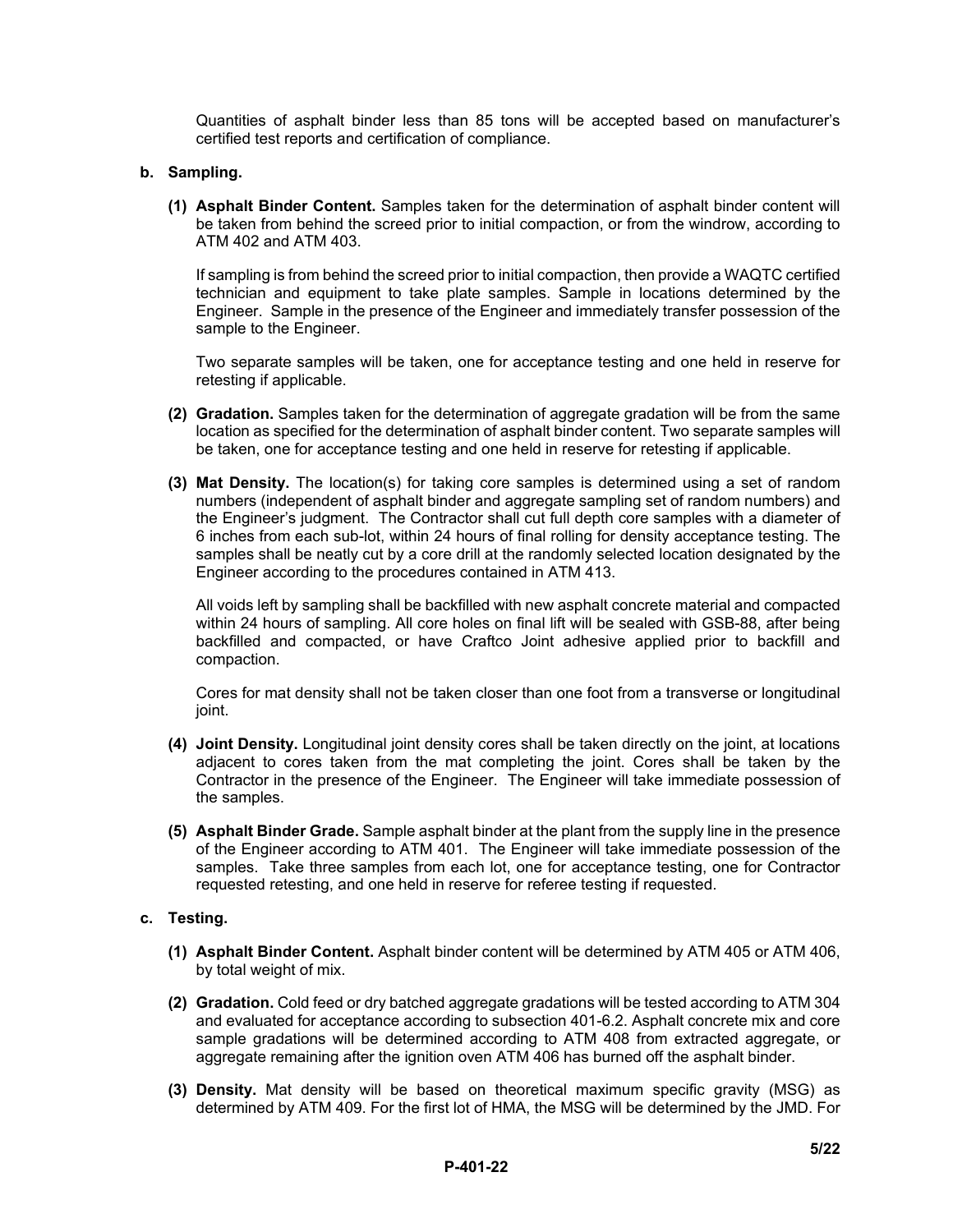additional lots, the MSG will be determined from the randomly selected sample from the first sub-lot.

For the top lift longitudinal joint density, use the MSG of the panel completing the joint. No adjustment will be made to the MSG or any other material property, due to application of joint adhesive, in evaluating joint density.

Core samples will be tested according to ATM 410, and evaluated for acceptance according to subsection 401-6.2.

**(4) Asphalt Binder Grade.** Asphalt binder will be tested for conformance to the requirements specified in subsection 401-2.3 and evaluated for acceptance according to subsection 401-6.2.

#### **401-6.2 ACCEPTANCE CRITERIA.**

- **a. General.** Acceptance will be based on the following characteristics of the HMA and completed pavement as well as the implementation of the Contractor's Quality Control Plan (CQCP) and test results:
	- **(1)** Aggregate Gradation
	- **(2)** Asphalt Binder Content
	- **(3)** Mat Density
	- **(4)** Joint Density
	- **(5)** Thickness
	- **(6)** Smoothness
	- **(7)** Grade
	- **(8)** Asphalt Binder Quality

The Engineer may at any time reject and require the Contractor to dispose of any batch of HMA which is rendered unfit for use due to contamination, segregation, incomplete coating of aggregate, or improper mix temperature. Such rejection may be based on only visual inspection or temperature measurements. In the event of such rejection, the Contractor may take a representative sample of the rejected material in the presence of the Engineer, and, if it can be demonstrated in a certified laboratory, that such material was erroneously rejected, payment will be made for the material at the contract unit price.

- **b. Mat Density, Aggregate Gradation, and Asphalt Binder Content.** Evaluation for acceptance of each lot of plant-produced material for mat density, aggregate gradation, and asphalt binder content will be based on percentage of material within specification limits (PWL). Acceptance and payment for the lot will be according to subsection 401-8.1.
	- **(1) Percentage of Material within Specification Limits (PWL).** Acceptance of test results for HMA asphalt binder content, gradation and mat density are used in HMA price adjustment. These test results for a lot are analyzed collectively and statistically by the Quality Level Analysis (QLA) method as specified in GCP Section 110 to determine the total estimated percentage of the lot that is within specification limits.

HMA pay factors are computed as follows:

**(a)** All statistical Quality Level Analysis (QLA) is computed using the Engineer's Price Adjustment programs.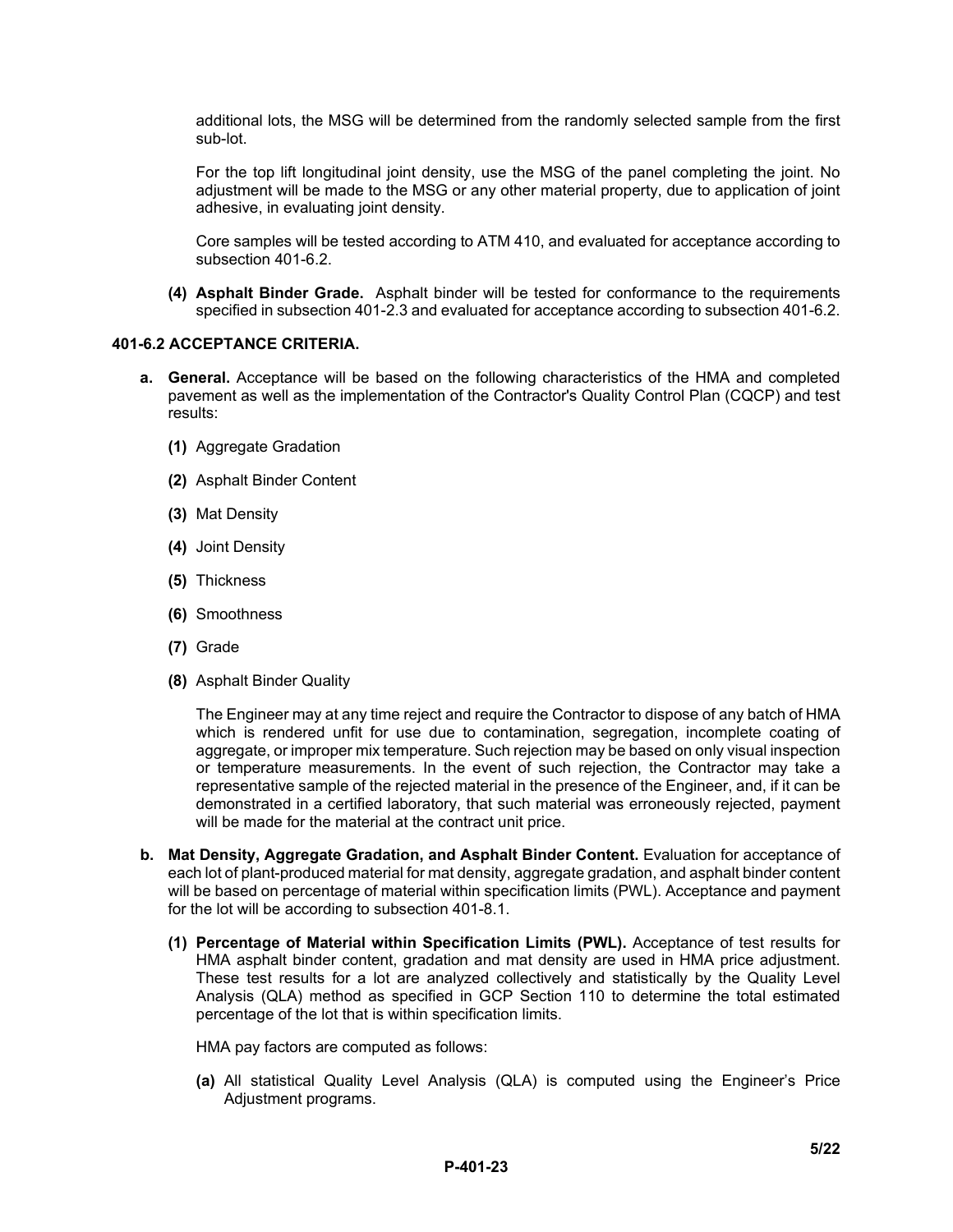**(b)** The USL and LSL are equal to the Target Value (TV) plus and minus the allowable tolerances. The specification tolerance limits (L) and (U) are contained in Table 401-13. The values for percent passing the No. 200 sieve, asphalt binder content and density test results are reported to the nearest 0.1%. All other sieves used in QLA are reported to the nearest whole number. The TV is the specification value shown on the approved JMD.

| <b>Measured Characteristics</b> |             | U         |
|---------------------------------|-------------|-----------|
| $3/4$ in.                       | 99          | 100       |
| $1/2$ in.                       | $TV -6$     | $TV +6$   |
| 3/8 in.                         | $TV -6$     | $TV +6$   |
| No. 4                           | $TV -6$     | $TV + 6$  |
| No. 8                           | $TV -6$     | $TV +6$   |
| No. 16                          | $TV - 5$    | $TV + 5$  |
| No. 30                          | $TV -4$     | $TV +4$   |
| No. 50                          | $TV -4$     | $TV +4$   |
| No. 100                         | $TV -3$     | $TV + 3$  |
| No. 200 *                       | TV -2.0 $*$ | $TV +2.0$ |
| Asphalt %                       | $TV -0.4$   | $TV +0.4$ |
| <b>Mat Density</b>              | 93.0%       | 100.0%    |

#### **TABLE 401-13. LOWER SPECIFICATION TOLERANCE LIMIT (L) AND UPPER SPECIFICATION TOLERANCE LIMIT (U)**

TV (Target Value) = Job Mix Design value for gradation and asphalt binder content

\* L for the No. 200 sieve is restricted by the broadband limits Table 401-8.

**c. Longitudinal Joint Density.** The minimum density for top lift longitudinal joint density is 92.0% of the MSG of the panel completing the joint. MSG will be determined according to ATM 409. Top lift longitudinal joints will be evaluated for acceptance according to 401-8.1b.

For a joint core that is less than 92.0% of the MSG perform corrective action on the sublot containing the joint core. Perform Corrective Action by heating the longitudinal joint to compaction temperatures with an infrared heater and compact to at least 92.0% of the MSG. Do not exceed mixing temperatures as indicated on the mix design. Material may be added to the joint to meet surface tolerances, but do not skin patch. Perform corrective action prior to grooving or striping. After corrective action is performed and joint is acceptable, seal the joints in the sub-lot per 401- 4.14.

**d. Thickness.** Thickness of each lift will be evaluated by the Engineer to the requirements shown on the Plans. Measurements of thickness will be made by the Engineer using the cores extracted from the mat for each sub-lot for density measurement. The maximum allowable deficiency at any point will not be more than 1/4-inch less than the thickness indicated for the lift. Average thickness of lift, or combined lifts, will not be less than the indicated thickness. Where the thickness tolerances are not met, the lot or sub-lot shall be corrected by the Contractor at his expense by removing the deficient area and replacing with new pavement. The Contractor, at his expense, may take additional cores as approved by the Engineer to circumscribe the deficient area.

# **e. Smoothness.**

**(1) Non-runway HMA.** The finished surfaces of the HMA shall not vary more than 1/4 inch for the surface layer when tested with a 12-foot straightedge. Straightedge testing will be performed in accordance with subsection 401-6.2e(2)(a).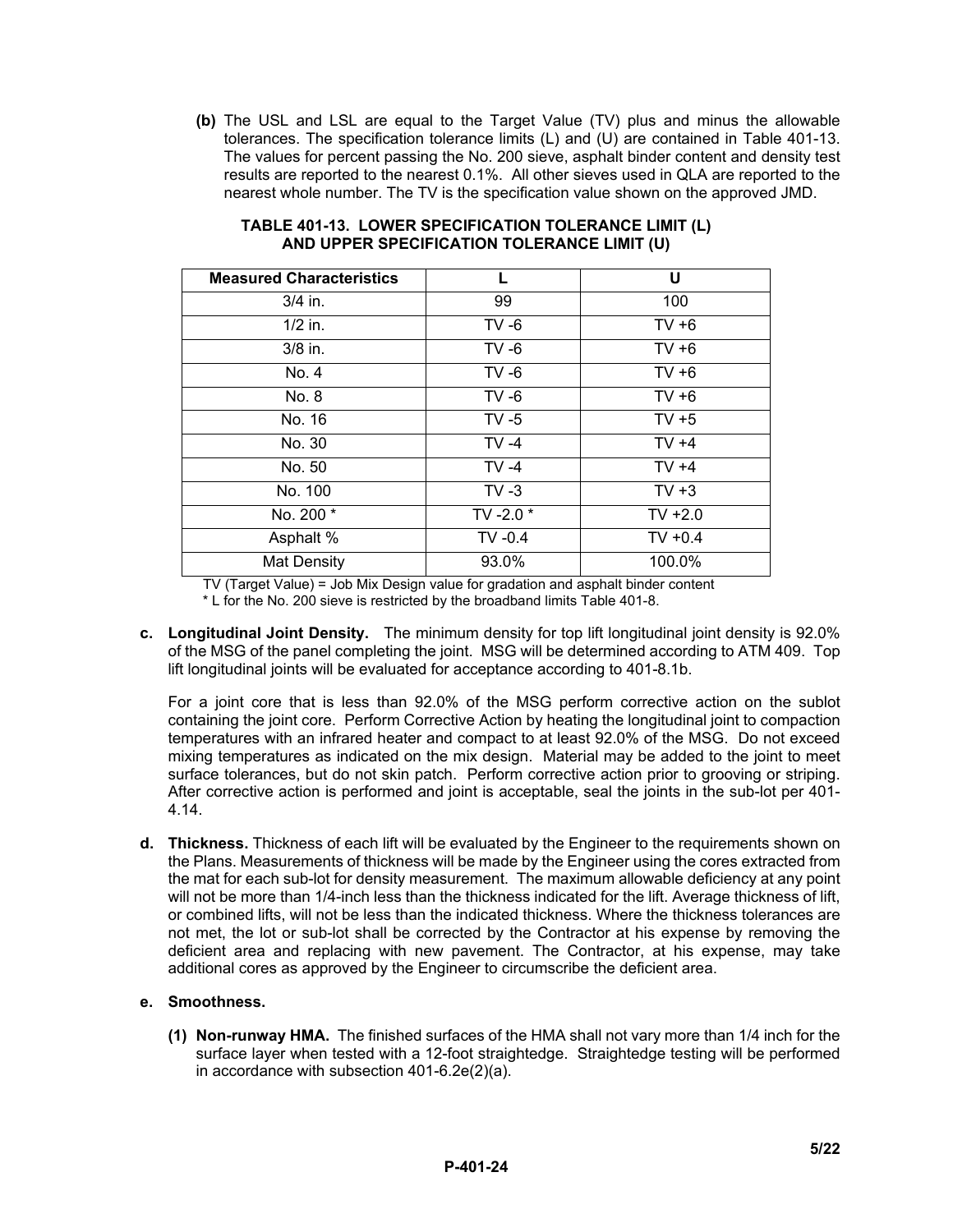- **(2) Runway HMA.** The final surface shall be free from roller marks and will be subject to the following smoothness testing.
	- **(a) Straight Edge Testing.** After the final rolling, the surface of each lot shall be tested in both transverse and longitudinal directions for smoothness. The finished surface course of the pavement shall not vary more than 1/4-inch when evaluated with a 12-foot straightedge. Measurements will include joints.
		- **1. Transverse Measurements.** Transverse measurements will be taken for each lot placed. Transverse measurements will be taken perpendicular to the pavement centerline every 50 feet or more often as determined by the Engineer.
		- **2. Longitudinal Measurements.** Longitudinal measurements will be taken for each lot placed. Longitudinal tests will be parallel to the centerline of paving; at the center.
	- **(b) Profilograph Smoothness for QA Acceptance.** The final profilograph shall be the full length of the project to facilitate testing of roughness between lots. The Engineer will perform a profilograph roughness test on the completed project with a profilograph meeting the requirements of ASTM E1274 or a Class I inertial profiler meeting ASTM E950. Data and results shall be provided within 48 hours of profilograph roughness tests.

The pavement shall have an average profile index less than 15 inches per mile per 1/10 mile. The equipment shall utilize electronic recording and automatic computerized reduction of data to indicate "must grind" bumps and the Profile Index for the pavement using a 0.2-inch blanking band. The bump template must span one inch with an offset of 0.4 inches. The profilograph must be calibrated prior to use and operated by a factory or Department approved, trained operator.

Profilograms shall be recorded on a longitudinal scale of one inch equals 25 feet and a vertical scale of one inch equals one inch. Profilograph shall be performed one foot right and left of project centerline and 15 feet right and left of project centerline.

**(c) Corrective Action.** Areas of unacceptable smoothness on final surface course shall be corrected with diamond grinding per subsection 401-4.16 or by removing and replacing full depth of surface course.

Where corrections are necessary, a second profilograph run shall be performed to verify that the corrections produced an average profile index of 15 inches per mile per 1/10-mile or less.

**f. Grade.** Grade shall be evaluated after the first day of placement and then as a minimum, prior to the placement of the surface lift and after the placement of the surface lift to allow adjustments to paving operations if measurements do not meet specification requirements. The Contractor shall provide the survey data/results to the Engineer by the following day after the measurements have been taken. Measurements shall be taken at appropriate gradelines (as a minimum at center and edges of paving lane) and 50-foot longitudinal spacing on cross sections verifying that the surface is in conformance with project Plans and cross sections. Data shall include the difference between the measured surface and plan grades.

The finished surface of the pavement shall not vary from the gradeline elevations and cross sections shown on the Plans by more than 0.05-foot. The finished grade of each lot will be determined by running levels at intervals of 50 feet or less longitudinally and transversely to determine the elevation of the completed pavement. The lot size will be 2,000 square yards. When more than 15% of all the measurements within a lot are outside the specified tolerance, the Contractor shall remove the deficient area and replace with new material. Removal depth shall be a minimum of 2 inches. Skin patching for correcting low areas will not be permitted. High points may be ground off.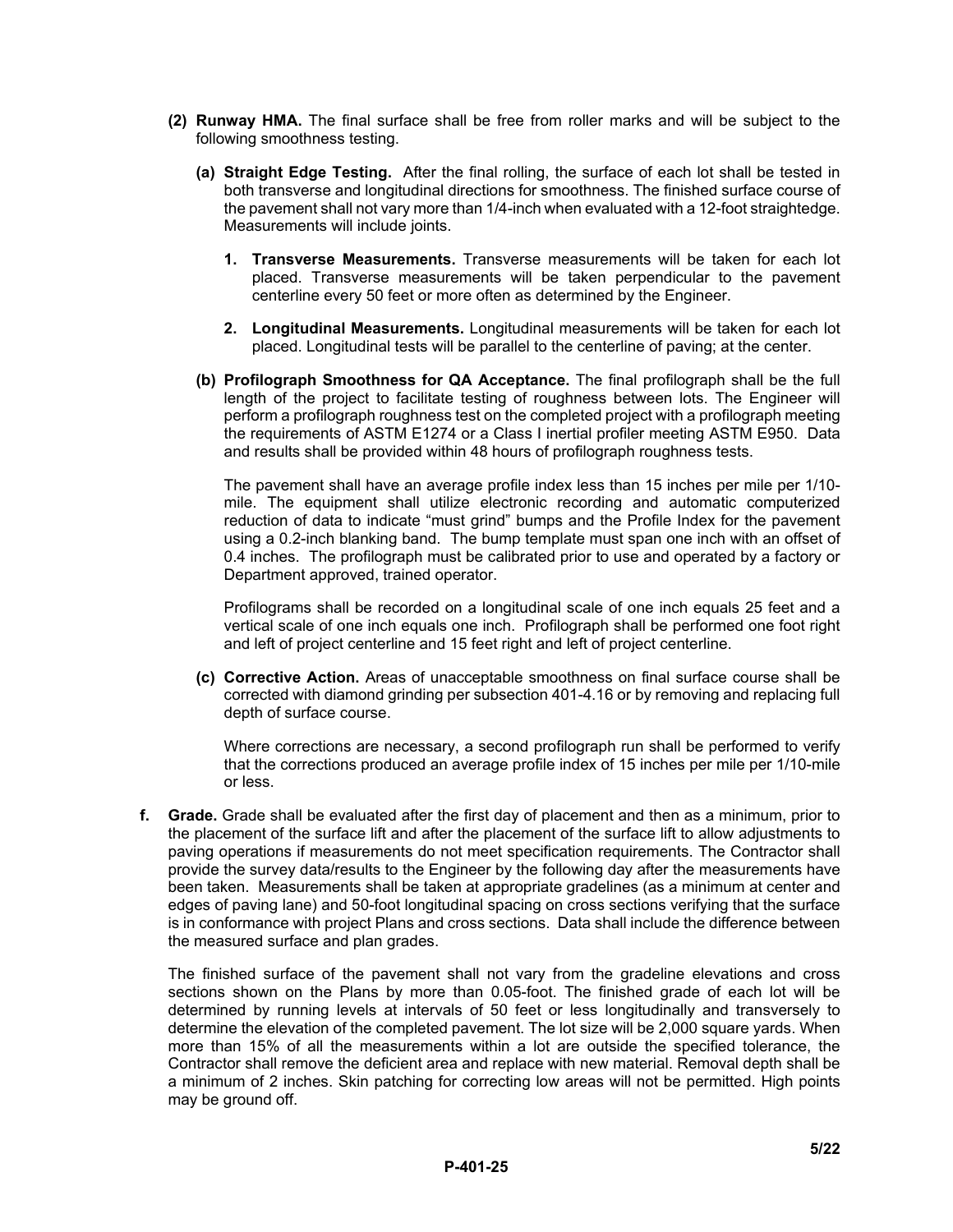**g. Asphalt Binder Quality.** Acceptance and payment for the lot shall be determined according to subsection 401-8.1c. If three consecutive samples are out of specification, stop HMA production immediately and submit a corrective action plan to the Engineer for approval.

### **401-6.3 RETESTS.**

**a. General.** When test results have failed to meet specification tolerance limits, retest of acceptance test results for asphalt binder content, gradation, and density may be requested provided the quality control requirements of subsection 401-6.3 are met. Deliver this request in writing to the Engineer within seven days of receipt of the final test of the lot.

The Engineer will mark the sample location for the density retest within a 2-foot radius of the original core. The original test results are discarded and the retest result is used in the price adjustment calculation regardless of whether the retest result gives a higher or lower pay factor.

Only one retest per sample is allowed. Except for the first lot, when gradation and asphalt binder content are determined from the same sample, retesting for gradation or asphalt binder from the first sub-lot of a lot will include retesting for the MSG; when separate samples are used, retesting for asphalt binder content will include retesting for MSG.

When gradation and asphalt binder content are determined from the same sample, a request for a retest of either gradation or asphalt binder content results in a retest of both. Both gradation and asphalt binder content retest results are used in the price adjustment calculation. Retesting will be performed by a department laboratory.

- **(1)** A redefined PWL will be calculated for the lot.
- **(2)** The cost for resampling shall be borne by the Contractor.
- **(3)** Asphalt Binder Grade Retest. Retest of acceptance test results may be requested provided the quality control requirements of subsection 401-6.3 are met.

The assigned test value (ATV) will be determined using ASTM D3244. Testing will be by AASHTO accredited independent laboratories. Each test will be completed by a different laboratory.

Submit a written request, for a retest, no more than seven days from receiving notice of the failed acceptance test. In the request, identify the retest laboratory. The Engineer will send the second sample (retest sample) to the laboratory. Provide the retest results to the Engineer. Contractor pays for the retest costs.

If the average of the combined test results ([acceptance + retest]/2) passes the specification requirement, the average value becomes the ATV. If this ATV fails the specification requirement, the Engineer or Contractor may request the third sample (referee sample) be tested.

The Engineer will send the third sample (referee sample) to an agreed upon laboratory. The average of the combined test results ([acceptance + retest + referee]/3) equals the ATV. If the ATV fails to meet Specifications, the Contractor pays for the referee test.

**b. Payment for Resampled Lots.** The redefined PWL for a resampled lot will be used to calculate the payment for that lot according to GCP Section 110.

**401-6.4 RESAMPLING PAVEMENT FOR MAT DENSITY.** (Subsection Not Used)

**401-6.5 LEVELING COURSE.** The leveling course is the first variable thickness lift placed to correct surface irregularities prior to placement of subsequent courses. The leveling course shall meet the aggregate gradation in Table 401-8, subsection 401-3.3. The leveling course shall meet the requirements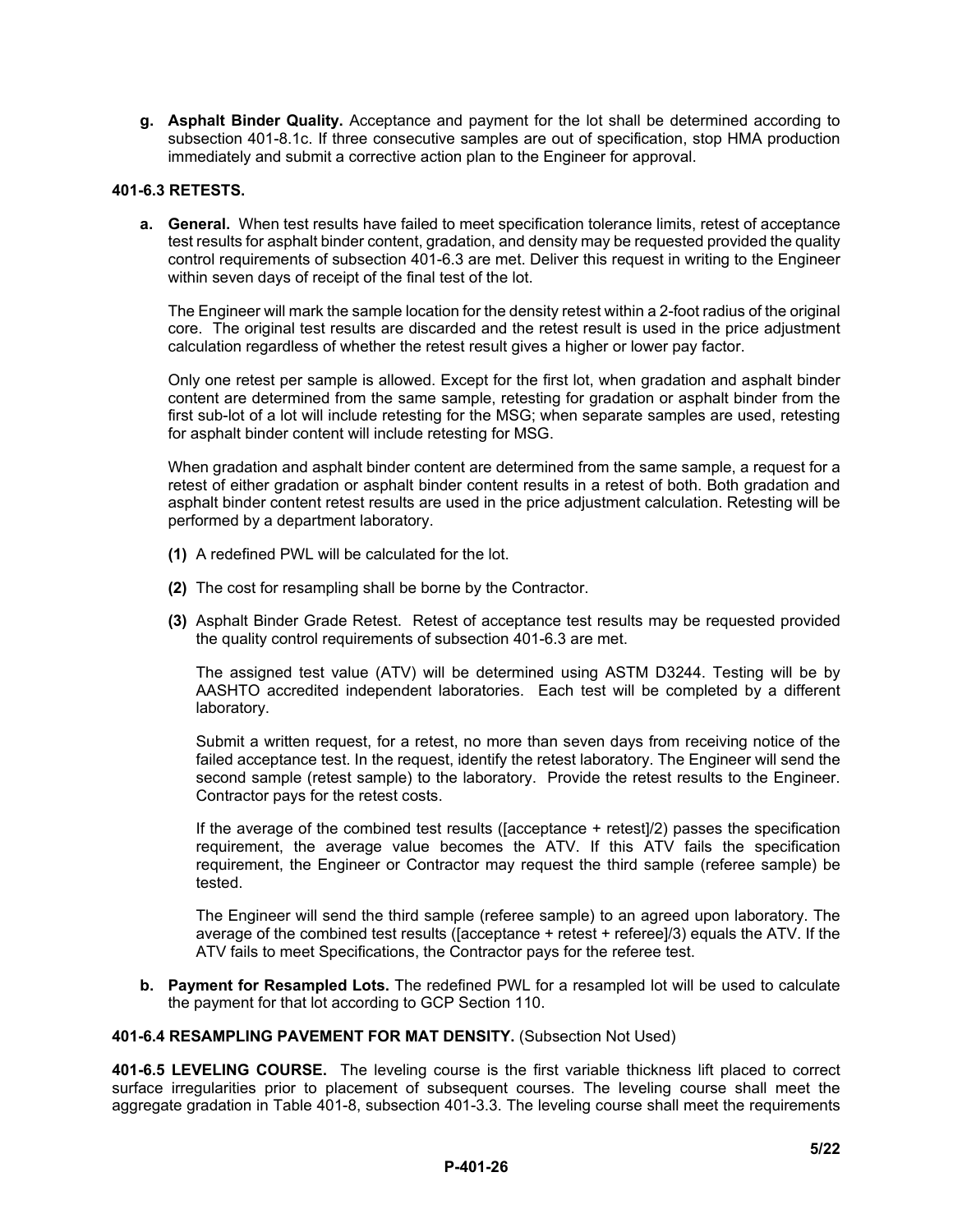of subsection 401-3.3 and 401-6.2, but shall not be subject to the mat density or joint density requirements. The leveling course shall be compacted with the same effort used to achieve density of the control strip. The leveling course shall not exceed the lift thickness associated with each gradation in Table 401-8, subsection 401-3.3.

#### **METHOD OF MEASUREMENT**

**401-7.1 MEASUREMENT.** HMA will be measured by the number of tons used in the accepted work, based on recorded truck scale weights. No deduction will be made for the weight of asphalt binder in the mixture.

Asphalt binder will be measured by the number of tons of asphalt binder used in the accepted pavement determined as follows:

The method of measurement to be used will be based on one of the following procedures listed in subsections a, b, and c.

- **a.** Supplier's invoices minus waste, diversion and excess left over. This method may be used on projects where deliveries are made in sealed tankers and the plant is producing material for one project only. Method b. will be used to compute left over. Waste and diversion will be computed in a manner to be determined by the Engineer.
- **b.** Volume measure (tank stickings) of actual daily uses. It is the Contractor's responsibility to notify the Engineer whenever material is to be added to the calibrated volume measure or whenever material from the volume measure is to be used for work other than that specified in this contract.
- **c.** Percent of asphalt binder content for each sub-lot as determined by ATM 405 or ATM 406 multiplied by the weight represented by that sub-lot.

Method c. will be used for determining asphalt binder quantity unless otherwise directed in writing by the Engineer. Whichever method is used must be used for the duration of the project. Another method may be used and computed as a check, but only one method will be used for payment computation.

Longitudinal Joint Density Price Adjustment will be measured by the linear foot of top lift longitudinal joint under subsection 401-8.1(b).

Joint Adhesive will be measured by the linear foot of longitudinal and transverse joint.

**401-7.2 ASPHALT MATERIAL PRICE ADJUSTMENT.** Asphalt Material Price Adjustment. This subsection provides a price adjustment for asphalt material by: (1) additional compensation to the Contractor or (2) a deduction from the contract amount.

- **a.** This provision shall apply:
	- **(1)** To asphalt binder material meeting the criteria of section P-401-2.3, and is included in items listed in the bid schedule of section P-602, P-603, P-609, and P-626.
	- **(2)** When there is more than 500 tons of asphalt material in the bid schedule of section described in 401-7.2.a(1).
	- **(3)** To cost changes in asphalt material that occur between the date of bid and the date on the certified bill of lading from the asphalt material refiner/producer.
	- **(4)** When there is more than a seven and one half percent (7.5%) increase or decrease in the Alaska Asphalt Material Price Index (AAMPI) from the date of bid opening to the date on the certified bill of lading from the asphalt refiner/producer.
- **b.** Provide the certified bill of lading from the asphalt material refiner/producer.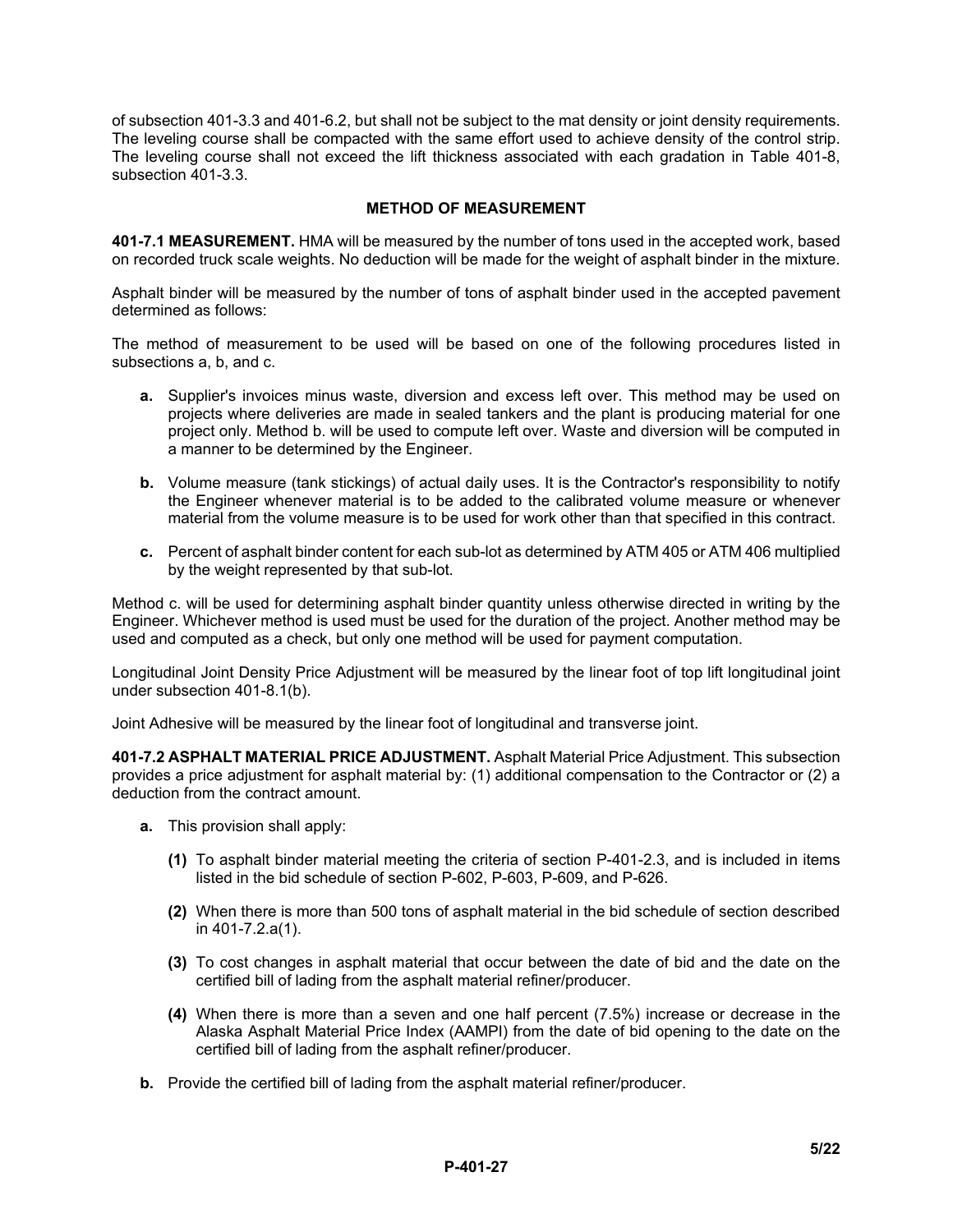- **c.** The AAMPI is calculated bimonthly on the first and third Friday of each month, and will remain in effect from the day of calculation until the next bimonthly calculation. The AAMPI is posted on the Department's Statewide Materials website at and calculated according to the formula posted there. http://www.dot.state.ak.us/stwddes/desmaterials/aprice\_index.shtml
- **d.** Price adjustment will be cumulative and calculated with each progress payment. Use the AAMPI in effect in the date of the certified bill of lading from the asphalt material refiner/producer, to calculate the price adjustment for asphalt material. The Department will increase or decrease payment under this contract by the amount determined with the following asphalt material price adjustment formula:
	- **(1)** For an increase exceeding 7.5 percent, additional compensation = [(IPP IB) (0.075 x IB)] x  $\Omega$
	- **(2)** For a decrease exceeding 7.5 percent, deduction from contract =  $[(IB IPP) (0.075 \times IB)] \times$ Q

Where:

Q = Quantity of asphalt material incorporated into the project during the pay period, in tons as measured by the Engineer

IB = Index at Bid: The bimonthly AAMPI in effect on the date of bid, in dollars per ton

IPP = Index at Pay Period: the bimonthly AAMPI in effect on the date shown on the certified bill of lading from the asphalt refiner/producer, in dollars per ton

**e.** Method of measurement for determining Q (quantity) is the weight of asphalt material that meets criteria of this subsection and is incorporated into the project. The quantity does not include aggregate, mineral filler, blotter material, thinning agents added after material qualification, or water for emulsified asphalt. The quantity for emulsified asphalts will be based on the asphalt residue material only and will be calculated using the percent residue from testing, or if not tested, from the manufacturers certificate of compliance.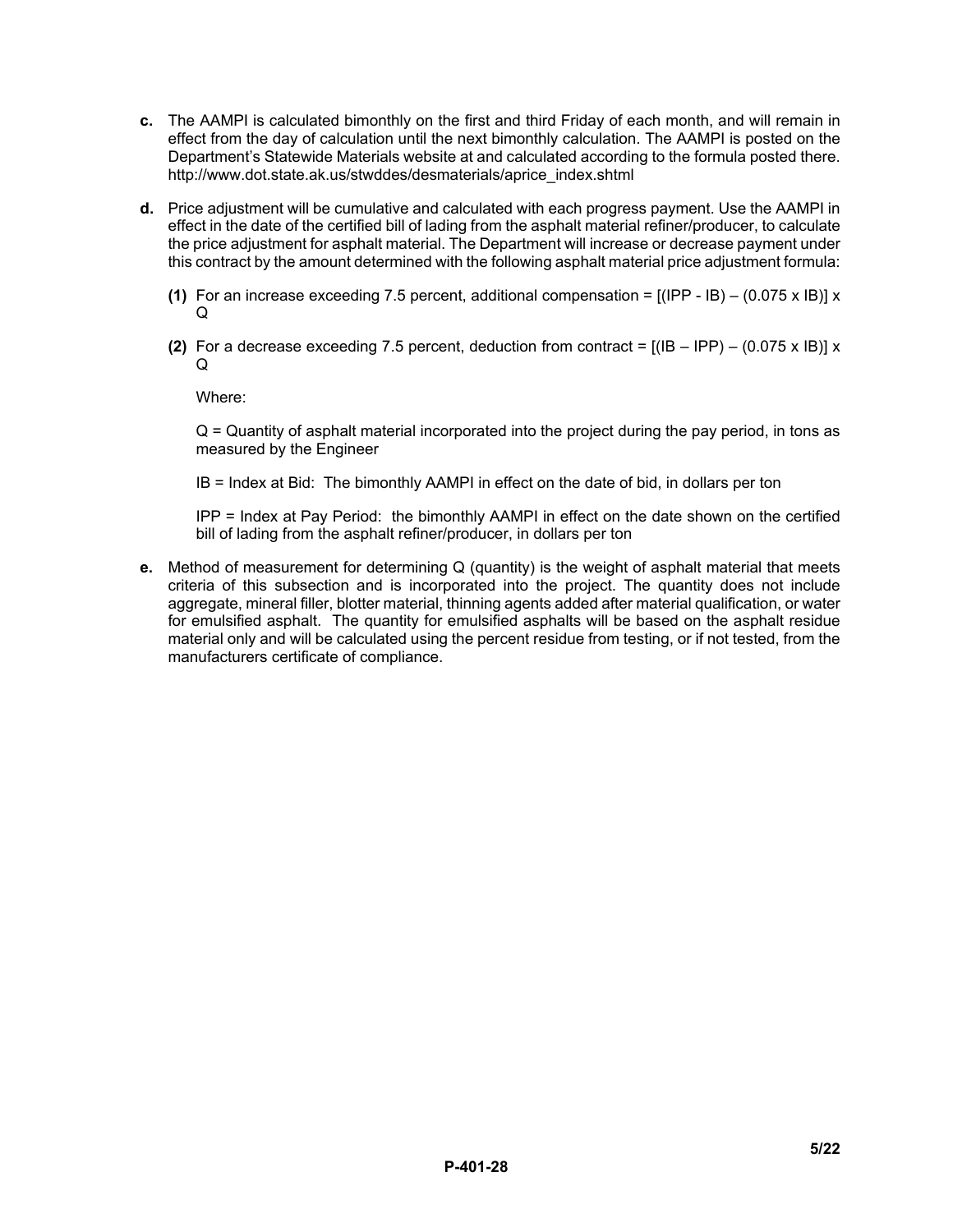#### **BASIS OF PAYMENT**

**401-8.1 PAYMENT.** Payment for an accepted lot of HMA will be made at the contract unit price per ton for HMA and asphalt binder adjusted according to subsection 401-8.1a. The price shall be compensation for furnishing all materials, for all preparation, mixing, and placing of these materials, and for all labor, equipment, tools, and incidentals necessary to complete the item.

**a. HMA Price Adjustment.** The HMA price adjustment will be the sum of the HMA price adjustments for each lot. Acceptance test results for HMA asphalt binder content, gradation, and mat density are used in the HMA price adjustment. These tests results for a lot are analyzed collectively and statistically by the Quality Level Analysis (QLA) method as specified in GCP subsection 110-01 to determine the total estimated percentage of the lot that is within specification limits.

The price adjustment will be based on the Composite Pay Factor (CPF) for asphalt binder content and aggregate gradation or the Density Pay Factor (DPF) whichever is the lowest value. Table 401- 14 is used to determine the weight factor (f) for each sieve size and asphalt binder content. The HMA Composite Pay Factor (CPF) is computed for asphalt binder content and all sieves using the following formula:

| $CPE=$ | $[f3/4in (PF3/4in) + f1/2in (PF1/2in) + \dots]$ fac (PFac)] |
|--------|-------------------------------------------------------------|
|        |                                                             |

|           | Type I<br>Factor "f" | Type II and V<br>Factor "f" | <b>Type III</b><br>Factor "f" |
|-----------|----------------------|-----------------------------|-------------------------------|
| $1$ in    |                      |                             |                               |
| 3/4 in.   |                      |                             |                               |
| $1/2$ in. |                      | 5                           |                               |
| 3/8 in.   |                      | 5                           | 5                             |
| No. 4     |                      |                             | 5                             |
| No. 8     |                      |                             | 5                             |
| No. 16    |                      |                             | 5                             |
| No. 30    |                      | 5                           | 6                             |
| No. 50    |                      | 5                           | 6                             |
| No. 100   |                      | 4                           |                               |
| No. 200   | 20                   | 20                          | 20                            |
| Asphalt % | 40                   | 40                          | 40                            |

**TABLE 401-14. WEIGHT FACTORS**

The Density Pay Factor (DPF) is computed using HMA mat core compaction acceptance test results.

The CPF and DPF are rounded to the nearest 0.001. The price adjustment for each individual lot is calculated as follows:

HMA Price Adjustment = [(CPF or DPF)\*-1] x (tons in lot) x (PAB)

PAB = Price Adjustment Base per ton (for mix including asphalt binder)

\*Composite Pay Factor (CPF) or Density Pay Factor (DPF) whichever is lower value.

Price Adjustment Base shall be the lessor of:

**(1)** Dollars per ton as follows:

PAB = [\$ ] per ton Hot Mix Asphalt [Type ], [Class ];

or,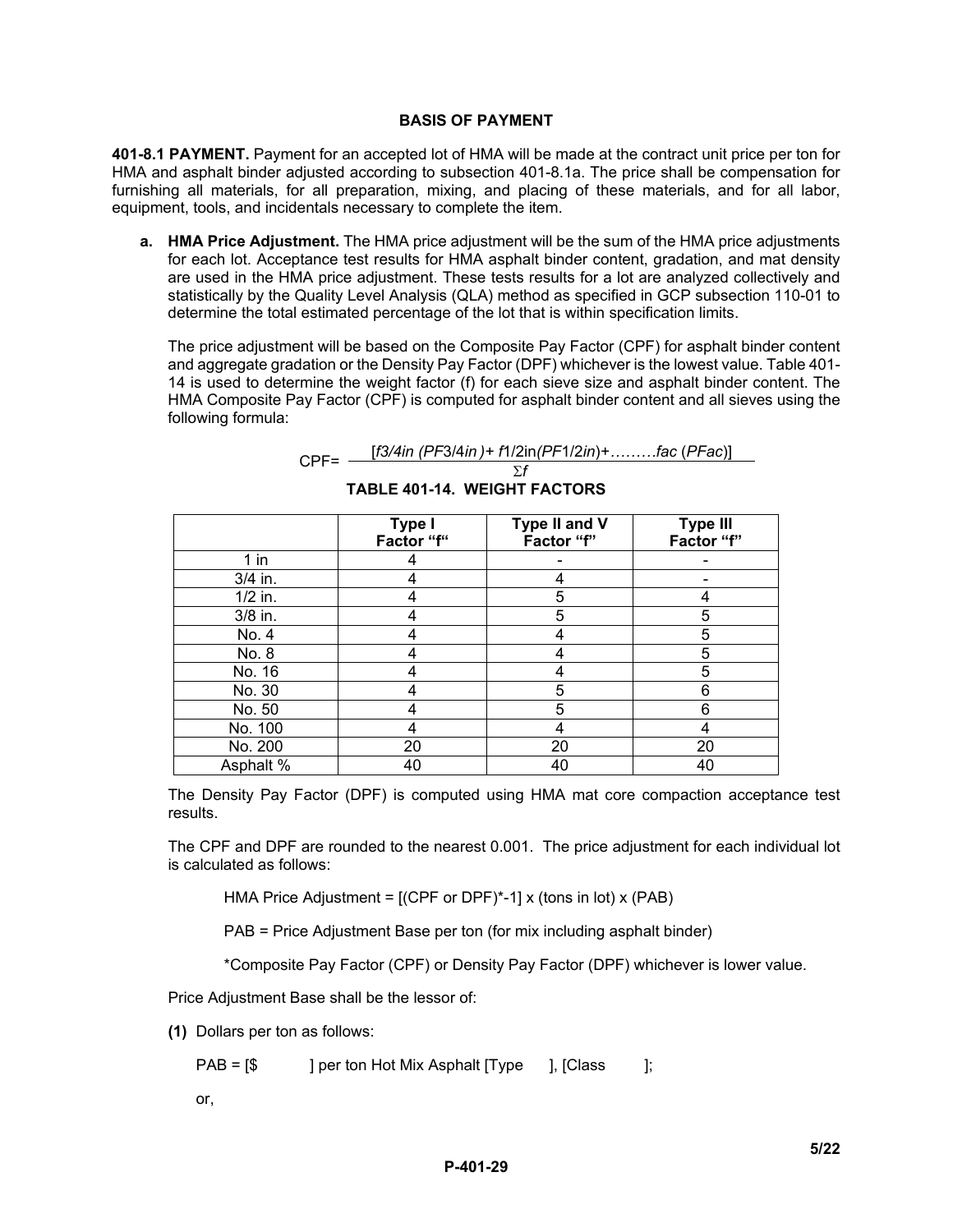**(2)** The value in dollars per ton calculated as follows: [Contractor's Bid/ton for Hot Mix Asphalt  $\vert$ ,  $\vert$ Class  $\vert$   $\vert$  +

[Contractor's Bid/ton for Asphalt Binder, PG [  $\mid$  ] x (% JMD Optimum Oil Content / 100)]

A lot containing material with less than a 1.000 pay factor is accepted at an adjusted price, provided that pay factor is at least 0.800 and there are no isolated defects identified by the Engineer. A lot containing material that fails to obtain the minimum pay factor is considered unacceptable and rejected under GCP Section 110.

Hot Mix Asphalt Price Adjustment also includes fees assessed for additional JMDs as identified in 401-3.2.

- **b. Longitudinal Joint Density Price Adjustment.** The longitudinal joint density price adjustment will be based on top lift cold joint densities greater than 93.0%. Add \$1.50 per lineal foot for one-half the distance to each prior and subsequent passing joint density greater than 93.0%.
- **c. Asphalt Binder Price Adjustment.** A lot quantity of asphalt binder, with a quality pay factor less than 1.000 is accepted or rejected according to Table 401-15, Asphalt Binder Quality Pay Factors.

| <b>Pay Factor</b>                    |                                      |                                  | 1.01        | 1.00               | 0.95               | 0.90               | 0.75               | <b>Reject</b> |
|--------------------------------------|--------------------------------------|----------------------------------|-------------|--------------------|--------------------|--------------------|--------------------|---------------|
| <b>RTFO (Rolling Thin Film Oven)</b> |                                      |                                  |             |                    |                    |                    |                    |               |
| $DSR^{(1)}$                          | All Grades                           | $G^*/\text{Sin } \delta$ , kPa-1 | >2.69       | 2.68-2.20          | 2.19-1.96          | 1.95-1.43          | $1.42 -$<br>1.10   | < 1.10        |
|                                      | PG 52-40V                            | $J_{NR, 3.2}$                    | $\leq 0.39$ | $0.40 - 0.50$      | $0.51 - 0.59$      | $0.60 - 0.69$      | $0.70 -$<br>1.00   | > 1.00        |
|                                      |                                      | % Rec <sub>3.2</sub>             | $\geq 86$   | $85 -$<br>75       | 74-<br>68          | 67-<br>60          | 59-<br>55          | < 55          |
| $MSCR^{(2)}$                         | PG 58-34E                            | $J_{NR 3.2}$                     | 50.19       | $0.20 -$<br>0.25   | $0.26 - 0.29$      | $0.30 - 0.39$      | $0.40 -$<br>0.50   | > 0.50        |
|                                      |                                      | % Rec <sub>3.2</sub>             | $\geq 90$   | 89-85              | 84-80              | 79-75              | 74-70              | < 70          |
|                                      | PG 64-40E                            | $J_{NR\ 3.2}$                    | $\leq 0.05$ | $0.05 - 0.10$      | $0.11 - 0.15$      | $0.16 - 0.20$      | $0.21 -$<br>0.25   | > 0.25        |
|                                      |                                      | % Rec <sub>3.2</sub>             | $\geq$ 97   | $96-$<br>95        | 94-<br>91          | $90-$<br>85        | 84-<br>80          | $~<$ 80       |
|                                      | <b>PAV (Pressure Aging Vessel)</b>   |                                  |             |                    |                    |                    |                    |               |
| $DSR^{(3)}$                          | PG 64-40E<br>And all other<br>Grades | G*Sinδ, kPa                      | $<$ 4711    | 4712 -<br>5000     | $5001 -$<br>5289   | 5290-<br>5578      | 5579-<br>5867      | > 5867        |
|                                      | PG 52-40V,<br>PG 58-34E              | G*Sinδ, kPa                      | 5700        | 5701-<br>6000      | 6001-<br>6300      | 6301-<br>6600      | 6601-<br>7000      | > 7000        |
| $CS^{(4,5)}$                         | All Grades $(4)$                     | BBR, "S" MPa                     | $247$       | 248-300            | 301-338            | 339-388            | 389-<br>449        | $\geq 450$    |
|                                      | All Grades <sup>(5)</sup>            | BBR, "M"                         | >0.320      | $0.319 -$<br>0.300 | $0.299 -$<br>0.294 | $0.293 -$<br>0.278 | $0.277 -$<br>0.261 | < 0.261       |

**Table 401-15. ASPHALT BINDER QUALITY PAY FACTORS**

Creep Stiffness (CS) Dynamic Shear Rheometer (DSR) Multiple Stress Creep Recovery (MSCR) Asphalt Binder Price Adjustment = (Lowest Pay Factor – 1.00) x (Binder Quantity) x PAB x 5

Select the lowest pay factor from:

**RTFO** (test at Performance Grade Temperature)

- **(1)** DSR, All Grades, G\*/Sinδ, kPa-1
- **(2)** MSCR: PG, Select the highest pay factor, either JNR 3.2 or % Rec3.2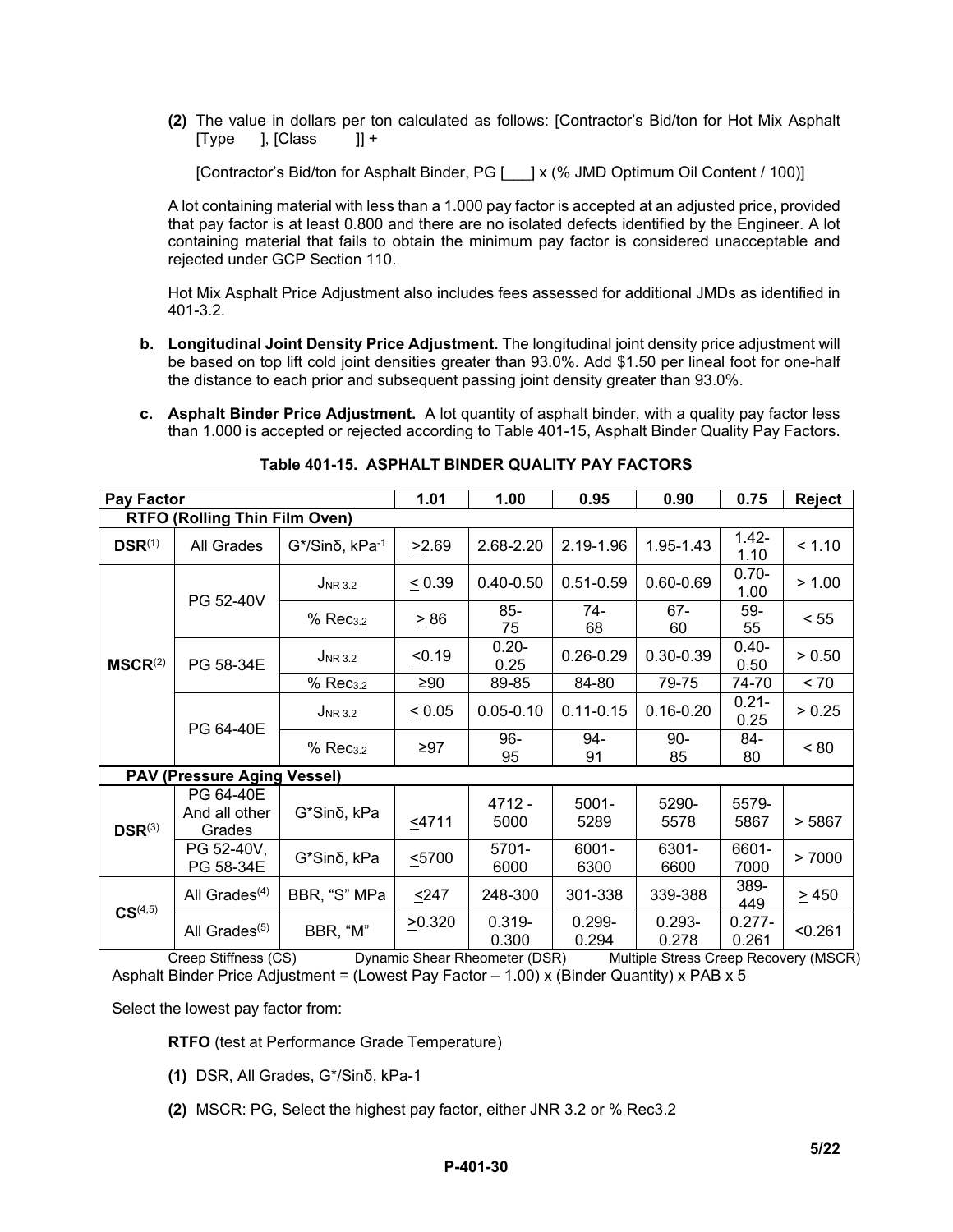# **PAV**

- **(3)** Intermediate DSR, PG, G\*Sinδ, kPa
- **(4)** CS, All Grades, BBR, S MPa
- **(5)** CS, All Grades, BBR, M

If Pay Item P401.130.0000 HMA Combined Price Adjustment is in the Bid Schedule, the Price Adjustment Pay Items (P401.080.0000 Hot Mix Asphalt Price Adjustment, Method 1, P401.110.0000 Longitudinal Joint Density Price Adjustment, and P401.120.0000 Asphalt Binder Quality Price Adjustment) will be paid under P401.130.0000 HMA Combined Price Adjustment.

Payment will be made under:

| Item P401.010.     | Hot Mix Asphalt Type , Class<br>- per ton             |
|--------------------|-------------------------------------------------------|
| Item P401.020.     | Asphalt Binder, PG -per ton                           |
| Item P401.070.0000 | Joint Adhesive -per linear foot                       |
| Item P401.080.0000 | Hot Mix Asphalt Price Adjustment -per contingent sum  |
| Item P401.090.0000 | Asphalt Material Price Adjustment -per contingent sum |

#### **REFERENCES**

The publications listed below form a part of this specification to the extent referenced. The publications are referred to within the text by the basic designation only.

Alaska Test Methods (ATM) Manual

| <b>ATM 202</b> | Moisture Content of Aggregate and Soils                                                   |
|----------------|-------------------------------------------------------------------------------------------|
| <b>ATM 204</b> | Liquid Limit of Soils                                                                     |
| <b>ATM 205</b> | Plastic Limit and Plasticity Index of Soils                                               |
| <b>ATM 301</b> | <b>Sampling Aggregates</b>                                                                |
| <b>ATM 304</b> | Sieve Analysis of Aggregate and Soils                                                     |
| <b>ATM 305</b> | Determining the Percentage of Fracture in Coarse Aggregate.                               |
| ATM 306        | Flat and Elongated                                                                        |
| <b>ATM 307</b> | Sand Equivalent                                                                           |
| <b>ATM 317</b> | Resistance of Coarse Aggregate to Degradation by Abrasion in the Micro-Deval<br>Apparatus |
| <b>ATM 401</b> | <b>Sampling Bituminous Materials</b>                                                      |
| <b>ATM 402</b> | <b>Sampling Bituminous Mixes</b>                                                          |
| <b>ATM 403</b> | Sampling Hot Mix Asphalt                                                                  |
| <b>ATM 405</b> | Asphalt Binder Content of Asphalt Concrete Mixtures by the Nuclear Method                 |
| <b>ATM 406</b> | Asphalt Binder Content of Bituminous Mixes by Ignition Method                             |
|                |                                                                                           |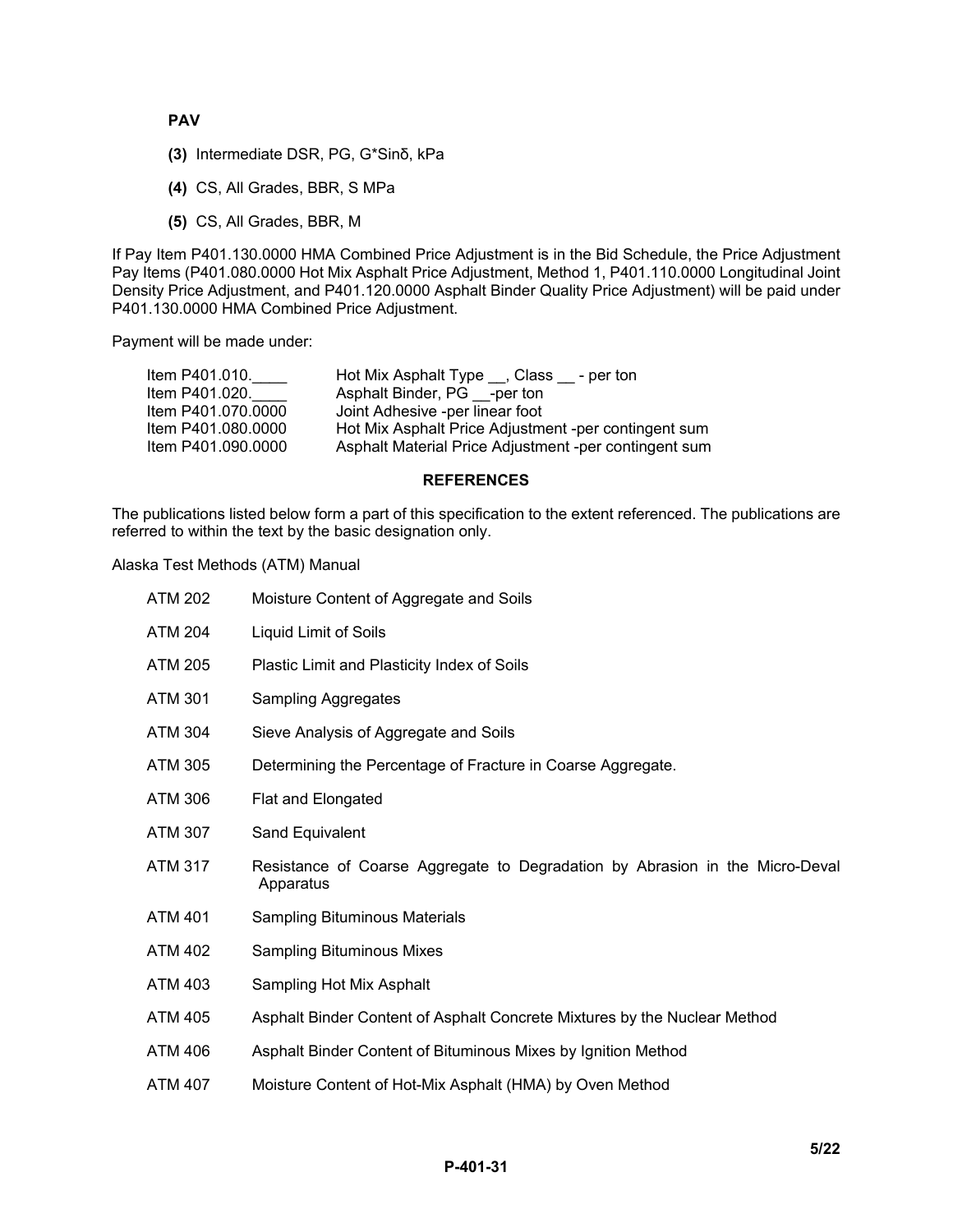| <b>ATM 408</b> | Mechanical Analysis of Extracted Aggregate                        |
|----------------|-------------------------------------------------------------------|
| <b>ATM 409</b> | Maximum Specific Gravity of Bituminous Mixes                      |
| <b>ATM 410</b> | Bulk Specific Gravity and Percent Compaction of Bituminous Mixes  |
| <b>ATM 411</b> | In-Place Density of Asphalt Mixtures by Nuclear Method            |
| <b>ATM 413</b> | Sampling Hot Mix Asphalt (HMA) after Compaction (Obtaining Cores) |
| <b>ATM 414</b> | Anti-Strip Requirements of Hot Mix Asphalt                        |
| <b>ATM 417</b> | Hot Mix Asphalt Design by the Marshall Method                     |
| <b>ATM 419</b> | Rutting Susceptibility using an Asphalt Pavement Analyzer         |
|                |                                                                   |

# ASTM International (ASTM)

| <b>ASTMD5</b>     | <b>Penetration of Bituminous Materials</b>                                                                                                          |
|-------------------|-----------------------------------------------------------------------------------------------------------------------------------------------------|
| ASTM D113         | Ductility of Asphalt Materials                                                                                                                      |
| ASTM D242         | Mineral Filler for Bituminous Paving Mixtures                                                                                                       |
| ASTM D244         | <b>Practices for Emulsified Asphalts</b>                                                                                                            |
| ASTM D1073        | Fine Aggregate for Asphalt Paving Mixtures                                                                                                          |
| ASTM D2007        | Characteristic Groups in Rubber Extender and Processing Oils and Other Petroleum-<br>Derived Oils by the Clay-Gel Absorption Chromatographic Method |
| ASTM D2042        | Solubility of Asphalt Materials in Trichloroethylene                                                                                                |
| <b>ASTM D2172</b> | Quantitative Extraction of Bitumen from Asphalt Paving Mixtures                                                                                     |
| ASTM D2669        | Apparent Viscosity of Petroleum Waxes Compounded with Additives (Hot Melts)                                                                         |
| ASTM D3244        | Utilization of Test Data to Determine Conformance with Specifications                                                                               |
| ASTM D3666        | Minimum Requirements for Agencies Testing and Inspecting Road and Paving<br><b>Materials</b>                                                        |
| ASTM D4402        | Viscosity Determination of Asphalt at Elevated Temperatures Using a Rotational<br>Viscometer                                                        |
| ASTM D4552        | Classifying Hot-Mix Recycling Agents                                                                                                                |
| <b>ASTM D5329</b> | Sealants and Fillers, Hot-Applied, for Joints and Cracks in Asphalt Pavements and<br><b>Portland Concrete Pavements</b>                             |
| <b>ASTM E1274</b> | Measuring Pavement Roughness Using a Profilograph                                                                                                   |
| ASTM E950         | Measuring the Longitudinal Profile of Traveled Surfaces with an Accelerometer<br><b>Established Inertial Profiling Reference</b>                    |
| <b>ASTM E2133</b> | Using a Rolling Inclinometer to Measure Longitudinal and Transverse Profiles of a<br><b>Traveled Surface</b>                                        |

American Association of State Highway and Transportation Officials (AASHTO)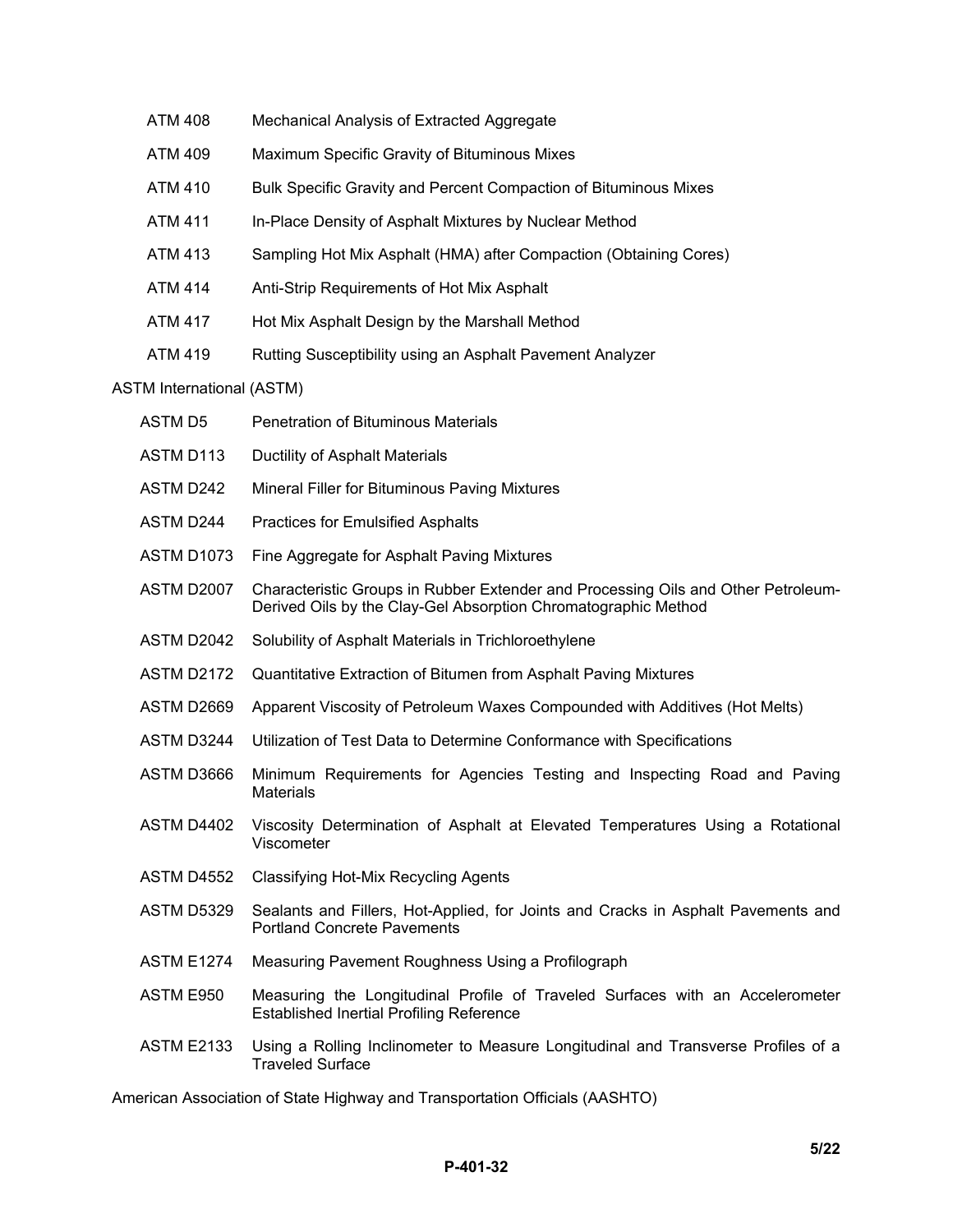| AASHTO M 17  | Mineral Filler for Bituminous Paving Mixtures                                                                 |  |  |
|--------------|---------------------------------------------------------------------------------------------------------------|--|--|
| AASHTO M 156 | Requirements for Mixing Plants for Hot-Mixed, Hot-Laid Bituminous Paving<br><b>Mixtures</b>                   |  |  |
| AASHTO M 320 | Performance-Graded Asphalt Binder                                                                             |  |  |
| AASHTO M 332 | Performance-Graded Asphalt Binder Using Multiple Stress Creep Recovery<br>(MSCR) Test                         |  |  |
| AASHTO R35   | Superpave Volumetric Design for Asphalt Mixtures                                                              |  |  |
| AASHTO T 96  | Resistance to Degradation of Small-size Coarse Aggregate by Abrasion and Impact<br>in the Los Angeles Machine |  |  |
| AASHTO T 104 | Soundness of Aggregate by Use of Sodium Sulfate or Magnesium Sulfate                                          |  |  |
| AASHTO T 195 | Determining Degree of Particle Coating of Bituminous-Aggregate Mixtures                                       |  |  |
| AASHTO T 304 | Uncompacted Void Content of Fine Aggregate                                                                    |  |  |
| AASHTO T 314 | Determining the Fracture Properties of Asphalt Binder in Direct Tension (DT)                                  |  |  |
| AASHTO T 315 | Determining the Rheological Properties of Asphalt Binder Using a Dynamic Shear<br>Rheometer (DSR)             |  |  |
| AASHTO T 316 | Viscosity Determination of Asphalt Binder Using Rotational Viscometer                                         |  |  |
| AASHTO T 350 | Multiple Stress Creep Recovery (MSCR) Test of Asphalt Binder Using a Dynamic<br>Shear Rheometer (DSR)         |  |  |

Asphalt Institute (AI)

Asphalt Institute MS-2 Mix Design Manual, 7th Edition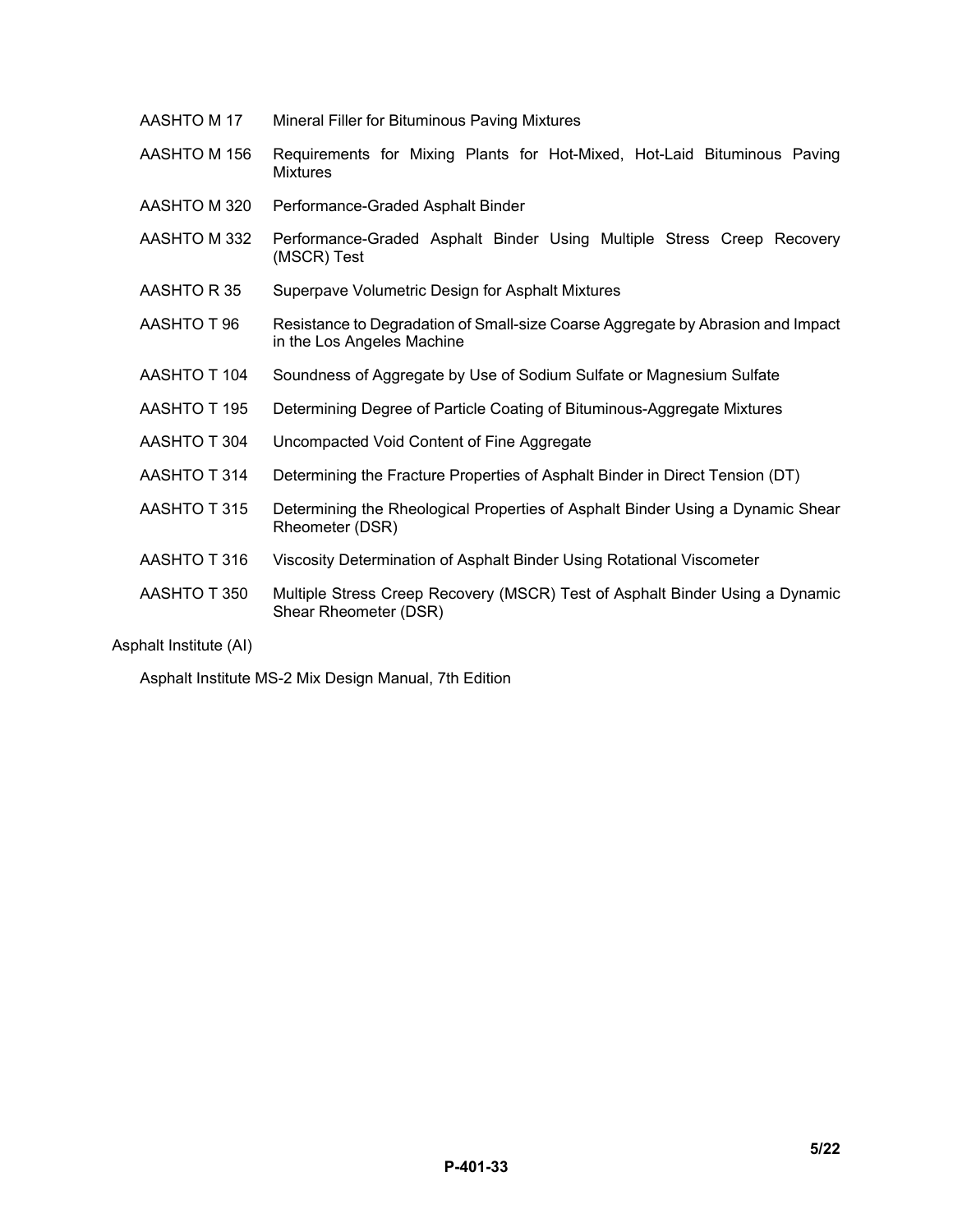# **ITEM P-609 CHIP SEAL COAT**

### **DESCRIPTION**

**609-1.1** This item shall consist of a chip seal coat as a wearing course composed of a single or multiple application of liquid asphalt material and aggregate cover placed on the prepared primed base or properly cured wearing surface, according to these Specifications, and shall conform to the dimensions and typical cross section shown on the Plans.

**609-1.2 QUANTITIES OF MATERIALS.** The approximate amounts of materials per square yard for the chip seal shall be as provided in Table 609-1 for the treatment specified on the Plans. The exact amounts shall be provided to the Engineer for review and approval.

| <b>Application No</b> | Aggregate lbs/yd <sup>2</sup> | Asphalt gal/yd <sup>2</sup> | Type of Asphalt \1\       |
|-----------------------|-------------------------------|-----------------------------|---------------------------|
|                       |                               | $0.35 - 0.45$               | <b>Asphalt Cement</b>     |
|                       | 40-50                         | $0.40 - 0.50$               | <b>Emulsified Asphalt</b> |
|                       |                               | $0.15 - 0.25$               | <b>Asphalt Cement</b>     |
|                       | $20 - 25$                     | $0.20 - 0.35$               | <b>Emulsified Asphalt</b> |
| 3                     | 15-20                         | $0.15 - 0.20$               | <b>Emulsified Asphalt</b> |

**TABLE 609-1. QUANTITIES OF MATERIALS**

\1\ See Table 609-4 for grades of asphalt and spraying temperatures.

# **MATERIALS**

**609-2.1 AGGREGATE MATERIALS.** The aggregate material shall be either crushed stone or crushed gravel. The cover material shall be screenings; sand may be used when specified.

If the material is to be crushed stone, it shall be manufactured from sound, hard, durable rock of accepted quality and crushed to specification size. All strata, streaks, and pockets of clay, dirt, sandstone, soft rock, or other unsuitable material accompanying the sound rock shall be discarded and not allowed to enter the crusher.

If the material is to be crushed gravel, it shall consist of hard, durable, fragments of stone or gravel of accepted quality and crushed to specification size. All strata, streaks, and pockets of sand, excessively fine gravel, clay, or other unsuitable material including all stones, rocks, and boulders of inferior quality shall be discarded and not allowed to enter the crusher. When tested according to ATM 305, the crushing of the gravel shall result in a product in which the material retained on the separate No. 4, 3/8-inch, and 1/2-inch sieves shall have at least 90% of particles with at least one fractured face.

| <b>Material Test</b>                                       | <b>Requirement</b>                                                                   | <b>Standard</b> |
|------------------------------------------------------------|--------------------------------------------------------------------------------------|-----------------|
| L.A. Wear                                                  | Loss: 40% maximum                                                                    | AASHTO T 96     |
| Soundness of Aggregates by                                 | Loss after 5 cycles:                                                                 | AASHTO T 104    |
| Use of Sodium Sulfate                                      | 12% maximum using Sodium sulfate                                                     |                 |
| Micro-Deval                                                | 15% maximum                                                                          | AASHTO T 327    |
| Fractured<br>Percentage<br>of<br>Particles                 | Minimum 90% by weight of particles with at least one<br>fractured faces <sup>1</sup> | <b>ATM 305</b>  |
| Flat, Elongated, or Flat and<br><b>Elongated Particles</b> | 8% maximum, by weight, of flat, elongated, or flat<br>and elongated particles at 3:1 | ATM 306         |

# **TABLE 609-2. AGGREGATE MATERIAL REQUIREMENTS**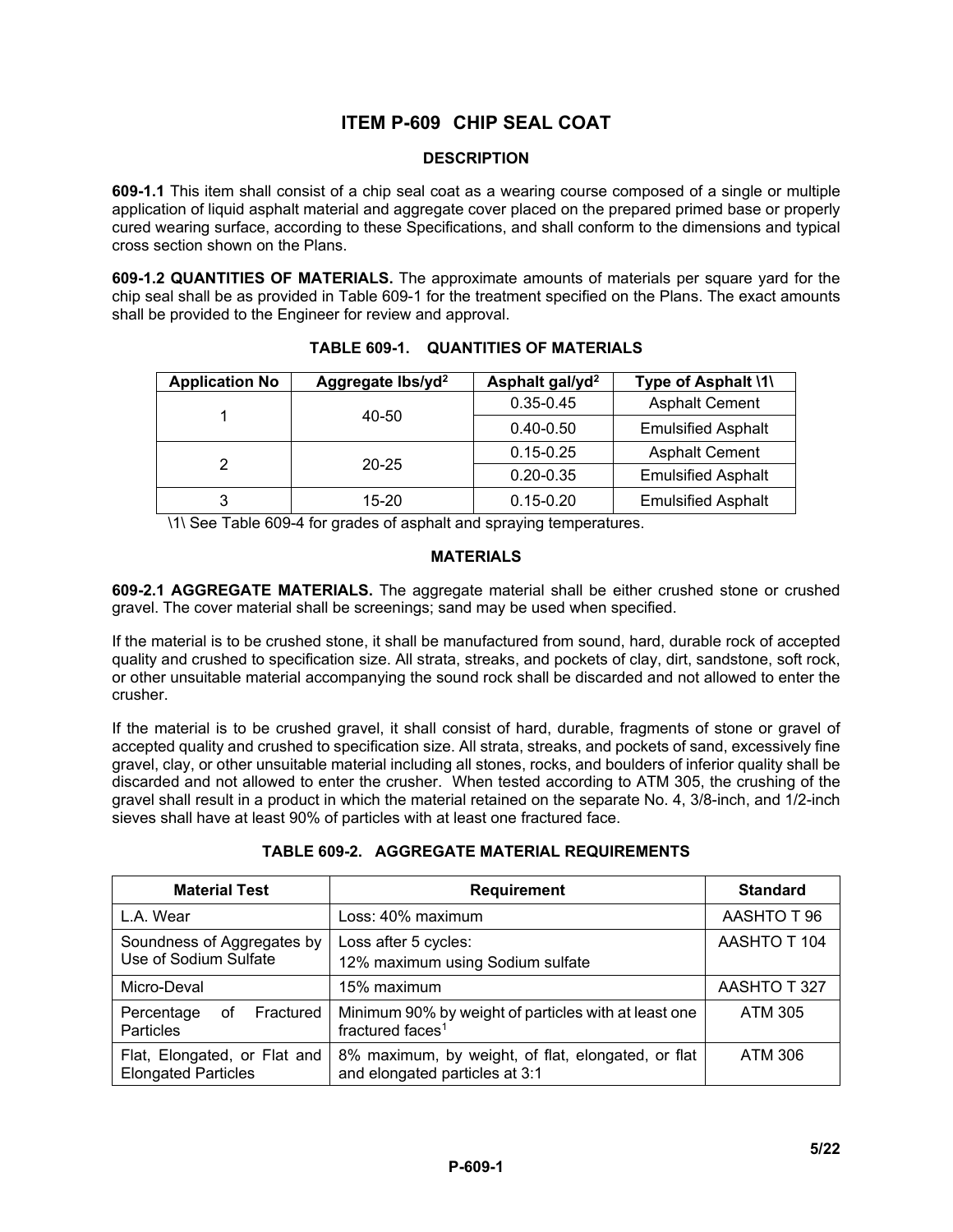$1$  The area of each face shall be equal to at least 75% of the smallest mid-sectional area of the piece. When two fractured faces are contiguous, the angle between the planes of fractures shall be at least 30 degrees to count as two fractured faces. Fractured faces shall be achieved by crushing.

The crushed aggregate for the applications shall meet the requirements for gradation given in Table 609-3 when tested according to ATM 304.

| <b>Sieve Designation</b> | <b>Percentage by Weight</b><br><b>Passing Sieves</b> |                           |                                  |
|--------------------------|------------------------------------------------------|---------------------------|----------------------------------|
| (square openings)        | Aggregate<br><b>No. 1</b>                            | Aggregate<br><b>No. 2</b> | <b>Aggregate</b><br><b>No. 3</b> |
| 1 inch                   | 100                                                  |                           |                                  |
| $3/4$ inch               | $90 - 100$                                           |                           |                                  |
| $1/2$ inch               | $20 - 55$                                            | 100                       |                                  |
| $3/8$ inch               | $0 - 15$                                             | 85-100                    | 100                              |
| No. 4                    | $0 - 5$                                              | $10 - 30$                 | 60-85                            |
| No. 8                    |                                                      | $0 - 10$                  | $0 - 25$                         |
| No. 16                   |                                                      | $0 - 5$                   | $0 - 5$                          |
| No. 200                  | $0 - 1$                                              | $0 - 1$                   | $0 - 2$                          |

**TABLE 609-3. REQUIREMENTS FOR GRADATION OF AGGREGATE1** 

 $1$  Locally available aggregate used for chip seals with similar gradations may be used provided the maximum aggregate size is the same; and the aggregate meets all other quality requirements in these specifications.

The gradations in the table represent the limits which shall determine suitability of aggregate for use for the specified applications from the sources of supply. The final gradations decided on, within the limits designated in the table, shall be uniformly graded from coarse to fine.

The aggregate to be used shall show no evidence of stripping or swell when tested according to according to ATM 414. The use of antistrip agents for the control of stripping shall be used if necessary.

**609-2.2 ASPHALT MATERIAL.** The types, grades, controlling specifications, and application temperatures for the asphalt materials are shown in Table 609-4. Provide the specific liquid asphalt material designated in the Plans.

| <b>Type and Grade</b>     | <b>Specification</b> | Spraying Temperature \1\Deg. F |
|---------------------------|----------------------|--------------------------------|
| <b>Asphalt Cement</b>     |                      |                                |
| PG 52-28                  | AASHTO M 320         | $275+$                         |
|                           |                      |                                |
| <b>Emulsified Asphalt</b> |                      |                                |
| $RS-1$                    | AASHTO M 140         | 70-140                         |
| $RS-2$                    | AASHTO M 140         | 125-175                        |
| MS-1, HFMS-1              | AASHTO M 140         | 70-160                         |
| CRS-1                     | AASHTO M 208         | 125-175                        |
| CRS-2                     | AASHTO M 208         | 125-175                        |
| CRS-2P                    | AASHTO M 316         | 140-170                        |

\1\ The maximum temperature for asphalt cements shall be below that at which fogging occurs.

The Contractor shall provide samples of the asphalt material and a copy of the manufacturer's Certificate of Analysis (COA) for each carload or equivalent of the asphalt material to the Engineer for review and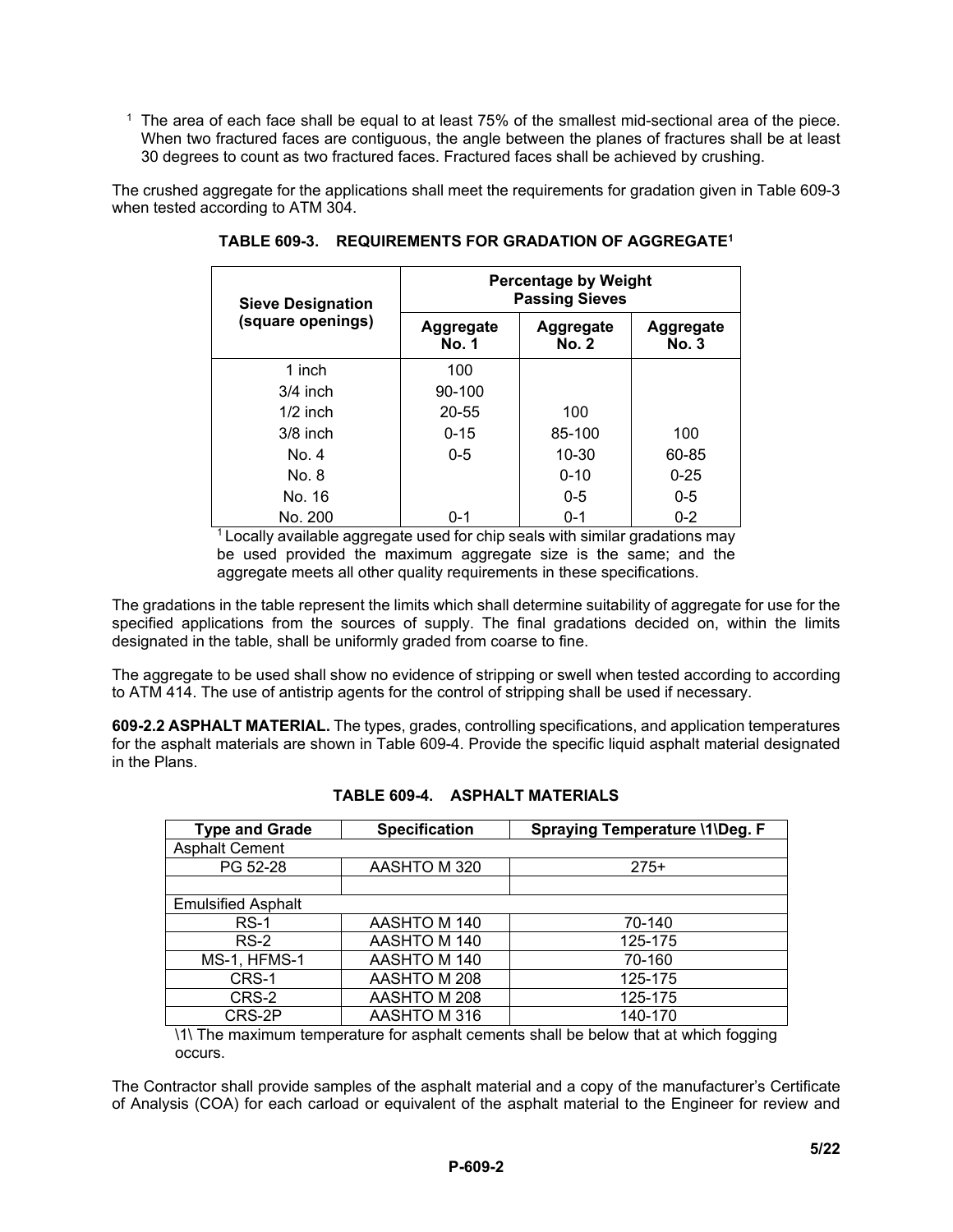acceptance before the asphalt material is applied. If the asphalt emulsion is diluted at other than the manufacturer's facility, the Contractor shall provide a supplemental COA from an independent laboratory verifying the asphalt emulsion properties. The furnishing of COA for the asphalt material shall not be interpreted as a basis for final acceptance. The manufacturer's COA may be subject to verification by testing the material delivered for use on the project.

**609-2.3 SAMPLING AND TESTING** Sampling and testing is the responsibility of the Contractor. Sampling and testing shall be performed by an approved commercial testing laboratory, or by the Contractor, subject to approval by the Engineer. Sampling shall be according to ATM 301 for aggregates and ATM 401 for asphalt material, unless otherwise directed. Perform aggregate gradation tests on each sample according to ATM 304. Perform all other aggregate tests on the initial source samples and repeat tests when there is a change of source. Perform sieve analyses daily from material samples. The tests shall include an analysis of each gradation of material. Submit copies of test results to the engineer, within 24 hours after completion of each test.

# **CONSTRUCTION METHODS**

**609-3.1 WEATHER LIMITATIONS.** Asphalt material shall be applied only when the existing surface is dry and the atmospheric temperature is above 60°F. No material shall be applied when rain is imminent or when dust or sand is blowing.

**609-3.2 EQUIPMENT AND TOOLS.** The Contractor shall furnish all equipment, tools, and machines necessary for the performance of the work.

- **a. Asphalt Distributor.** The distributor shall be designed, equipped, maintained, calibrated according to ASTM D2995, and operated so that asphalt material at even heat may be applied uniformly on variable widths of surface at the specified rate. The allowable variation from the specified rate shall not exceed 5%. Distributor equipment shall include a tachometer, pressure gages, volumemeasuring devices or a calibrated tank, and a thermometer for measuring temperatures of tank contents. The distributor shall be self-powered and shall be equipped with a power unit for the pump and full circulation spray bars adjustable laterally and vertically.
- **b. Aggregate Spreader.** The aggregate spreader shall be a self-propelled mechanical spreader or truck-attached mechanical spreader capable of uniformly distributing aggregate at the specified rates.
- **c. Power Rollers.** Power rollers shall be steel-wheeled or pneumatic-tired type, conforming to the following requirements:
	- **(1)** Steel-wheeled rollers shall have at least one steel drum and weigh a minimum of 5 tons. Steel wheels of the rollers shall be equipped with adjustable scrapers.
	- **(2)** Pneumatic-tired rollers shall be self-propelled and have wheels mounted on two axles in such manner that the rear tires will not follow in the tracks of the forward group. Tires shall be uniformly inflated to not less than 60 psi nor more than 80 psi pressure. The pneumatic-tired rollers shall be equipped with boxes or platforms for ballast loading and shall be loaded so that the tire print width of each wheel is not less than the clear distance between tire prints.
- **d. Power Broom.** A power broom and/or blower shall be provided for removing loose material from the surface to be treated.

**609-3.3 PREPARING UNDERLYING COURSE.** The surface of the underlying course shall be prepared, shaped, and conditioned to a uniform grade and section, as shown on the Plans and as specified. Loose dirt and other objectionable material shall be removed from the surface.

On those type of bases where a prime coat is required and specified, the prime shall be applied and satisfactorily cured before starting the asphalt surface treatment.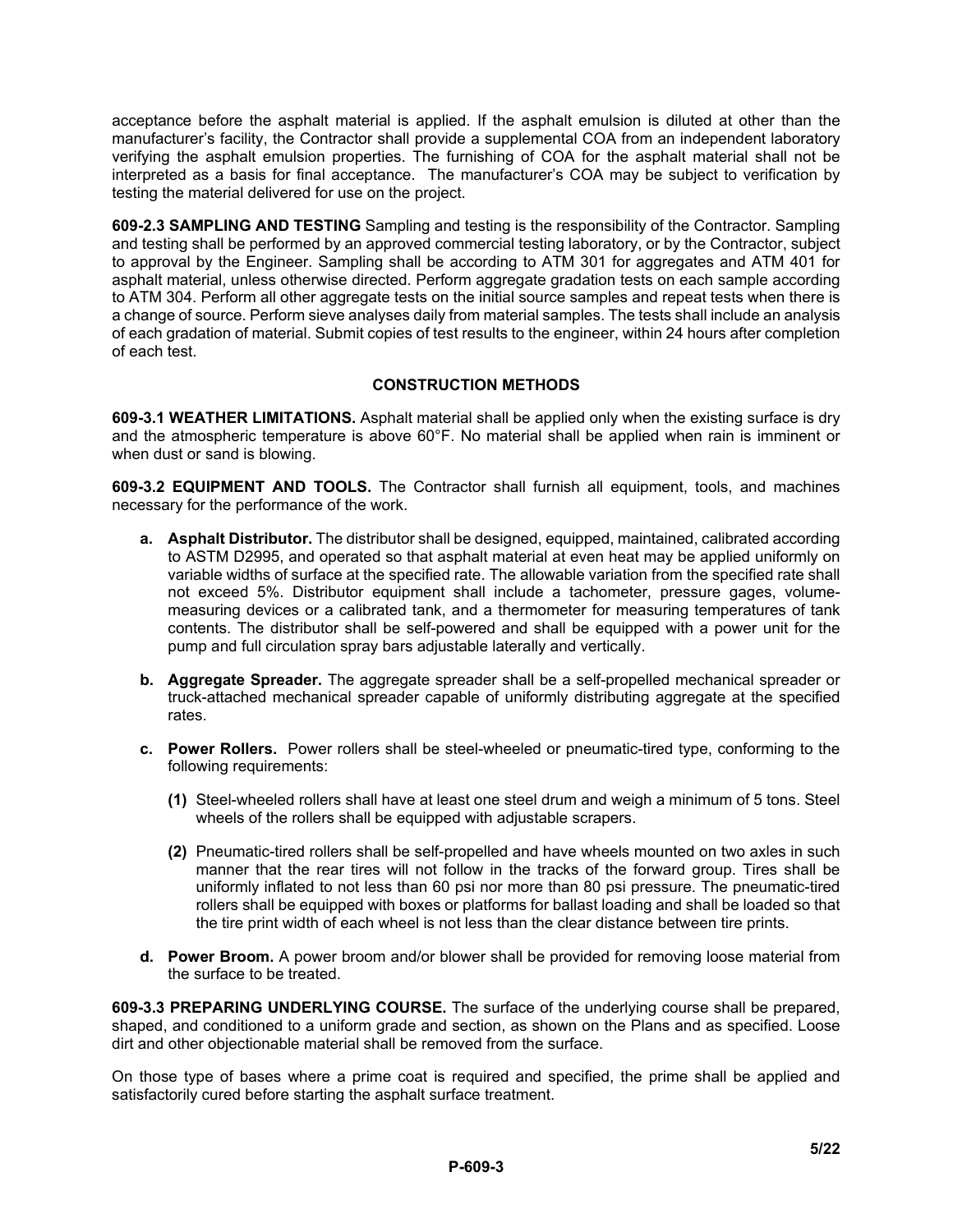When specified, the Contractor shall be required to patch, with premixed material, any holes or other malformations deviating from the true cross section and grade. The premixed material shall be made of the asphalt material specified and prepared by the method directed by the Engineer. All small patches shall be thoroughly hand tamped while the large patches shall be rolled with a power or pneumatic roller.

**609-3.4 CONTROL STRIP.** Prior to providing a complete chip seal coat and in the presence of the Engineer, treat three lengths of at least 100-feet for the full width of the distributor bar. Use the appropriate typical application rates shown in Table 609-1 for one surface treatment trial. Make other chip seal coat trials using various amounts of materials, as required by the Engineer.

**609-3.5 APPLICATION OF ASPHALT MATERIAL.** Asphalt material shall be applied on the properly prepared surface at the rate and temperature specified using a pressure distributor to obtain uniform distribution at all points. To insure proper drainage, the strips shall begin along the centerline of the pavement on a crowned section or on the high side of the pavement with a one-way slope. During all applications, the surfaces of adjacent structures shall be protected in such manner as to prevent their being spattered or marred. Asphalt materials shall not be discharged into borrow pits or gutters or upon the airport area.

**609-3.6 APPLICATION OF AGGREGATE MATERIAL.** Immediately after the application of the asphalt material, or as directed by the Engineer, uniformly spread the aggregates over the asphalt material at the rate specified for each designated application. Trucks spreading aggregate shall be operated backward so that the asphalt material will be covered before the truck wheels pass over it. The aggregate shall be spread in the same width of application as the asphalt material and shall not be applied in such thickness as to cause blanketing. Back-spotting or sprinkling of additional aggregate material, and pouring additional asphalt material over areas that show up having insufficient cover or asphalt, shall be done by hand whenever necessary. Additional spreading of aggregate material shall be done with a motor-patrol grader equipped with broom moldboard, a broom drag, kick broom, or a power broom, as directed by the Engineer.

Immediately after spreading each application, the aggregate shall be rolled. The rolling shall be continued until no more aggregate can be worked into the surface. In the construction of the second and third application, blading with the wire-broom moldboard attachment, kick broom, or broom dragging shall begin as soon as possible after the rolling has started and after the surface has set sufficiently to prevent excessive marking. Further blading and rolling on the strip being placed and on adjacent strips previously placed, shall be done as often as necessary to keep the aggregate material uniformly distributed. These operations shall be continued until the surface is evenly covered and cured to the satisfaction of the Engineer.

Succeeding applications shall not be applied until the preceding application has set and in no case until at least 24 hours have elapsed. If dust, dirt, or other foreign matter accumulates on the surface between the applications, the Contractor shall sweep and clean the surface as specified herein. The asphalt material and the aggregate shall be spread upon the clean and properly cured surface and handled as required. Avoid brooming or tracking dirt or any foreign matter on any portion of the pavement surface under construction.

All surplus aggregate from the final application shall be swept off the surface and removed prior to final acceptance of the work.

**609-3.7 CORRECTION OF DEFECTS.** Any defects, such as raveling, low centers, lack of uniformity, or other imperfections, shall be corrected to the satisfaction of the Engineer.

All defective materials resulting from over-heating, improper handling, or improper application shall be removed by the contractor and replaced with approved materials according to these specifications.

**609-3.8 FREIGHT AND WAYBILLS.** Before the final estimate is allowed the Contractor shall file with the Engineer receipted bills where railroad shipments are made, and certified waybills when materials are received in any other manner, of the asphalt and covering materials actually used in the construction covered by the contract. The Contractor shall not remove asphalt material from the tank car or storage tank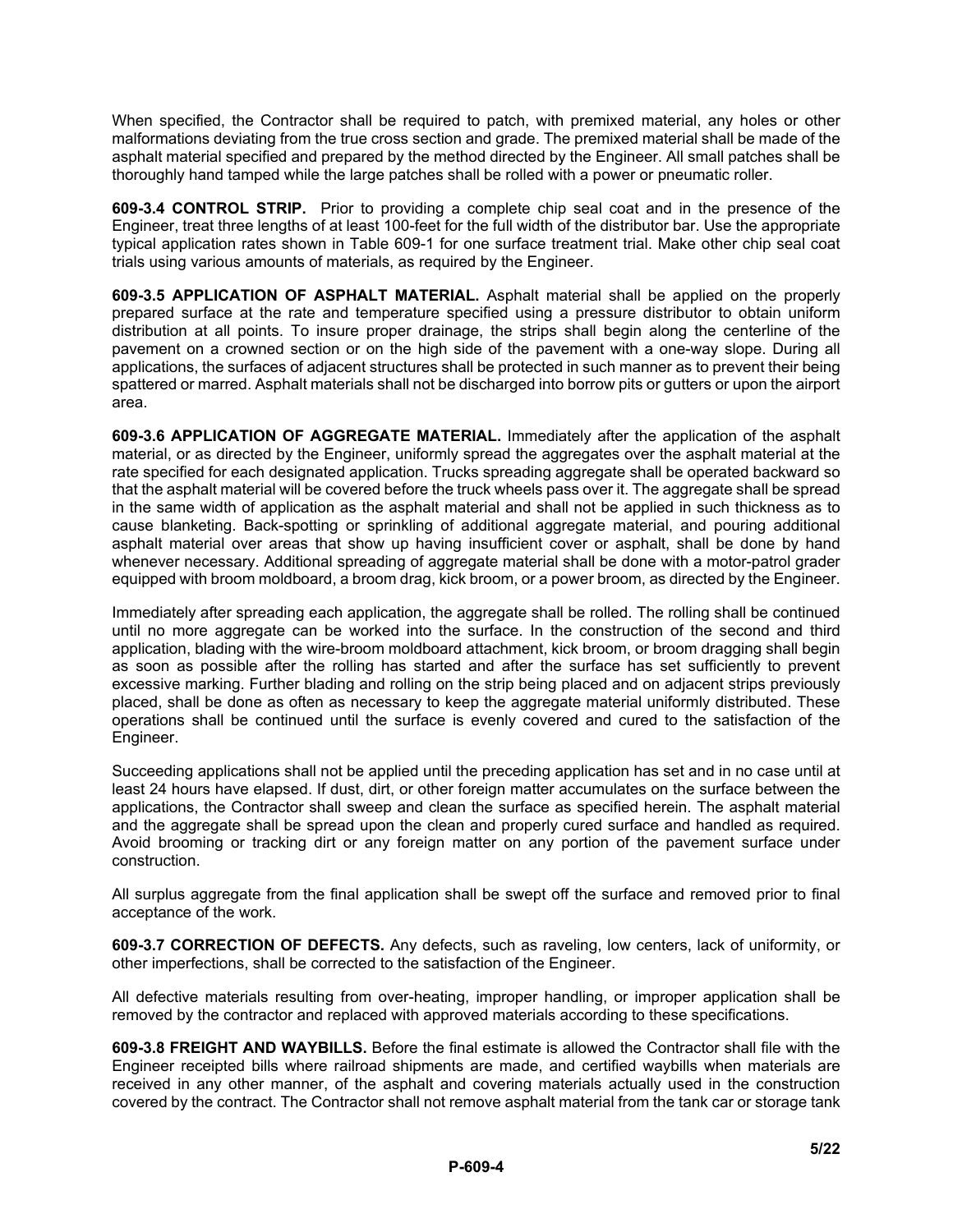until the initial outage and temperature measurements have been taken by the Engineer, nor shall the car or tank be released until the final outage has been taken by the Engineer. Copies of all freight bills and waybills shall be furnished to the Engineer during the progress of the work.

### **METHOD OF MEASUREMENT**

**609-4.1** The asphalt material will be measured by the ton. Water added to emulsified asphalt will not be measured for payment.

**609-4.2** The quantity of aggregate material for the first, second, and third application to be paid for will be the number of tons of aggregate used for the accepted work.

**609-4.3** Chip Seal Coat, [number of aggregate] Applications. Section 90, by square yard of chip seal coat. Chip seal coat will be measured by the square yard, all preparation, materials, and application, completed and accepted. Liquid asphalt material, aggregate, blotter material, water used for aggregate and preparation, sweeping and dust control are subsidiary to P-609 items. Any areas of asphalt surface treatment found unacceptable by the Engineer shall be removed and reconstructed at the Contractor's expense. The pay unit/payment is for all layers/full depth of the surface treatment.

### **BASIS OF PAYMENT**

**609-5.1** Payment will be made at the contract unit price per ton for asphalt material for surface treatment and per ton for the first, second, and third aggregate application, or by the square yard for the completed chip seal coat application, as shown in the Bid Schedule.

Payment will be made under:

| Item P609.010.0000 | Asphalt Material – per ton                  |
|--------------------|---------------------------------------------|
| Item P609.020.0000 | First Application Aggregate – per ton       |
| Item P609.030.0000 | Second Application Aggregate – per ton      |
| Item P609.040.0000 | Third Application Aggregate – per ton       |
| Item P609.050.0000 | Chip Seal Coat, Applications – square yard. |
|                    |                                             |

# **TESTING REQUIREMENTS**

| <b>ATM 301</b> | Sampling of Aggregates                                                                                           |  |
|----------------|------------------------------------------------------------------------------------------------------------------|--|
| ATM 304        | Sieve Analysis of Aggregates & Soils                                                                             |  |
| ATM 305        | Percentage of Fracture in Coarse Aggregate                                                                       |  |
| ATM 306        | Percentage of Flat and Elongated Particles in Coarse<br>Aggregate                                                |  |
| <b>ATM 317</b> | Resistance of Coarse Aggregate to Degradation by<br>Abrasion in the Micro-Deval Apparatus                        |  |
| <b>ATM 401</b> | <b>Sampling Asphalt Materials</b>                                                                                |  |
| <b>ATM 414</b> | Anti-Strip Requirements of Hot Mix Asphalt                                                                       |  |
| AASHTO T 96    | Resistance to Degradation of Small-Size Coarse<br>Aggregate by Abrasion and Impact in the Los Angeles<br>Machine |  |
| AASHTO T 104   | Soundness of Aggregate by Use of Sodium Sulfate or<br>Magnesium Sulfate                                          |  |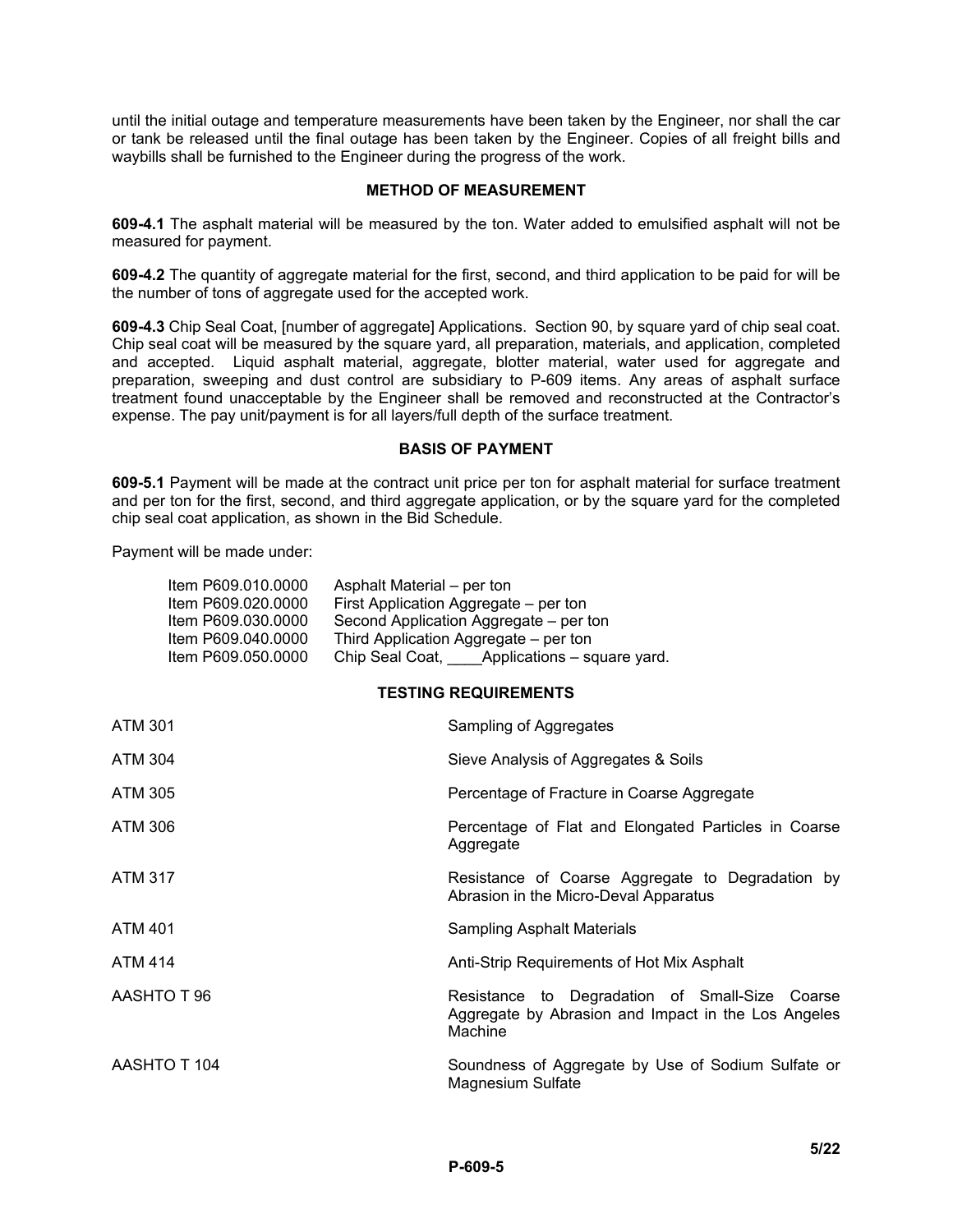# **MATERIAL REQUIREMENTS**

| AASHTO M 140 | <b>Emulsified Asphalt</b>         |  |
|--------------|-----------------------------------|--|
| AASHTO M 208 | Cationic Emulsified Asphalt       |  |
| AASHTO M 320 | Performance Graded Asphalt Binder |  |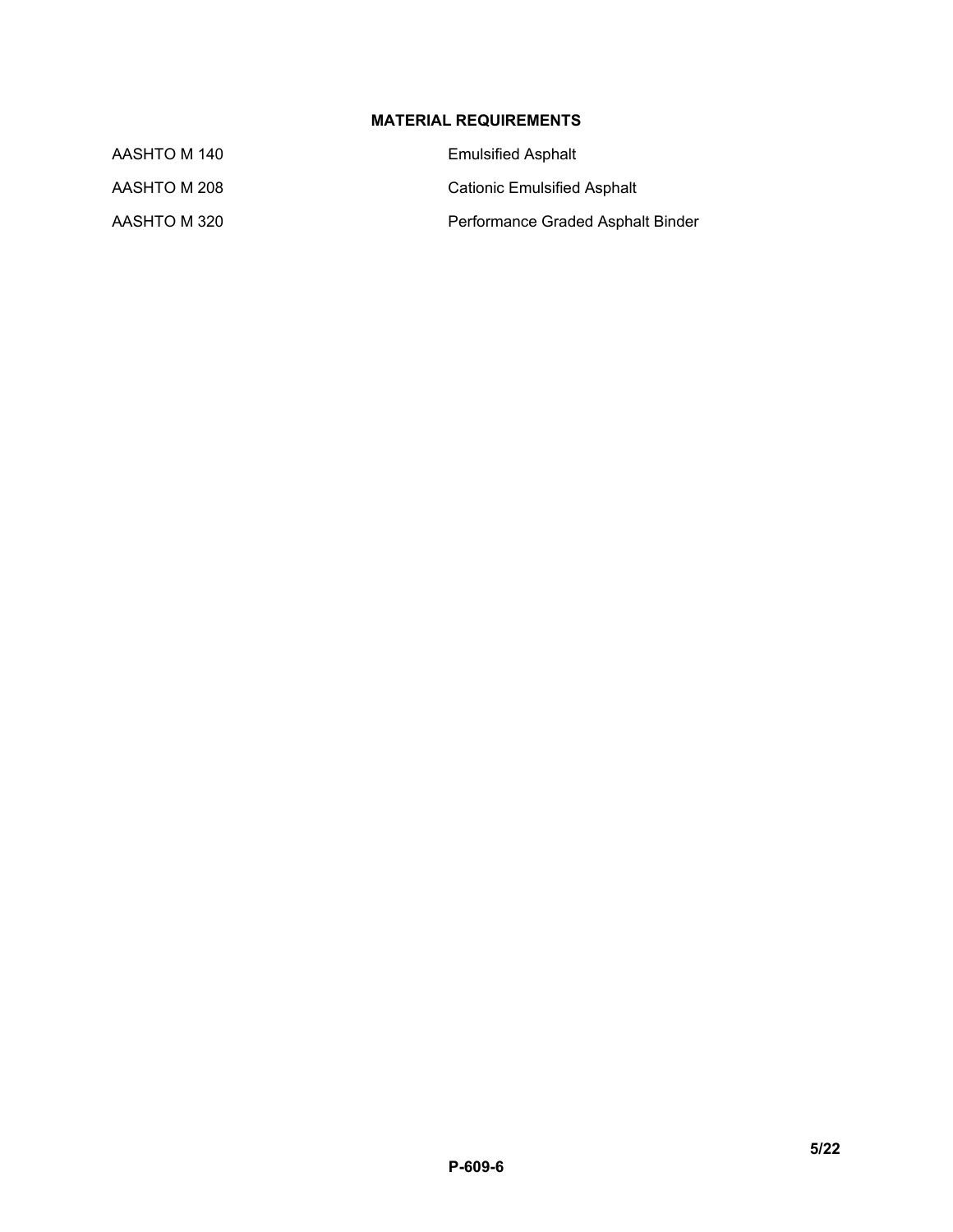# **ITEM P-626 EMULSIFIED ASPHALT SLURRY SEAL SURFACE TREATMENT**

# **DESCRIPTION**

**626-1.1** This item shall consist of a mixture of emulsified asphalt, polymer, mineral aggregate, and water properly proportioned, mixed, and spread on an asphalt pavement surface, including airport pavements serving airplanes of 12,500 lbs or less, roads, and other general applications. The application of the surface treatment shall be according to these Specifications and shall conform to the dimensions shown on the Plans or as directed by the Engineer.

**626-1.2 ACRONYMS.** Also see Subsection GCP-10-02.

ISSA International Slurry Surfacing Association, Washington, DC

#### **MATERIALS**

**626-2.1 AGGREGATE.** The aggregate shall consist of sound and durable manufactured sand, slag, crusher fines, crushed stone, or a combination thereof. The aggregate shall be clean and free from vegetable matter, dirt, and other deleterious substances. The aggregate shall have a sand equivalent of not less than 45 percent when tested according to ATM 307. The aggregate shall show a loss of not more than 35 percent when tested according to AASHTO T 96. The sodium sulfate soundness loss shall not exceed 12 percent, after 5 cycles when tested according to AASHTO T 104. Aggregates shall have a maximum Micro-Deval value of 15% when tested according to AASHTO T 327. Aggregate shall be 100% crushed.

The combined aggregate shall conform to the gradation shown in Table 626-1 when tested according to ATM 304. The specific aggregate gradation type will be designated in the Plans.

| <b>Sieve Size</b>                                            | <b>Percent by Weight Passing Sieve</b> |                  |                |
|--------------------------------------------------------------|----------------------------------------|------------------|----------------|
|                                                              | Type I                                 | Type II          | Type III       |
| $3/8$ in.                                                    | 100                                    | 100              | 100            |
| No. 4                                                        | 100                                    | $90 - 100$       | 70 - 90        |
| No. 8                                                        | $90 - 100$                             | $65 - 90$        | 45 - 70        |
| No. 16                                                       | $65 - 90$                              | 45 - 70          | $28 - 50$      |
| No. 30                                                       | $40 - 65$                              | $30 - 50$        | $19 - 34$      |
| No. 50                                                       | $25 - 42$                              | $18 - 30$        | $12 - 25$      |
| No. 100                                                      | $15 - 30$                              | $10 - 21$        | $7 - 18$       |
| No. 200                                                      | $10 - 20$                              | $5 - 15$         | $5 - 15$       |
| Residual asphalt content,<br>percent dry weight of aggregate | 10% - 16%                              | $7.5\% - 13.5\%$ | $6.5\% - 12\%$ |

**TABLE 626-1. GRADATION OF AGGREGATES**

The job mix design (JMD) shall be run using aggregate within the gradation band for the desired type shown in Table 626-1. Once the JMD has been submitted and approved by the Engineer, the aggregate used on the project shall not vary by more than the tolerances shown in Table 626-2. At no time shall the aggregate used go out of the gradation bands in Table 626-1.

The aggregate will be accepted at the job location or stockpile. The aggregate will be accepted based on five gradation test samples according to ATM 301. If the average of the five tests is within the gradation tolerances, the materials will be accepted by the Engineer. If the tests show the material to be out of tolerance, the Contractor has the choice either to remove the material or blend other aggregates with the stockpile material to bring it into specification. Materials used in blending shall meet the quality tests before blending and shall be blended in a manner to produce a consistent gradation. This blending may require a new JMD.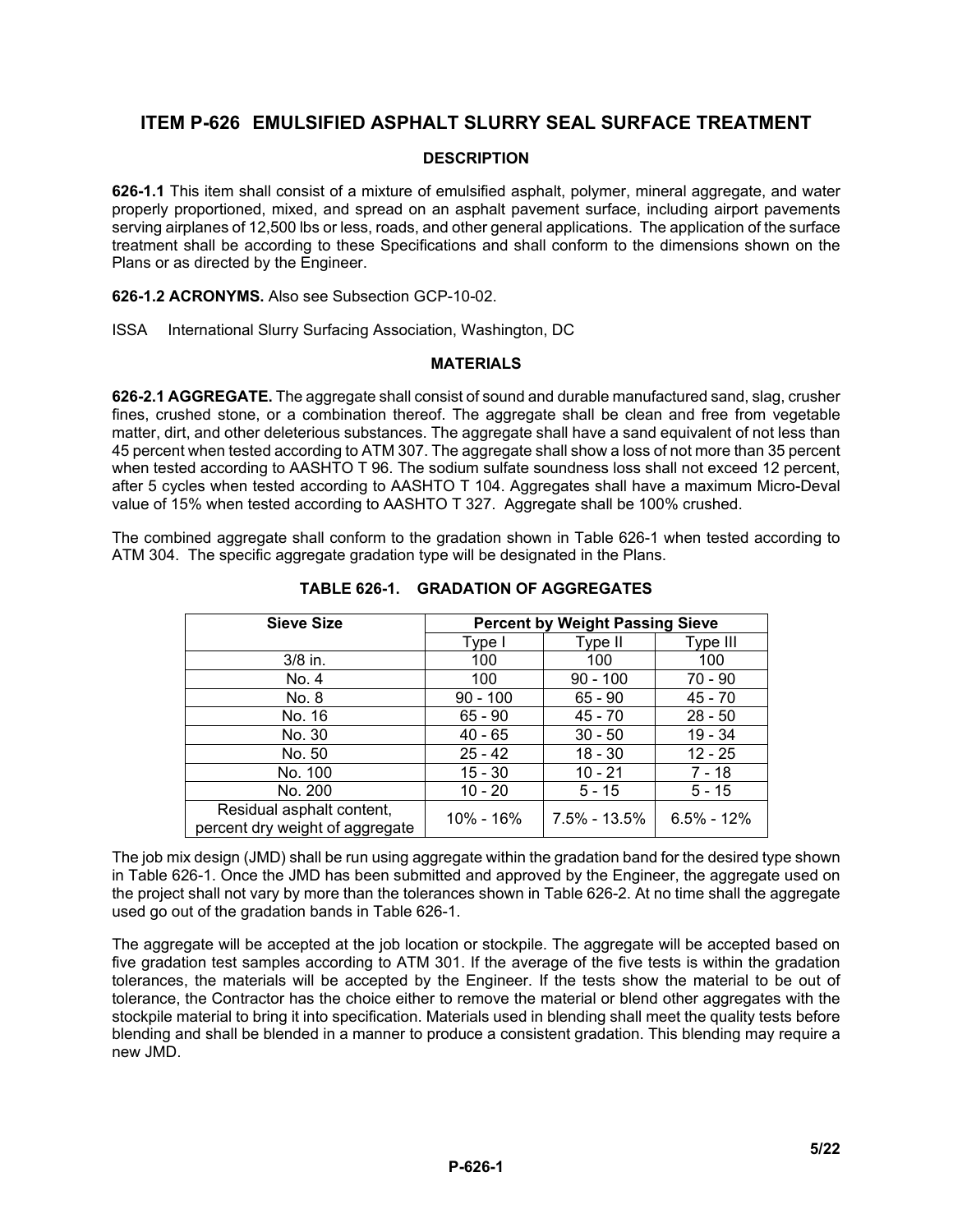Screening shall be required at the project stockpile site if there are oversize materials in the mix. Precautions shall be taken to prevent segregation of the aggregate in storing and handling. The stockpile shall be kept in areas that drain readily.

**a. Aggregate Tolerance.** Once the JMD has been accepted, the aggregate gradation used on the project may vary from the aggregate gradation used in the JMD on each sieve by the percentages shown in Table 626-2. If the project aggregate fails to remain within this tolerance, a new JMD will be required by the Engineer at the expense of the Contractor.

| <b>Sieve Size</b>                                    | Tolerance, percent<br>passing by weight |
|------------------------------------------------------|-----------------------------------------|
| 3/8 in.                                              | ± 5                                     |
| No. 4                                                | ± 5                                     |
| No. 8                                                | ± 5                                     |
| No. 16                                               | ± 5                                     |
| No. 30                                               | ± 5                                     |
| No. 50                                               | ± 4                                     |
| No. 100                                              | ± 3                                     |
| No. 200                                              | ± 2                                     |
| Residual Asphalt, percent<br>dry weight of aggregate | $+1$                                    |

**TABLE 626-2. AGGREGATE TOLERANCE**

**626-2.2 MINERAL FILLER.** If mineral filler, in addition to that naturally present in the aggregate, is necessary, it shall meet the requirements of AASHTO M 17 and shall be used in the amounts required by the JMD. The mineral filler shall be considered as part of the aggregate.

**626-2.3 EMULSIFIED ASPHALT.** The specific emulsified asphalt is designated in the Plans, and shall conform to the requirements of AASHTO R 5. The cement mixing test is waived for these slurry type emulsions. The type of emulsified asphalt shall be either anionic or cationic, whichever is best suited to the aggregate and job conditions to be encountered.

The Contractor shall provide samples of the emulsified material and a copy of the manufacturer's Certificate of Analysis (COA) for each carload or equivalent of the asphalt material to the Engineer for review and acceptance before the emulsified asphalt material is applied. The furnishing of COA for the emulsified asphalt material shall not be interpreted as a basis for final acceptance. The manufacturer's COA may be subject to verification by testing the material delivered for use on the project.

**626-2.4 POLYMER.** The Contractor shall submit manufacturer's technical data, the manufacturer's certification indicating that the polymer meets the requirements of the specification, and the asphalt material manufacturer's approval of its use to the Engineer.

**626-2.4 WATER**. All water used in mixing or curing the slurry shall be from potable sources. Other sources shall be tested in accordance with ASTM C1602 prior to use.

# **COMPOSITION AND APPLICATION**

**626-3.1 COMPOSITION.** The slurry seal shall consist of a mixture of emulsified asphalt, mineral aggregate, a minimum of 1% polymer (when specified), additives as necessary, and water.

**626-3.2 JOB MIX DESIGN.** No slurry seal for payment shall be placed until a JMD has been approved by the Engineer. The JMD shall be developed by a laboratory with experience in designing slurry seal mixes and a signed copy shall be submitted in writing by the Contractor to the Engineer at least 10 days prior to the start of operations.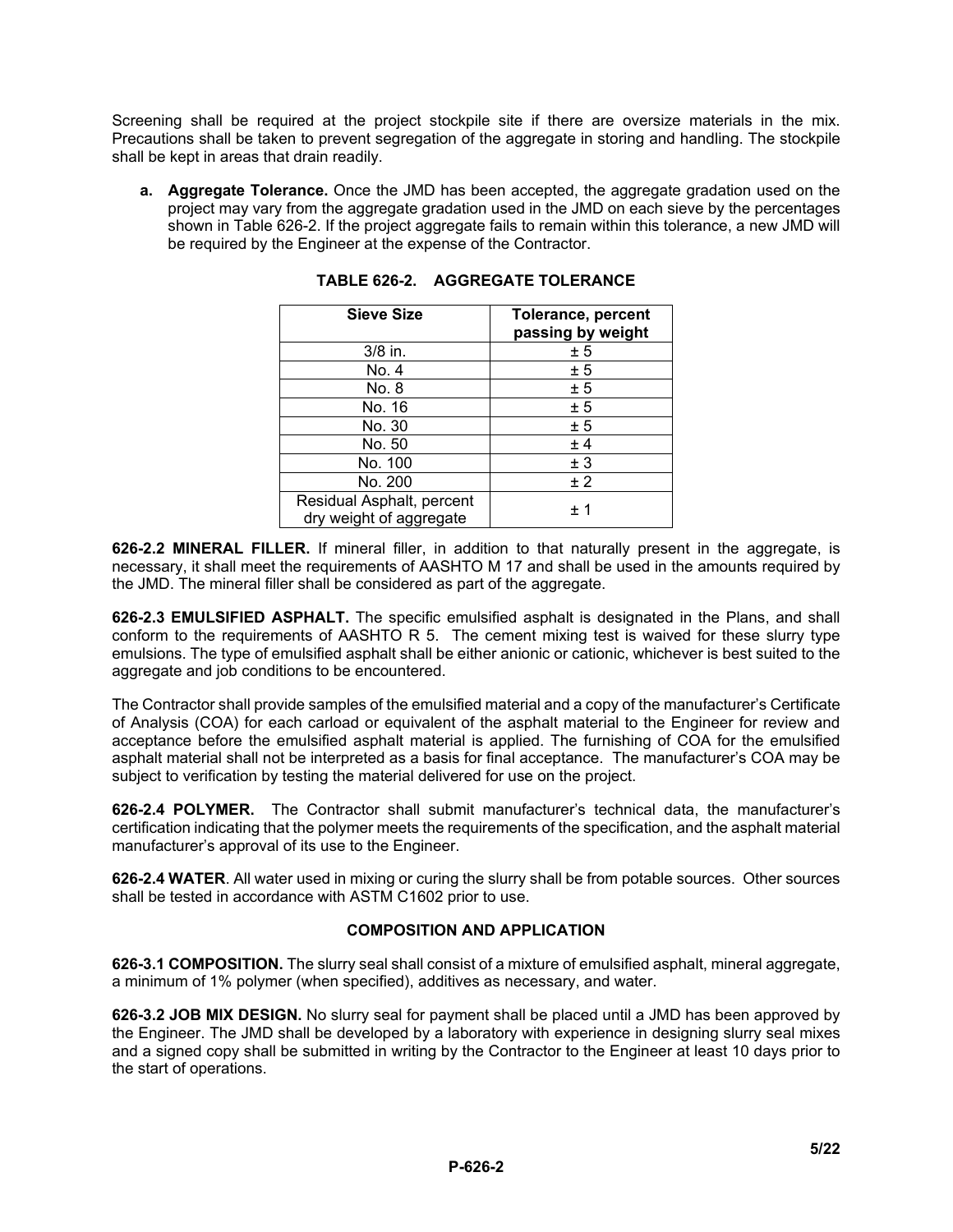The laboratory report JMD shall indicate the proportions of aggregates, mineral filler (min. and max.), water (min. and max.), polymer (%), and asphalt emulsion based on the dry aggregate weight. It shall also report the quantitative effects of moisture content on the unit weight of the aggregate (bulking effects). The JMD shall be in effect until modified in writing by the Engineer. Should a change in sources of materials be made, a new JMD shall be established before the new material is used.

The Contractor shall submit to the Engineer for approval a complete JMD on the materials proposed for use, prepared and certified by an approved laboratory. Compatibility of the aggregate, emulsion, mineral filler, and other additives shall be verified by the JMD. The JMD shall be made with the same aggregate and grade of emulsified asphalt that the Contractor will provide on the project. At a minimum the required tests and values needed are shown in Table 626-3:

| TEST               | <b>DESCRIPTION</b>                                               | <b>SPECIFICATION</b>     |
|--------------------|------------------------------------------------------------------|--------------------------|
| ISSA TB-100        | Wet Track Abrasion of Slurry Surfacing<br>Systems, One Hour Soak | 50 g/ft <sup>2</sup> Max |
| <b>ISSA TB-115</b> | Determination of Slurry Seal Compatibility                       | Pass                     |

**626-3.3 APPLICATION RATE.** Unless otherwise specified, the slurry seal shall be applied to at the application rates shown in Table 626-4 for that gradation of material used. The rate of application shall not vary more than ± 2 lb/yd².

# **TABLE 626-4. SLURRY APPLICATION RATES**

(Pounds of mixture per square yard)

|                          | vpe II | Type III |
|--------------------------|--------|----------|
| $\overline{\phantom{a}}$ |        | າ∩       |

**626-3.4 CONTROL STRIPS.** Control Strips, of 60 yd<sup>2</sup> each, shall be placed prior to the start of the slurry seal work in the presence of the Engineer. The test area will be designated by the Engineer and will be located on the existing pavement. Control strips shall be made by each machine after calibration. Samples of the slurry seal may be taken and the mix consistency verified by using ISSA TB-106 Slurry Seal Consistency test. In addition, the proportions of the individual materials may be verified by the Engineer by using the calibration information provided after machine calibration. If any test does not meet specification requirements, additional tests shall be made at the expense of the Contractor, until an acceptable control strip is placed.

# **CONSTRUCTION METHODS**

**626-4.1 WEATHER LIMITATIONS.** The slurry seal shall not be applied if the pavement or air temperature is below 50°F and falling but may be applied when both pavement and air temperature are above 45°F and rising. No slurry seal shall be applied when there is danger that the finished product will freeze before 24 hours. Do not apply slurry seal during rain or other adverse weather conditions. The mixture shall not be applied when weather conditions prolong opening to traffic beyond a reasonable time.

**626-4.2 EQUIPMENT AND TOOLS.** The Contractor shall furnish all equipment, tools, and machinery necessary for the performance of this work.

**a. Slurry Mixing Equipment.** The machine shall be specifically designed and manufactured to lay slurry seal. The material shall be mixed by a self-propelled slurry seal mixing machine of either truck mounted or continuous run design. Either type machine shall be able to accurately deliver and proportion the aggregate, emulsified asphalt, mineral filler, and water to a revolving mixer and discharge the mixed product on a continuous flow basis. The machine shall have sufficient storage capacity for materials to maintain an adequate supply to the proportioning controls.

If continuous run equipment is used, the machine shall be equipped to allow the operator to have full control of the forward and reverse speed of the machine during application of the slurry seal,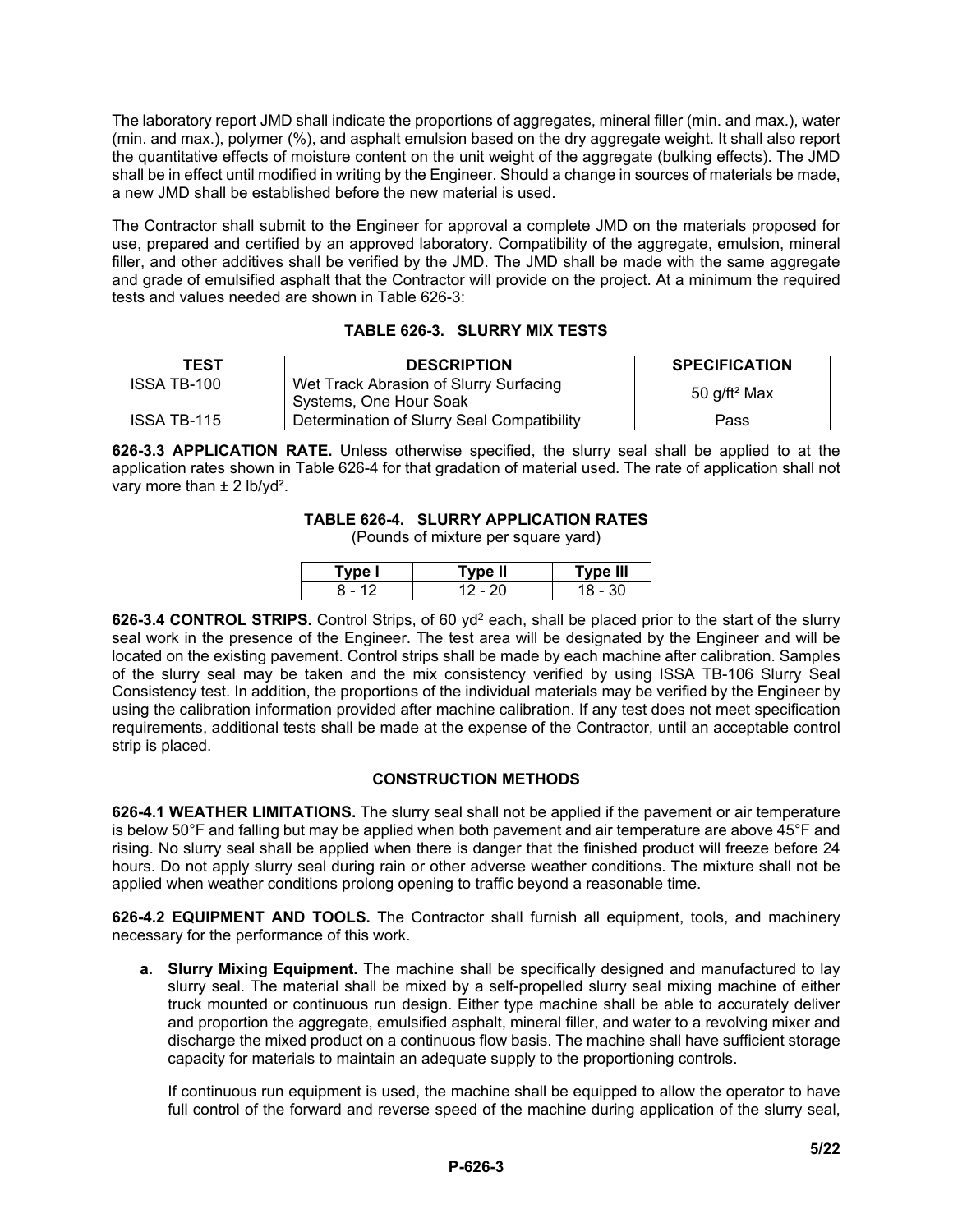with a self-loading device, with opposite side driver stations, all part of original equipment manufacturer design.

The aggregate shall be pre-wetted immediately prior to mixing with the emulsion. The mixing unit of the mixing chamber shall be capable of thoroughly blending all ingredients. No excessive mixing shall be permitted. The mixing machine shall be equipped with a fines feeder that provides an accurate metering device or method to introduce a predetermined proportion of mineral filler into the mixer at the same time and location that the aggregate is fed into the mixer.

The mixing machine shall be equipped with a water pressure system and fog-type spray bar adequate for complete fogging of the surface with an application of 0.05 to 0.10 gal/yd² preceding the spreading equipment.

Sufficient machine storage capacity to mix properly and apply a minimum of 5 tons of the slurry shall be provided. Proportioning devices shall be calibrated prior to placing the slurry seal.

**b. Slurry Spreading Equipment.** The mixture shall be spread uniformly by means of a conventional surfacing spreader box attached to the mixer and equipped to agitate and spread the material evenly throughout the box. A front seal shall be provided to ensure no loss of the mixture at the surface contact point. The rear seal shall act as the final strike-off and shall be adjustable. The spreader box and rear strike-off shall be so designed and operated to produce a free flow of material of uniform consistency to the rear strike-off. The spreader box shall have suitable means provided to side shift the box to compensate for variations in the pavement geometry. A burlap drag or other approved screed may be attached to the rear of the spreader box to provide a uniform mat.

A continuous spreading operation shall be maintained by means of a continuous charging operation so that a minimum of construction joints occur. Continuous operating is defined as one in which the spreading operation progresses prior to initial setting or breaking of the slurry mix, which starts within approximately 15 minutes.

Provide suitable storage facilities for the asphalt emulsion, using containers equipped to prevent water from entering the emulsion. If necessary, suitable heat shall be provided to prevent freezing.

- **c. Auxiliary Equipment.** Other tools or equipment such as brushes, hand squeegees, hose equipment, tank trucks, water distributors and flushers, power blowers, barricades, etc., shall be provided as required.
- **d. Roller.** The roller shall be a self-propelled pneumatic-tired roller capable of exerting a contact pressure during rolling of 50 psi. It shall be equipped with a water spray system, to be used if the slurry is picking up on the tires during rolling.
- **e. Tack Coat and Distributor.** Normally a tack coat is not required unless the surface to be covered is extremely dry and raveled or is concrete or brick. If required, the tack coat should consist of one part emulsified asphalt and three parts water. The emulsified asphalt may be the same as that used in the mix. Pressure distributors used for application of the diluted asphalt emulsion tack coat shall be self-propelled, equipped with pneumatic tires, and capable of uniformly applying 0.05 to 0.15 gal/yd² of the diluted emulsion over the required width of application. Distributors shall be equipped with tachometers, pressure gages, and volume-measuring devices. The tack coat shall be applied at least 2 hours before the slurry seal but within the same day.

**626-4.3 EQUIPMENT CALIBRATION.** Each slurry mixing unit to be used on the project shall be calibrated in the presence of the Engineer prior to construction. Previous calibration documentation covering the exact materials to be used may be accepted by the Engineer provided they were made during the calendar year. The documentation shall include an individual calibration of each material at various settings, which can be related to the machine's metering devices. No machine will be allowed to work on the project until either the calibration has been completed or a previous calibration is accepted by the Engineer.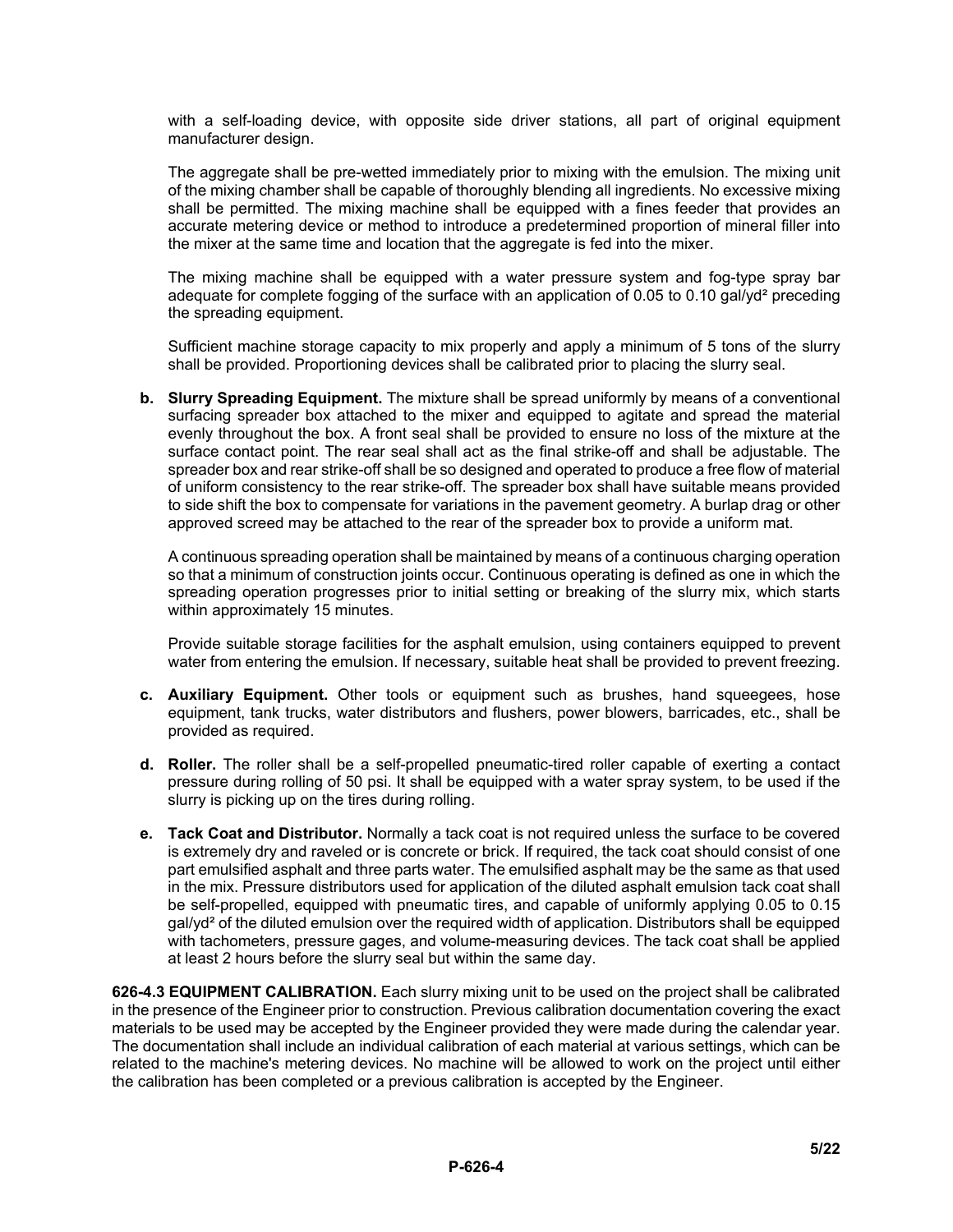**626-4.4 PREPARATION OF EXISTING SURFACE.** Clean pavement surface immediately prior to placing the tack coat and slurry seal coat by sweeping, flushing well with water leaving no standing water, or a combination of both, so that the pavement surface is free of dust, dirt, grease, vegetation, oil or any type of objectionable surface film. Remove oil or grease that has not penetrated the asphalt pavement by scraping or by scrubbing with a detergent, then wash thoroughly with clean water. Water flushing will not be permitted in areas where considerable cracks are present in the pavement surface. After cleaning, treat these areas with an oil spot primer.

All painted stripes or markings on the surface to be treated, shall be removed according to Subsection P-620-3.3. Patch asphalt pavement surfaces that have been softened by petroleum derivatives or have failed due to any other cause. Remove damaged pavement to the full depth of the damage and replace with new asphalt pavement similar to that of the existing pavement. Materials and methods of construction shall comply with the applicable sections of these specifications. Remove all vegetation and debris from cracks to a minimum depth of 1-inch. If extensive vegetation exists, treat the specific area with a concentrated solution of a water-based herbicide approved by the Engineer. Fill all cracks greater than 1/4-inch (wide) with a crack sealant meeting ASTM D6690, Type IV. The crack sealant, preparation, and application shall be compatible with the surface treatment/overlay to be used. To minimize contamination of the asphalt with the crack sealant, underfill the crack sealant a minimum of 1/8-inch, not to exceed 1/4-inch. Any excess joint or crack sealant shall be removed from the pavement surface.

**626-4.5 APPLICATION OF SLURRY SEAL COAT.** Charge the mixture in the following order:

- **a.** Water
- **b.** Aggregate
- **c.** Asphalt Emulsion

No violent mixing will be permitted. Maintain temperature range at the mixer between 90 and 120 °F. Mix until a uniform coating of the aggregate is obtained. Continue mixing until the mixture is discharged into the spreader box. Discard the entire batch if there is evidence that the emulsion has broken.

The surface shall be pre-wet by fogging ahead of the slurry spreader box. Water used in pre-wetting the surface shall be applied at such a rate that the entire surface is damp with no apparent flowing water in front of the slurry spreader box. The slurry mixture shall be of the desired consistency when deposited on the surface, and no additional elements shall be added. Total time of mixing shall not exceed 2 minutes. A sufficient amount of slurry shall be carried in all parts of the spreader box at all times so that complete coverage of all surface voids and cracks is obtained. Care shall be taken not to overload the spreader box which shall be towed at a slow and uniform rate not to exceed 5 mph. No lumping, balling, or unmixed aggregate shall be permitted. No segregation of the emulsion and fines from the coarse aggregate will be permitted. If the coarse aggregate settles to the bottom of the mix, the slurry shall be removed from the pavement surface. A sufficient amount of slurry shall be fed into the box to keep a full supply against the full width of the spreader box. The mixture shall not be permitted to overflow the sides of the spreader box. No breaking of the emulsion will be allowed in the spreader box.

Apply the slurry seal to form a film with a maximum thickness of 3/8 inch. Isolated depressions and cracks may have a thickness greater than 3/8 inch in order to obtain a smooth surface.

The finished surface shall have no more than 4 tear or drag marks greater than 1/2 inch wide and 4 inches long in any 12 foot by 22 foot section. It shall have no tear or drag marks greater than 1 inch wide and 3 inches long.

The finished surface shall have no transverse ripples of 1/4 inch or more in depth, as measured with a 12-foot straight edge laid upon the surface.

Adjacent lanes shall be lapped at the edges a minimum of 2 inches with a maximum of 4 inches to provide complete sealing at the overlap. Construction longitudinal and transverse joints shall be neat and uniform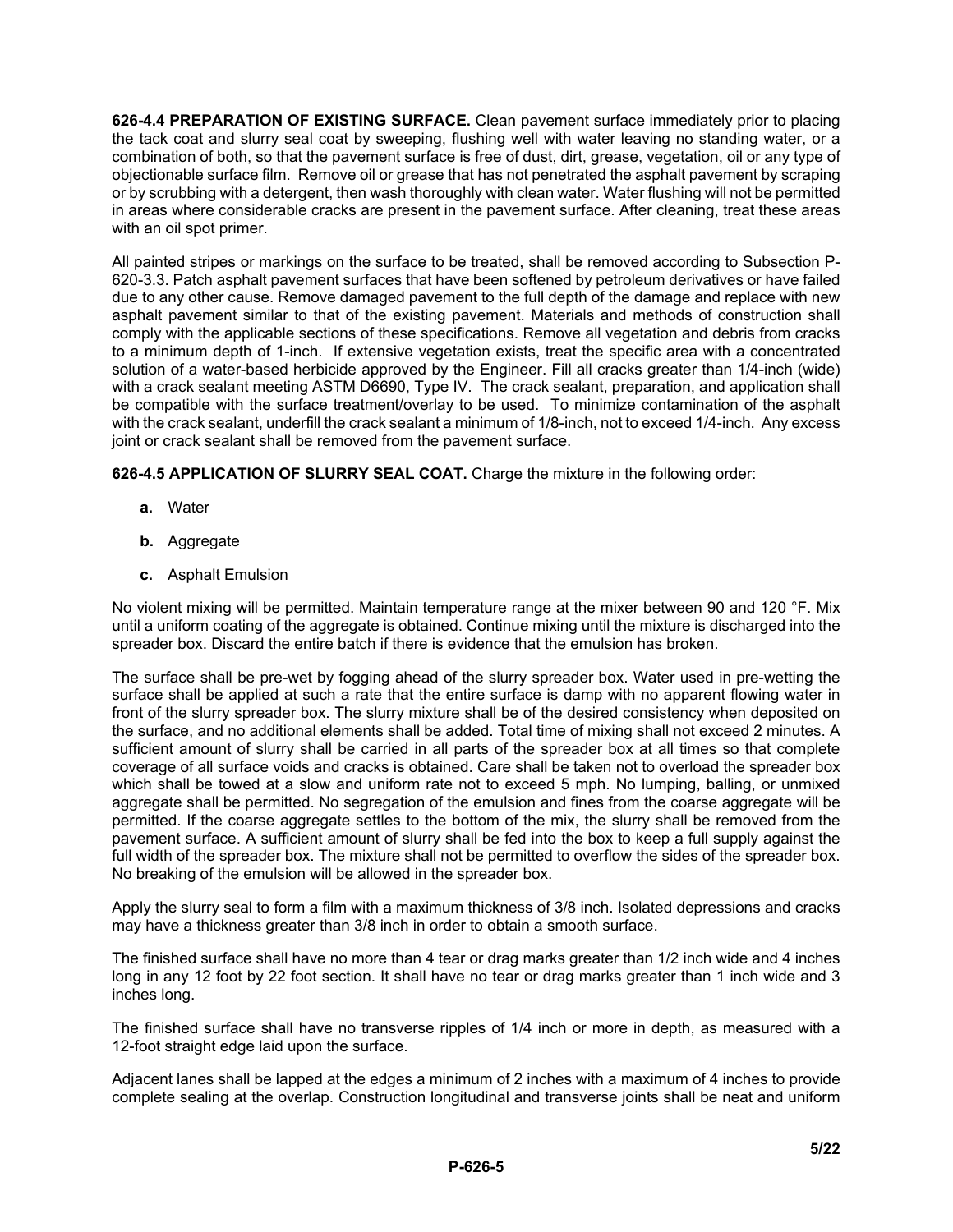without buildup, uncovered areas, or unsightly appearance. All joints shall have no more than 1/4 inch difference in elevation when measured across with a 12-foot straight edge.

After application of the slurry seal, the surface shall be rolled with a pneumatic-tired roller a minimum of 2 complete passes. The roller shall be operated at a tire pressure of approximately 50 psi.

The fresh slurry seal application shall be protected by barricades and markers and permitted to dry for 4 to 24 hours, depending on weather conditions. Any damage to uncured slurry shall be repaired at the expense of the Contractor.

In areas where the spreader box cannot be used, the slurry shall be applied by means of a hand squeegee. Upon completion of the work, the seal coat shall have no holes, bare spots, or cracks through which liquids or foreign matter could penetrate to the underlying pavement. The finished surface shall present a uniform and skid resistant texture satisfactory to the Engineer. All wasted and unused material and all debris shall be removed from the site prior to final acceptance.

Upon completion of the project, the Contractor shall sweep the finished surface with a conventional power rotary broom, to remove any potential loose material from the surface. The material removed by sweeping shall be disposed of in a manner satisfactory to the Engineer.

**626-4.6 CERTIFICATION.** Samples of the emulsion that the Contractor proposes to use, together with a statement as to its source, shall be submitted, and approval shall be obtained before using such material. The Contractor shall submit to the Engineer a manufacturer's certified report for each consignment of the emulsion. The manufacturer's certified report shall not be interpreted as a basis for final acceptance. All such reports shall be subject to verification by testing samples of the emulsion as received for use on the project.

# **METHOD OF MEASUREMENT**

**626-5.1** The emulsified asphalt for slurry coat will be measured by the square yard.

**626-5.2** Aggregate will be measured by the ton of dry aggregate.

**626-5.3** Tack coat will be measured by the ton.

**626-5.4** Emulsified Asphalt Slurry Seal Surface Treatment will be measured according to Section 90 by the square yard, all preparation, materials, and application, completed and accepted. Liquid asphalt material, aggregate, blotter material, water used for emulsion and preparation, sweeping and dust control are subsidiary to the work. Any areas of emulsified asphalt slurry seal surface treatment found unacceptable by the Engineer shall be removed and reconstructed at the Contractor's expense. The pay unit/payment is for all layers/full depth of slurry seal surface treatment.

# **BASIS OF PAYMENT**

**626-6.1** Payment will be made at the contract unit price per square yard for the slurry coat and at the contract price per ton for aggregate and tack coat.

Payment will be made under:

| Item P626.010.0000 | Emulsified Asphalt for Slurry Coat - per square yard               |
|--------------------|--------------------------------------------------------------------|
| Item P626.020.0000 | Aggregate - per ton                                                |
| Item P626.030.0000 | Emulsified Asphalt for Tack Coat - per ton                         |
| Item P626.040.0000 | Emulsified Asphalt Slurry Seal Surface Treatment – per square yard |
|                    | <b>TESTING REQUIREMENTS</b>                                        |
|                    |                                                                    |
| $T \cap T \cap C$  | Desistance to Degradation of Small Size Cooree Aggregate by Abroai |

AASHTO T 96 Resistance to Degradation of Small-Size Coarse Aggregate by Abrasion and Impact in the Los Angeles Machine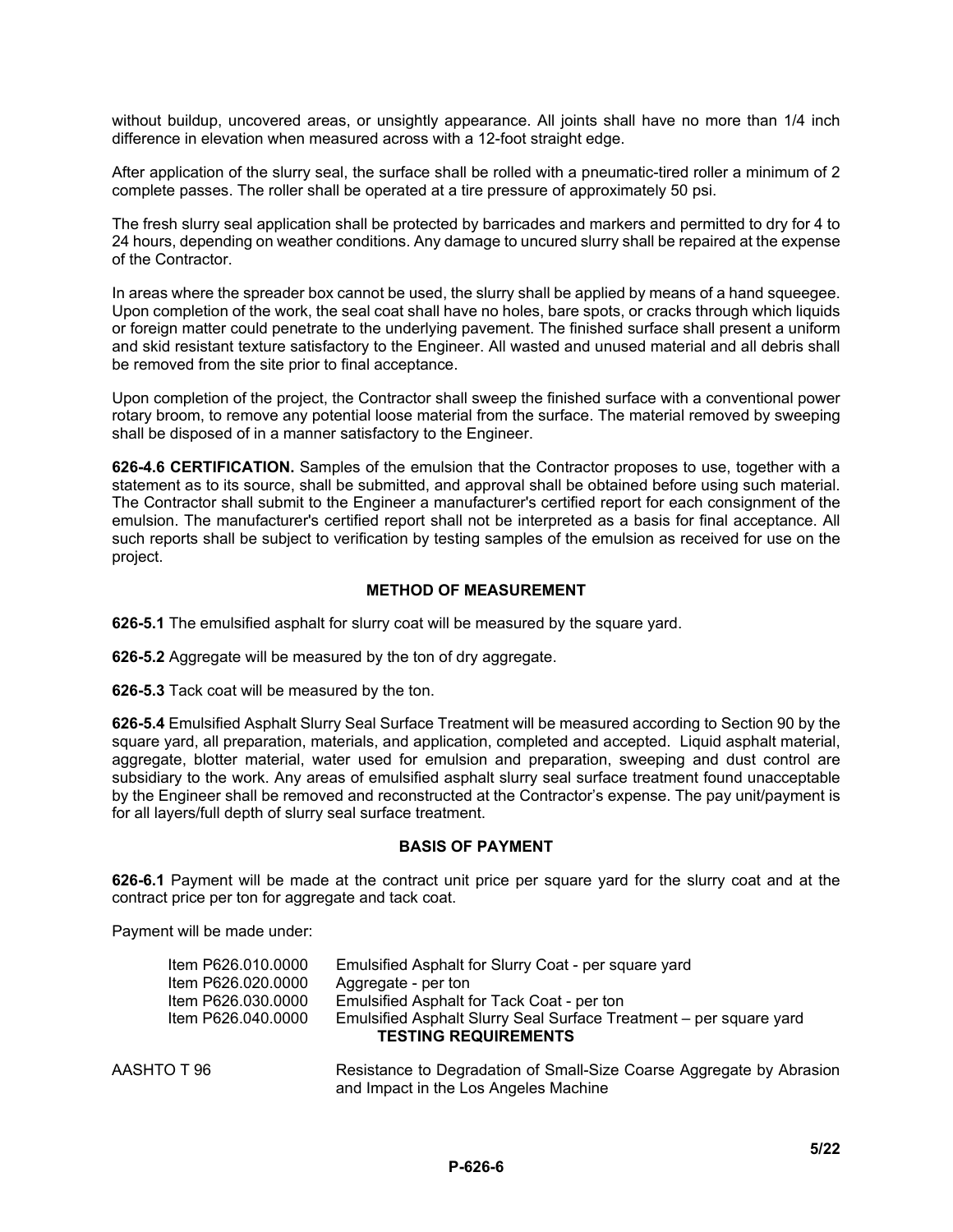| AASHTO T 104                 | Soundness of Aggregate by Use of Sodium Sulfate or Magnesium Sulfate                                          |
|------------------------------|---------------------------------------------------------------------------------------------------------------|
| <b>ATM 313</b>               | Degradation Value of Aggregates                                                                               |
| ISSA TB-100                  | Wet Track Abrasion of Slurry Surfacing Systems                                                                |
| ISSA TB-106                  | Measurement of Slurry Seal Consistency                                                                        |
| <b>ISSA TB-115</b>           | Determination of Slurry System Compatibility                                                                  |
| <b>ASTM C1602</b>            | Mixing Water Used in the Production of Hydraulic Cement Concrete                                              |
| ASTM D6690                   | Joint and Crack Sealants, Hot Applied, for Concrete and Asphalt<br>Pavements                                  |
| <b>ATM 301</b>               | WAQTC FOP for AASHTO T 2 Sampling of Aggregates                                                               |
| <b>ATM 304</b>               | WAQTC FOP for AASHTO T 27/T 11 Sieve Analysis of Fine and Coarse<br>Aggregates                                |
| <b>ATM 307</b>               | WAQTC FOP for AASHTO T 176 Plastic Fines in Graded Aggregates and<br>Soils by Use of the Sand Equivalent Test |
| <b>ATM 317</b>               | Resistance of Coarse Aggregate to Degradation by Abrasion in the Micro-<br>Deval Apparatus                    |
| <b>MATERIAL REQUIREMENTS</b> |                                                                                                               |
| AASHTO M 17                  | Mineral Filler for Bituminous Paving Mixtures                                                                 |
| AASHTO R 5                   | Selection and Use of Emulsified Asphalts                                                                      |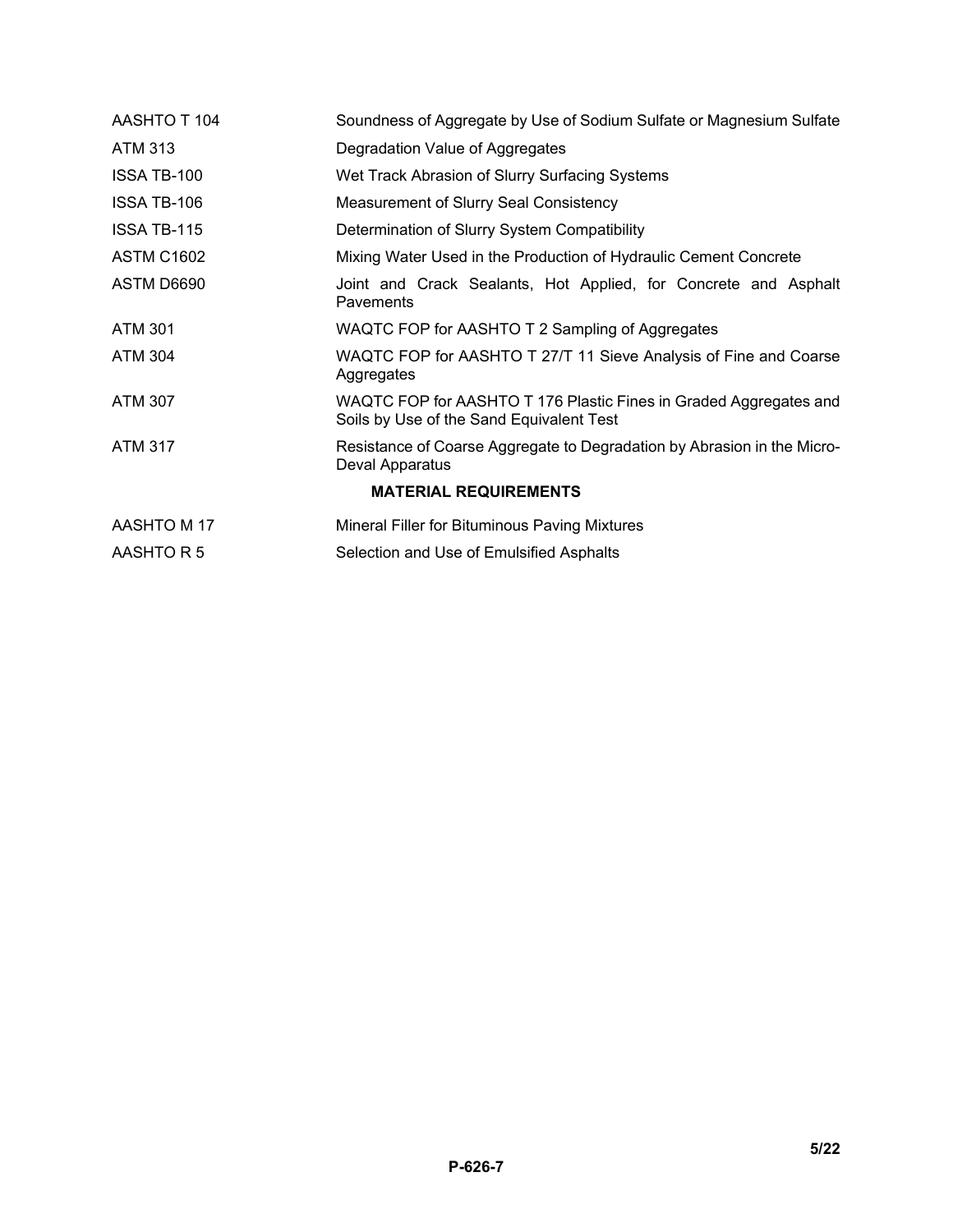# **ITEM P-636 HIGH FLOAT SURFACE TREATMENT**

# **DESCRIPTION**

**636-1.1** Construct a single course asphalt surface treatment (HFST).

#### **MATERIALS**

**636-2.1 EMULSIFIED ASPHALT.** Use HFMS-2s high float asphalt emulsion material that conforms to AASHTO M 140.

**636-2.2 AGGREGATES.** Use crushed stone or crushed gravel for cover coat material (cover aggregate) consisting of sound, tough, durable pebbles or rock fragments of uniform quality. Use material free from clay balls, vegetable matter, adherent films or coatings of dirt, clay, dust, or other deleterious matter that could impede adherence of the asphalt material. Wash the aggregate if necessary. Meet the following requirements:

| L.A. Wear,%                  | AASHTO T 96  | 50, max.               |
|------------------------------|--------------|------------------------|
| Micro-Deval, %               | AASHTO T 327 | 15. max.               |
| Sodium Sulfate Loss,%        | AASHTO T 104 | $9.$ max. $(5$ cycles) |
| Fracture,%                   | ATM 305      | 50, min. (single face) |
| <b>Thin-Elongated Pieces</b> | ATM 306      | 8. max.                |
| Plasticity Index*            | AASHTO T 90  | 3 max.                 |

*\*Prepare material for AASHTO T 90 according to the wet preparation method, AASHTO T 146.*

The test sampling locations(s) will be determined by the Engineer, before crushing operations begin. Cover stockpiles of cover coat material to exclude precipitation.

#### **a. Gradation testing:**

- **(1) Acceptance Testing:** Determine the gradation by AASHTO T 27. Testing will be done upon notification by the Contractor that the crusher is ready for production.
- **(2) Assurance Testing:** Determine the gradation by AASHTO T 27 and AASHTO T 88 except dry the material for the T 88 test within a temperature range of 90° to 100° F.

At least 15 days before beginning work, submit a representative 30-pound sample of the aggregate and 1 quart sample of the asphalt material proposed for use in the work. The Department will test the materials using ATM 414 as submitted (that is, without addition of anti-stripping additives). The Department will reject materials failing to meet or exceed 70% retention of the asphalt, unless you provide approved anti-stripping additives or employ other approved measures which correct this deficiency.

| <b>TABLE 636-1</b>                          |
|---------------------------------------------|
| REQUIREMENTS FOR GRADING OF COVER AGGREGATE |
| FOR HIGH FLOAT SURFACE TREATMENT            |
|                                             |

| <b>Sieve</b> | <b>Percent Passing by Weight</b> |
|--------------|----------------------------------|
| 1 in.        | 100                              |
| $3/4$ in.    | 75-95                            |
| $3/8$ in.    | 50-80                            |
| No. 4        | 35-65                            |
| No. 8        | 20-50                            |
| No. 40       | $8 - 30$                         |
| No. 200      | $0 - 5$                          |
| $0.005$ mm   | $0 - 3*$                         |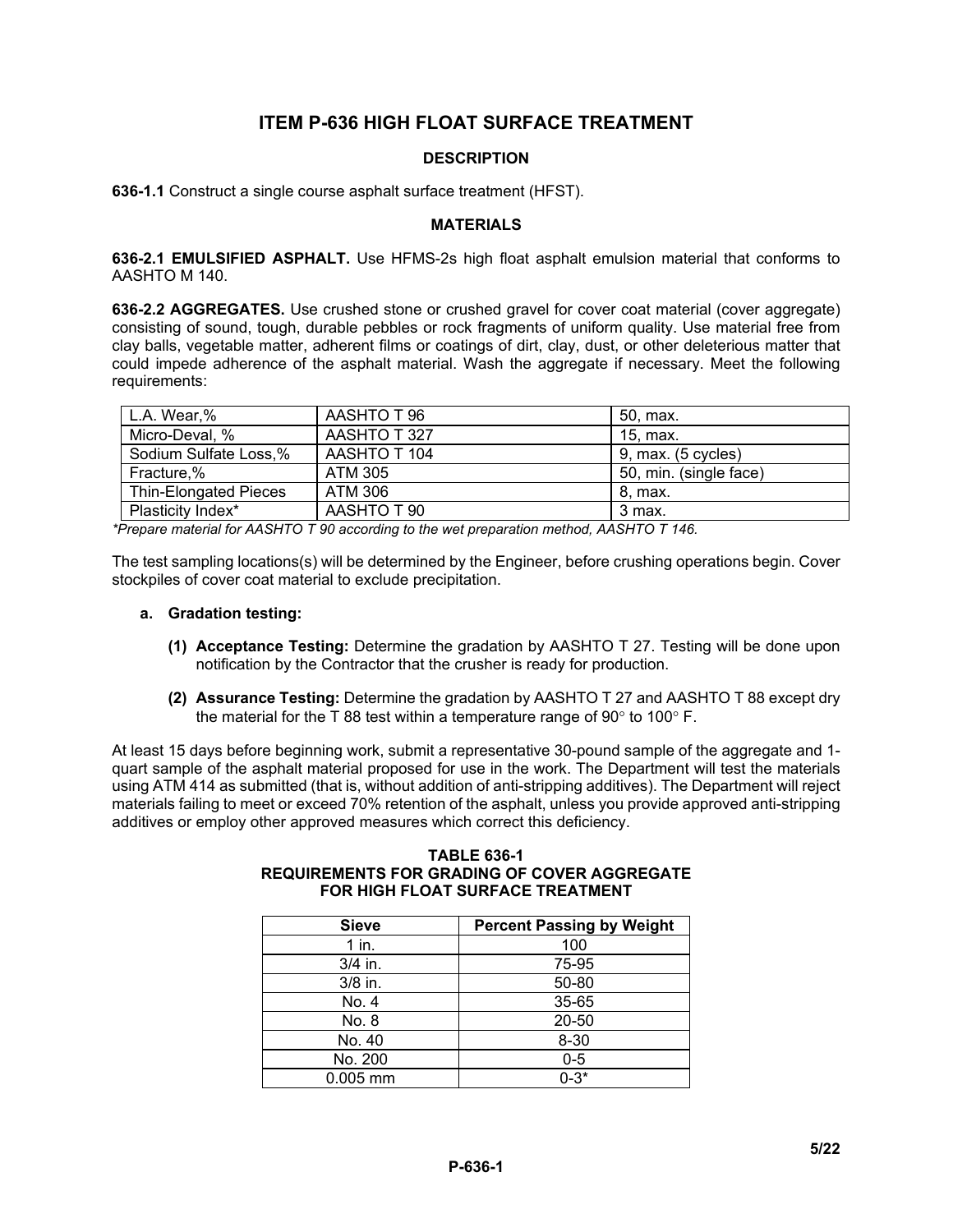*\* Special Note on Gradation Testing: For acceptance testing, verify compliance with the minus 0.005 mm size fraction at least once for each source used. For assurance testing, use the entire gradation with each test.*

**636-2.3 SURFACE TREATMENT BLOTTER MATERIAL.** Use suitable, clean sand. Unless otherwise required by the Engineer, use sand passing the 8 mesh sieve, and having no more than 0.5% material passing the 200 mesh sieve. The material may be accepted in stockpile at the source. Gradation will be determined by AASHTO T-27.

**636-2.4 DETERMINE HFST DESIGN COMPOSITION.** Within two days after the start of cover aggregate crushing, submit a representative 70 Ib sample of the cover aggregate and a 1 gallon sample of the high float asphalt emulsion proposed for use on the project. Fill the asphalt container to the brim so that it contains no air.

Submit changes in application rates warranted by changes in aggregate gradation, source of cover aggregate, or high float emulsion supplier in the same manner as the-original submittal.

**636-2.5 COMPOSITION OF SURFACE TREATMENT.** The initial application rates of asphalt and cover aggregate materials will be as determined by the Engineer per subsection 636-2.4. The Engineer may adjust application rates as required by field conditions.

The following table provides the pre HFST Design estimating factors, and specifies the tolerance allowed the Contractor for applying surface treatment material above or below the application rates determined by the Engineer.

| <b>Material</b> | <b>Pre-HFST Design Estimating</b><br>Factor | <b>Specified Tolerance</b> |
|-----------------|---------------------------------------------|----------------------------|
| HFMS-2S Asphalt | 0.75 gallon per sq. yard                    | ±0.04 gallon per sq. yard  |
| Cover Aggregate | 75 lb per sq. vard                          | $±3$ lb per sq. yard       |

### **CONSTRUCTION REQUIREMENTS**

**636-3.1 GENERAL.** Longitudinal joints are allowed only at the centerline. Accomplish work in a manner such that asphalt and cover aggregate applications are completed full width by the end of each shift.

**636-3.2 WEATHER LIMITATIONS.** Proceed only if ambient air temperature is 60ºF or above. Measure temperatures in the shade away from any heat source.

Do not apply HFST during periods of rain, fog, mist or imminent rain or when weather conditions prevent the proper penetration of the asphalt material and/or adhesion of the cover aggregate.

Ensure that weather conditions allow for proper construction of the HFST and adequate curing time prior to inclement weather or freeze-up. Do not apply HFST before May 15 or after August 15.

#### **636-3.3 EQUIPMENT.**

**a. Distributor.** Use a distributor that is designed, equipped, maintained and operated so that asphalt material at even heat is applied uniformly on variable widths of surface up to half the roadway, runway, or taxiway width plus 6 inches, at the specified rate, from 0.38 to 0.75 gallons per square yard, with uniform pressure and within specified tolerances.

Provide distributor equipment that meets the following:

**(1)** Computerized control of liquid asphalt spread rates to automatically deliver specified delivery rates and capable of changing rates when so directed. Computer monitoring of spread rate, truck speed and distance traveled.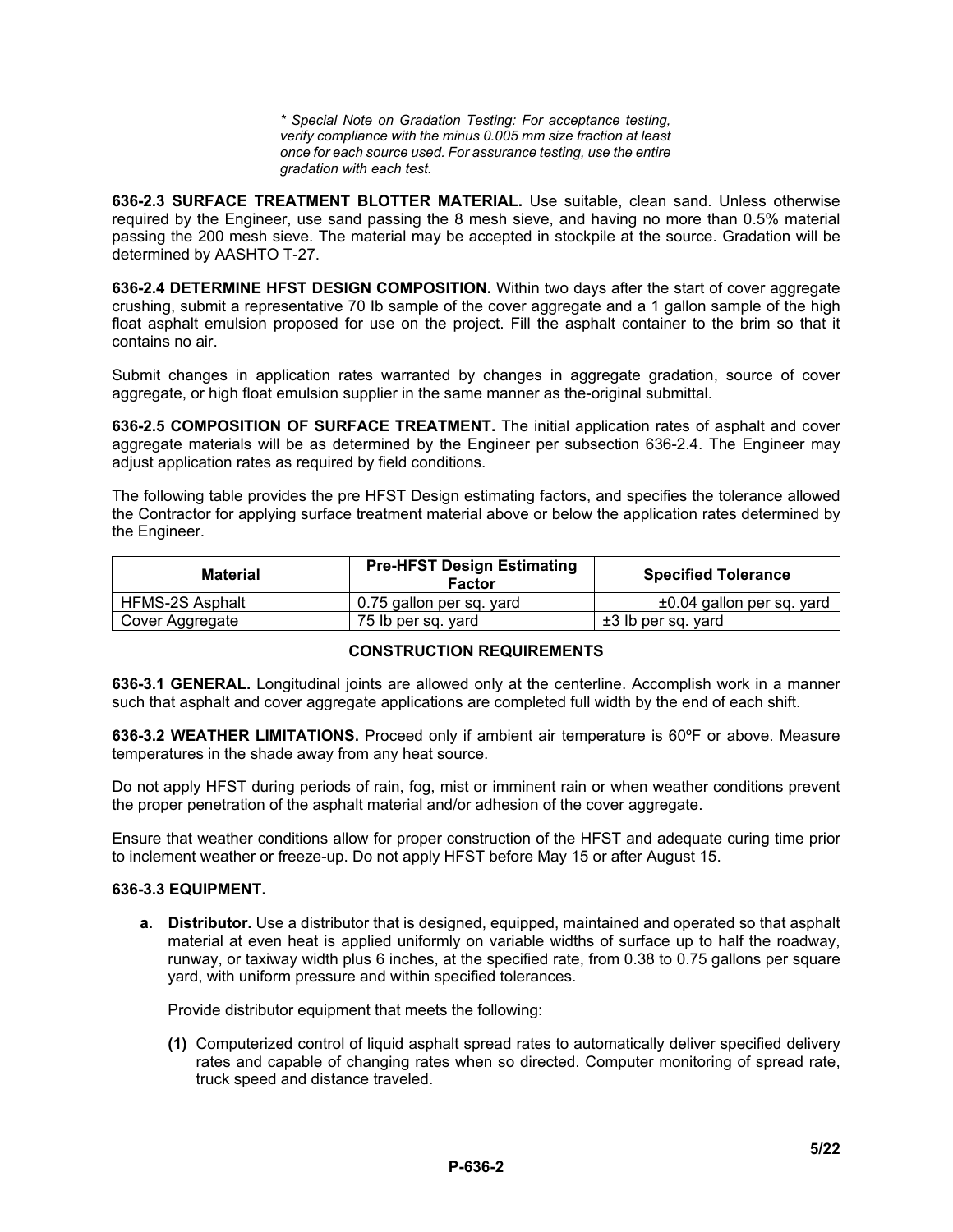- **(2)** A thermometer for measuring temperatures of the tank's contents, readily visible from outside the truck cab.
- **(3)** Each nozzle in the spray bar is turned to make the constant angle with the longitudinal axis of the spray bar that is recommended by the manufacturer of the distributor. All nozzles in the spray bar are of the same manufacture, type and size. The spray bar height provides triple overlap of the asphalt emulsion being applied by the spray nozzles.

Before the application of asphalt, ensure that the distributor meets the following requirements:

- **(1)** The spray bar can be maintained at a constant height throughout the entire operation.
- **(2)** Spray bar nozzles are clean and in good working condition.
- **(3)** The spray bar is provided with a positive shutoff to prevent dribbling.
- **(4)** The distributor is capable of maintaining a uniform speed.

Calibration and adjustment requirements include:

- **(1)** The distributor will be inspected by the Engineer prior to the commencement of the operation. Perform any adjustments, maintenance and other requirements prior to use.
- **(2)** Calibrate the distributor in accordance with the manufacturer's recommendations. The Engineer may require the Contractor to prove the accuracy of the distributor prior to commencing the asphalt application and any time thereafter if deemed necessary by the Engineer. Any change in settings on the distributor after calibrating will require that the distributor be recalibrated.
- **(3)** Should any of the nozzles on the spray bar fail to provide a constant, uniform flow during the application of asphalt material, immediately cease application of the asphalt material. Do not allow the distributor to resume application of the asphalt material until all of the nozzles are in good working order. Nozzle adjustments and/or repairs must be approved by the Engineer.
- **b. Aggregate Spreader.** Provide an aggregate spreader that is capable of evenly applying cover aggregate material to the specified roadway, runway, or taxiway width in a maximum of two passes. Provide an aggregate spreader that is computer controlled to automatically maintain the specified delivery rate of cover aggregate regardless of variations in machine speed. Provide a spreader with sufficient size feed system to maintain cover aggregate in the spread hopper at all times. Provide a spread hopper that is equipped with augers or other approved equipment to prevent segregation of the cover aggregate materials.

Stopping the aggregate spreader to refill the receiving hopper will be permitted provided that the spreader is backed up at least 20 feet from the last cover aggregate application. The aggregate spreader will be permitted to slow down to allow trucks to backup and discharge loads into the receiving hopper. Provide an aggregate spreader that is constructed to eliminate material segregation in the various hoppers.

Immediately before using the aggregate spreader on the project, calibrate the aggregate spreader for the cover aggregate to be applied. Control the forward speed of the aggregate spreader during calibration to approximate the speed required to apply the cover aggregate over the asphalt material and maintain a continuous operation with the distributor. Calibrate the aggregate spreader in accordance with the manufacturer's recommendations. The Engineer may require the Contractor to prove the accuracy of the aggregate spreader.

Calibrate the aggregate spreader whenever directed by the Engineer and allow the Engineer to observe the procedure.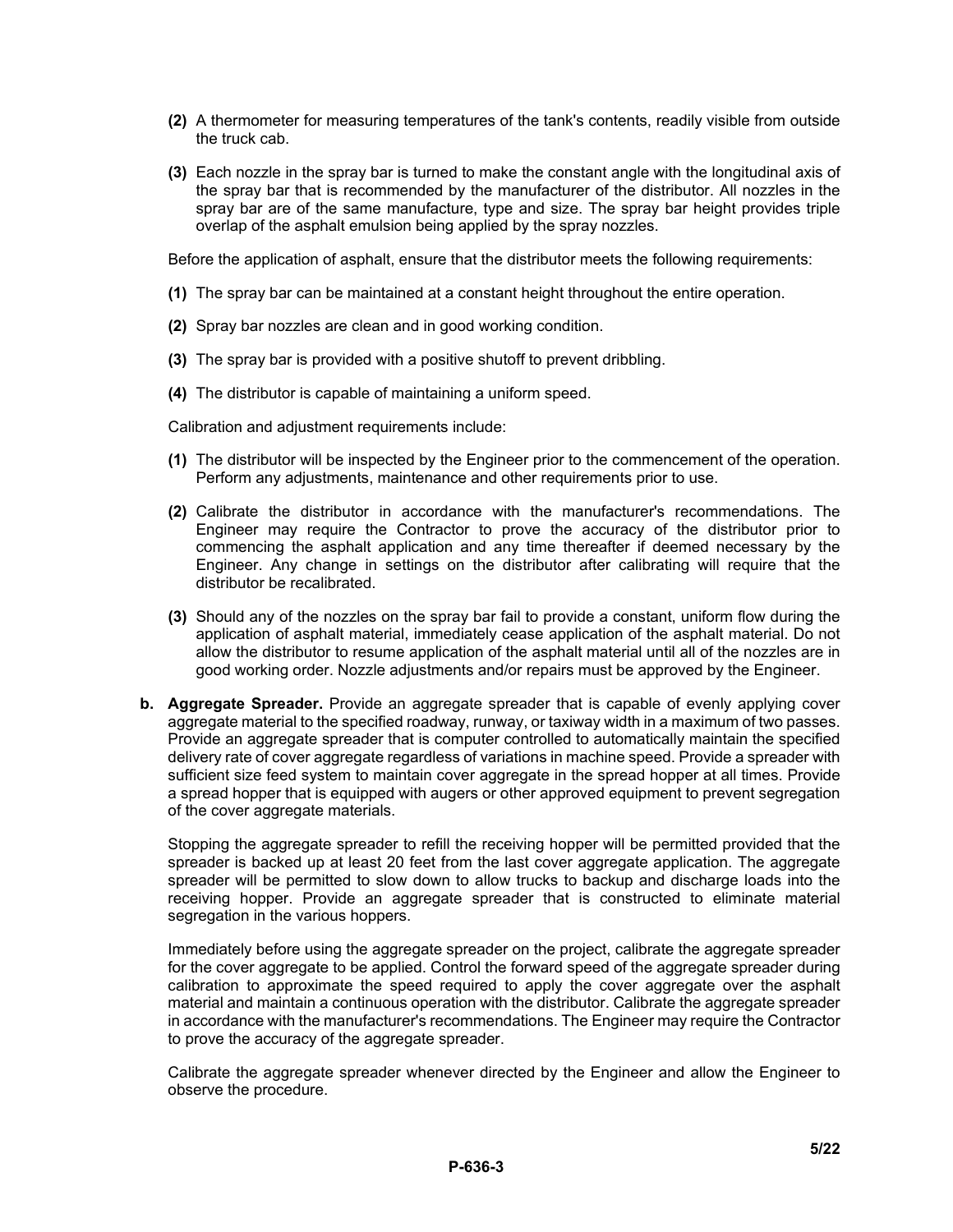**c. Rollers.** Utilize a minimum of three self-propelled pneumatic rollers weighing not less than 20,000 Ibs, equipped with not less than nine tires staggered back and front, inflated to 60 psi. Inflate all tires to equal pressure, and equip each roller with a suitable tire pressure gauge for checking tire inflation pressure.

**636-3.4 PREPARATION OF SURFACE.** Apply HFST on sections of fully shaped and compacted grade. Allow the Engineer to approve grade prior to application of HFST. Apply HFST within 72 hours of approval of the grade. Areas of grade not surfaced within the 72 hour period are subject to reapproval by the Engineer. Roll the surface with a steel wheeled soil compactor immediately prior to application of asphalt materials. Do not leave windrows of materials that may impede drainage on or adjacent to the surface treatment area.

Apply HFST when the prepared surface is damp. Prior to the asphalt application, the Engineer may require dampening the surface by applying a fine spray of water to the prepared surface. Do not apply HFST to a wet surface or when rain or fog is present or imminent.

**636-3.5 APPLYING HIGH FLOAT ASPHALT EMULSION MATERIAL.** Ensure that the length of spread of high float asphalt emulsion (hereafter referred to as asphalt) material does not exceed that which trucks loaded with cover aggregate can immediately cover.

For the first pass over the segment of roadway, runway, or taxiway being surfaced, follow a string line, set either on the shoulder or on the centerline, whichever is on the driver's side of the distributor. Accomplish the second pass with the centerline joint on the driver's side of the distributor.

Do not allow any equipment or vehicles on sprayed asphalt at any time prior to cover aggregate application.

Do not spread0 asphalt material more than 6 inches wider then the width covered by the cover aggregate from the spreader. Do not allow operations to proceed in a manner that allows asphalt material to chill, set up, dry, or otherwise impair retention of the cover aggregate.

Park the distributor, when not spreading, so that the spray bar or mechanism will not drip asphalt material on the surface of the roadway, runway, or taxiway.

Apply asphalt material at temperatures between 15OºF and 180ºF.

Correct any skipped areas or deficiencies. Prevent an excess of asphalt material at junctions of spreads.

**636-3.6 APPLICATION OF COVER AGGREGATE MATERIAL.** Provide cover aggregate that has a temperature of no less than 40°F and a 3%-5% moisture content (by dry weight) at the time of application. If necessary, the cover aggregate shall be moistened or dried to achieve the specified moisture content.

Apply cover aggregate within 1.5 minutes after application of the asphalt material or as directed by the Engineer. Keep the increment as constant as possible, and adjust as needed to meet changing conditions. Whenever it is apparent that the time limit above will be exceeded, make a transverse joint by placing construction paper (roofing felt or similar product) on the prepared surface and ending the HFST operations on the paper. Remove the paper and dispose of properly. Touch up the edges of the applied HFST prior to restarting HFST operations.

Immediately after cover aggregate is spread, cover deficient areas with additional material. Begin pneumatic tire rolling for the full width of the aggregate immediately after placement of cover aggregate and continue until at least six complete coverages are obtained or until cover aggregate is bound tightly, to the satisfaction of the Engineer. Accomplish the rolling operation within 500 feet of the cover aggregate application. Slow the high float application operation if the rolling cannot be completed within this distance. Do not exceed 5 miles per hour with the pneumatic tire roller. Maintain a spare pneumatic tired roller on the project during high float application, in addition to those rollers necessary to accomplish this specification.

Accomplish spreading in such a manner that the tires of the trucks or aggregate spreader do not contact the uncovered and newly applied asphalt material.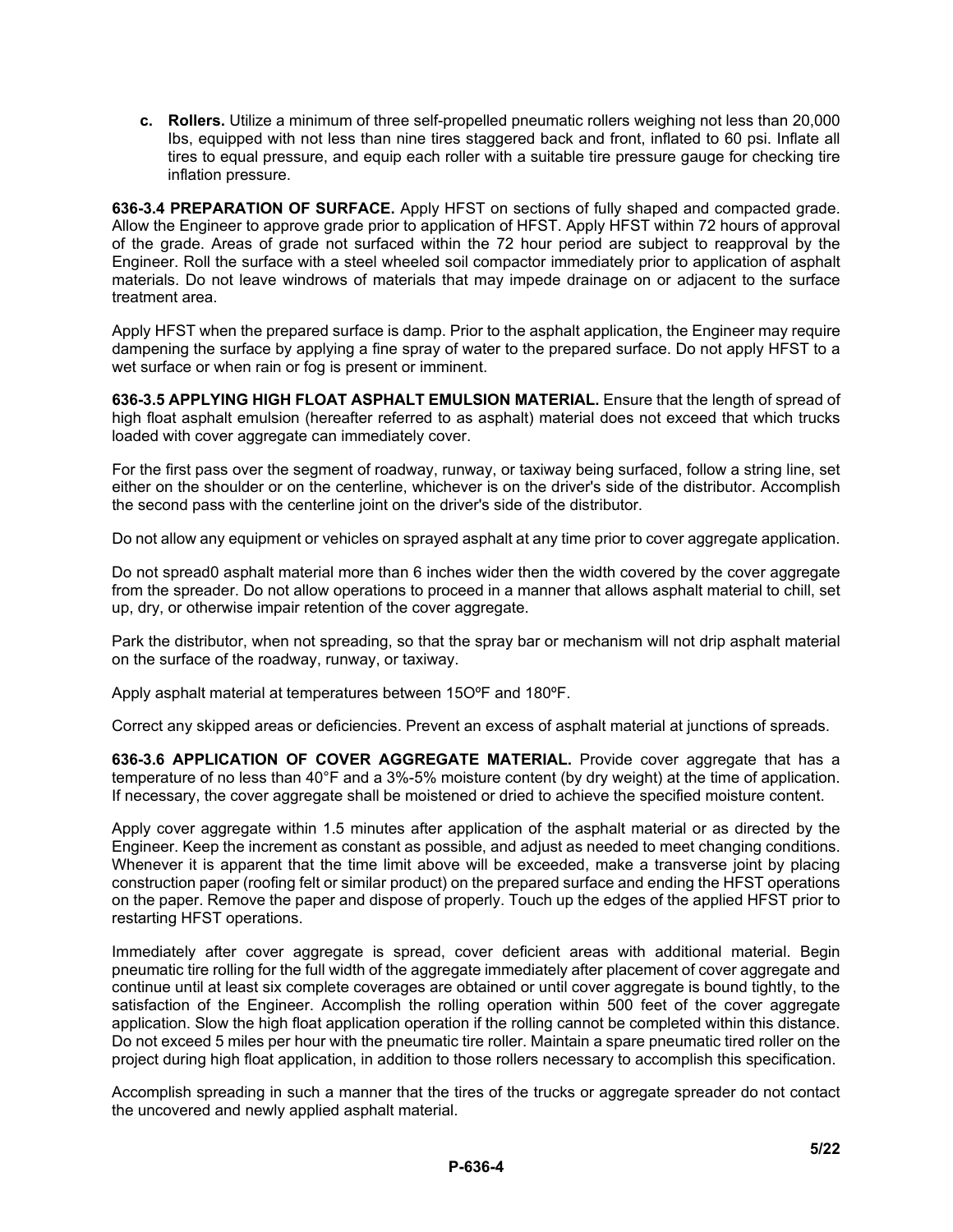Sweeping to remove excess cover aggregate is required. Sweep between two and three weeks following the application of cover coat material as directed by the Engineer. Remove ridges of loose aggregate created by traffic prior to sweeping, or uniformly spread ridges over the surface as they develop as directed by the Engineer.

**636-3.7 APPLICATION OF BLOTTER MATERIAL.** Due to weather, construction and/or materials problems, it is possible that the finished surface treatment may become unstable. To minimize development of damage to the surface, blotter material may be required. Apply blotter material as directed by the Engineer and immediately roll with a pneumatic-tired roller (as described above) with tire pressures adjusted to 90-100 psi.

**636-3.8 TRAFFIC CONTROL.** Do not operate construction equipment at speeds exceeding 15 miles per hour on a freshly applied surface treatment, for a period of up to 24 hours, as directed by the Engineer. Unless otherwise specified, keep public corridors open to traffic at all times. Do not allow traffic on freshly sprayed asphalt or cover aggregate material that is not fully compacted. As soon as final rolling of the HFST layer is accomplished, controlled traffic may be permitted to operate on the HFST surface. Control public traffic on the HFST so that speeds do not exceeding 15 miles per hour for a period of 12 hours or as directed by the Engineer.

### **METHOD OF MEASUREMENT**

**636-4.1** See Section 90.

Surface Treatment Blotter Material and water used for aggregate and surface preparation are not measured for payment; these items are considered subsidiary obligations.

If sweeping and/or blading of excess cover aggregate is required, this work is not measured or paid for directly, but is considered a subsidiary obligation.

#### **BASIS OF PAYMENT**

**636-5.1** Water for emulsified asphalt is subsidiary.

Payment will be made under:

| Item P636.010.0000<br>Item P636.020.0000<br>Item P636.030.0000<br>Item P636.040.0000 | Asphalt for High Float Surface Treatment, Type HFMS-2s - per ton<br>Aggregate for High Float Surface Treatment, Grading B – per ton<br>High Float Surface Treatment – per square yard<br>Aggregate for High Float Surface Treatment - per cubic yard |  |  |
|--------------------------------------------------------------------------------------|------------------------------------------------------------------------------------------------------------------------------------------------------------------------------------------------------------------------------------------------------|--|--|
| <b>TESTING REQUIREMENTS</b>                                                          |                                                                                                                                                                                                                                                      |  |  |
| ATM 305                                                                              | Percentage of Fracture in Coarse Aggregate                                                                                                                                                                                                           |  |  |
| ATM 306                                                                              | Determining the Percentage of Flat and Elongated Particles in Coarse<br>Aggregate (Alaska FOP for ASTM D 4791)                                                                                                                                       |  |  |
| ATM 317                                                                              | Resistance of Coarse Aggregate to Degradation by Abrasion in the Micro-<br>Deval Apparatus                                                                                                                                                           |  |  |
| ATM 414                                                                              | Anti-Strip Requirements of Hot Mix Asphalt                                                                                                                                                                                                           |  |  |
| AASHTO T 27                                                                          | Sieve Analysis of Fine and Coarse Aggregates                                                                                                                                                                                                         |  |  |
| 88 T OTHSA                                                                           | Particle Size Analysis of Soils                                                                                                                                                                                                                      |  |  |
| AASHTO T 90                                                                          | Plastic Limit and Plasticity Index of Soils                                                                                                                                                                                                          |  |  |
| AASHTO T 96                                                                          | Resistance to Degradation of Small-size Coarse Aggregate by Abrasion<br>and Impact in the Los Angeles Machine                                                                                                                                        |  |  |